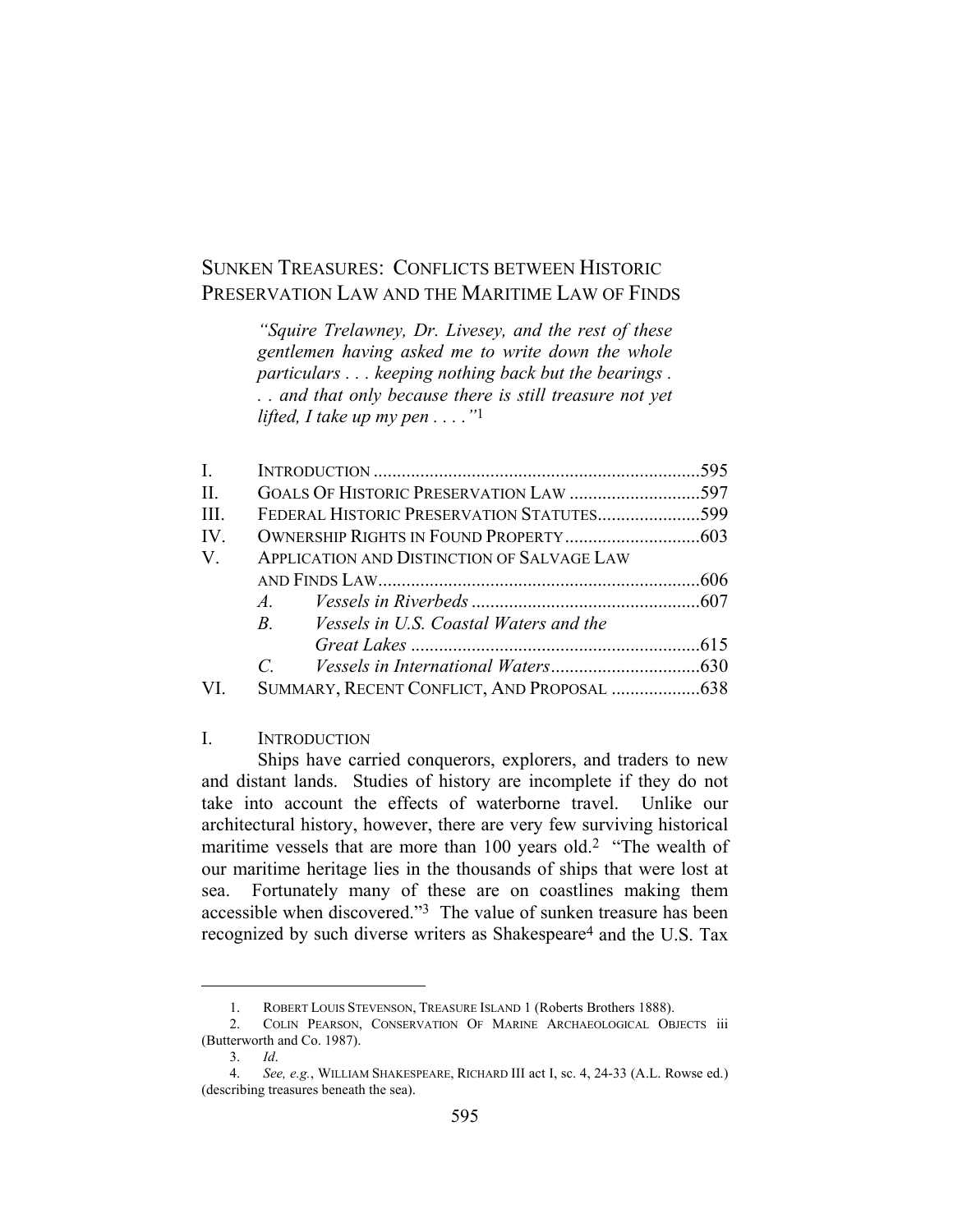Courts.5 The last several decades have seen an increase in subaqueous expeditions which have led to the discovery of shipwrecks.<sup>6</sup> "[B]ut they have often been looted for the bullion or simply for souvenirs. Some shipwreck excavations have been carried out with every good intent to preserve the recovered material, but . . . much of the material has been lost."7 The recovery of items from sunken ships and their study is invaluable towards the understanding of our history. "A shipwreck is a unique piece of history in that it is a time capsule. Every item on the ship and the ship itself can be dated. Artifacts recovered from shipwrecks . . . [are] in many instances . . . the only ones of their kind in existence."8

 Those interested in historic conservation are necessarily interested in preserving objects found on sunken ships and making these items available to historians and museums. The law of finds, however, grants title to whomever finds abandoned property and takes possession of it.9 Successful application of the law of finds to sunken treasure can reduce valuable historic objects to the personal property of private collectors. The implementation of the law of finds aggravates the conflicting interests of historians and finders of shipwrecks.

 In order to understand the conflict between historic preservation law and the law of finds, it is necessary to evaluate the objectives of each before examining the legal problems faced by both treasure hunters and by those interested in the location, preservation,

*The Aquila*, 165 ENG. REP. 87, 89 (1798).

 <sup>5.</sup> *See, e.g.*, Perdue v. Commissioner of Internal Revenue, 62 T.C.M. (CCH) 845 (1991) (evaluating the taxes for certain items recovered from a Spanish galleon sunk in 1622).

 <sup>6.</sup> PEARSON, *supra* note 2, at iii. The question of ownership of shipwrecks, however, is at least two hundred years old. In 1798, Sir Walter Scott, Judge of the Admiralty, said:

It is certainly very true that property may be so acquired : but the question is, to whom is it acquired? By the law of nature, to the individual finder or occupant; But in a state of civil society, although property may be acquired by occupancy, it is not necessarily acquired to the occupant himself; for the positive regulations of the State may have made alterations on the subject; and may, for reasons of public peace and policy, have appropriated it to other persons, as, for instance, to the State itself, or to its grantees.

 <sup>7.</sup> PEARSON, *supra* note 2, at iii.

 <sup>8.</sup> *Id*.

 <sup>9.</sup> Treasure Salvors, Inc. v. Unidentified, Wrecked & Abandoned Sailing Vessel, 569 F.2d 330, 336-37 (5th Cir. 1978). *See infra* notes 60-79 and accompanying text.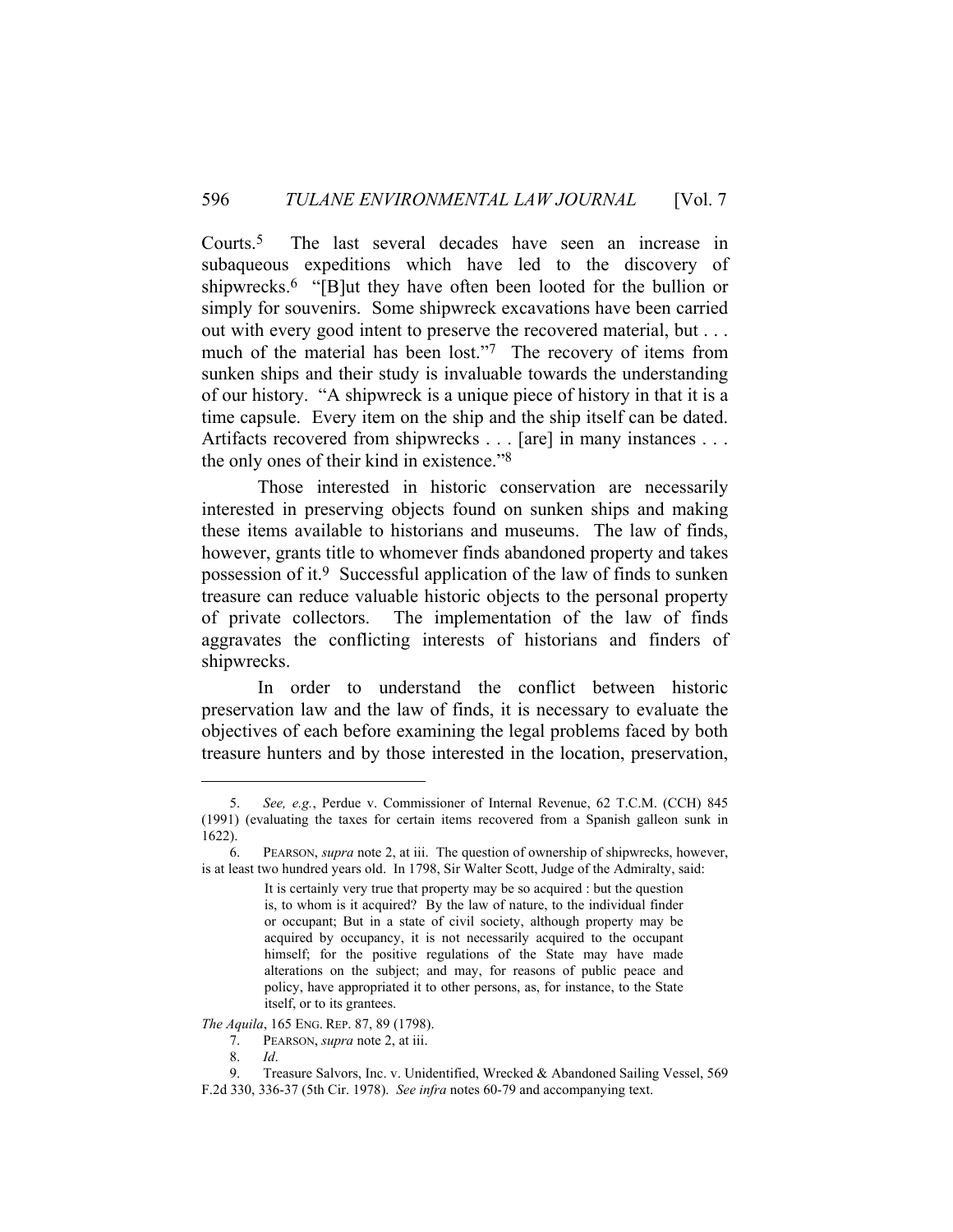and study of undersea finds. After providing overviews of the goals of historic preservation law and the law of finds, this Comment will explore these issues by analyzing salvage operations in three different theaters of operation: rivers, coastal waters and the Great Lakes, and international waters. This Comment will propose a method by which both treasure hunters and preservationists may find satisfaction.

### II. GOALS OF HISTORIC PRESERVATION LAW

 The early days of the historic preservation movement were concerned mainly with "the buildings in which famous people had lived or great events had taken place, not with preservation of architectural gems . . . ."<sup>10</sup> These efforts were generally funded by individuals.11 Only occasionally were state or local governments involved in preservation disputes.12 "The U.S. Congress entered the preservation picture some years later when it began buying Civil War battlefield sites as memorials. This action gave rise to the first significant preservation-related litigation, *United States v. Gettysburg Electric Railway Co.*"13 In that case, the Court rejected the railroad's view that the taking of private property for the preservation of an historic site was not a proper "public purpose."<sup>14</sup> The Court found

 <sup>10.</sup> Christopher J. Duerksen and David Bonderman, *Preservation Law: Where It's Been, Where It's Going, in* A HANDBOOK ON HISTORIC PRESERVATION LAW 1 (Christopher J. Duerksen ed., 1983). "Salvation [of Mount Vernon] appeared in the form of Miss Pamela Sue Cunningham of Virginia, who shamed her countrymen into opening their pocketbooks to save George Washington's home." *Id*. at 1-2.

 <sup>11.</sup> *Id*. at 1.

 <sup>12.</sup> *Id*. at 2. "In 1816 the city of Philadelphia appropriated \$70,000 to save the old state capitol and its environs, which the state of Pennsylvania proposed to sell off for building lots." *Id*.

 <sup>13.</sup> *Id*. (citing 160 U.S. 668 (1896)). "Other early cases involving the taking of private property for public preservation or beautification purposes include *Woodstock v. Gallup*, 28 Vt. 587 (1856); *Shoemaker v. United States*, 147 U.S. 282 (1893); *In Re Clinton Ave.*, 68 N.Y. 196 (1901); [and] *Roe v. Kansas ex rel. Smith*, 278 U.S. 191 (1929)." *Id*. at 2 n.2.

 <sup>14.</sup> United States v. Gettysburg Electric Railway Co., 160 U.S. 668 (1896). The Court held that the importance of preserving the site of the Battle of Gettysburg "is rendered plainer and more durable by the fact that the Government of the United States, through its representatives in Congress assembled, appreciates and endeavors to perpetuate it by this most suitable recognition." *Id*. at 682. Owners of historic property often assert this defense in order to have the full use and enjoyment of their property. This argument has been largely unsuccessful.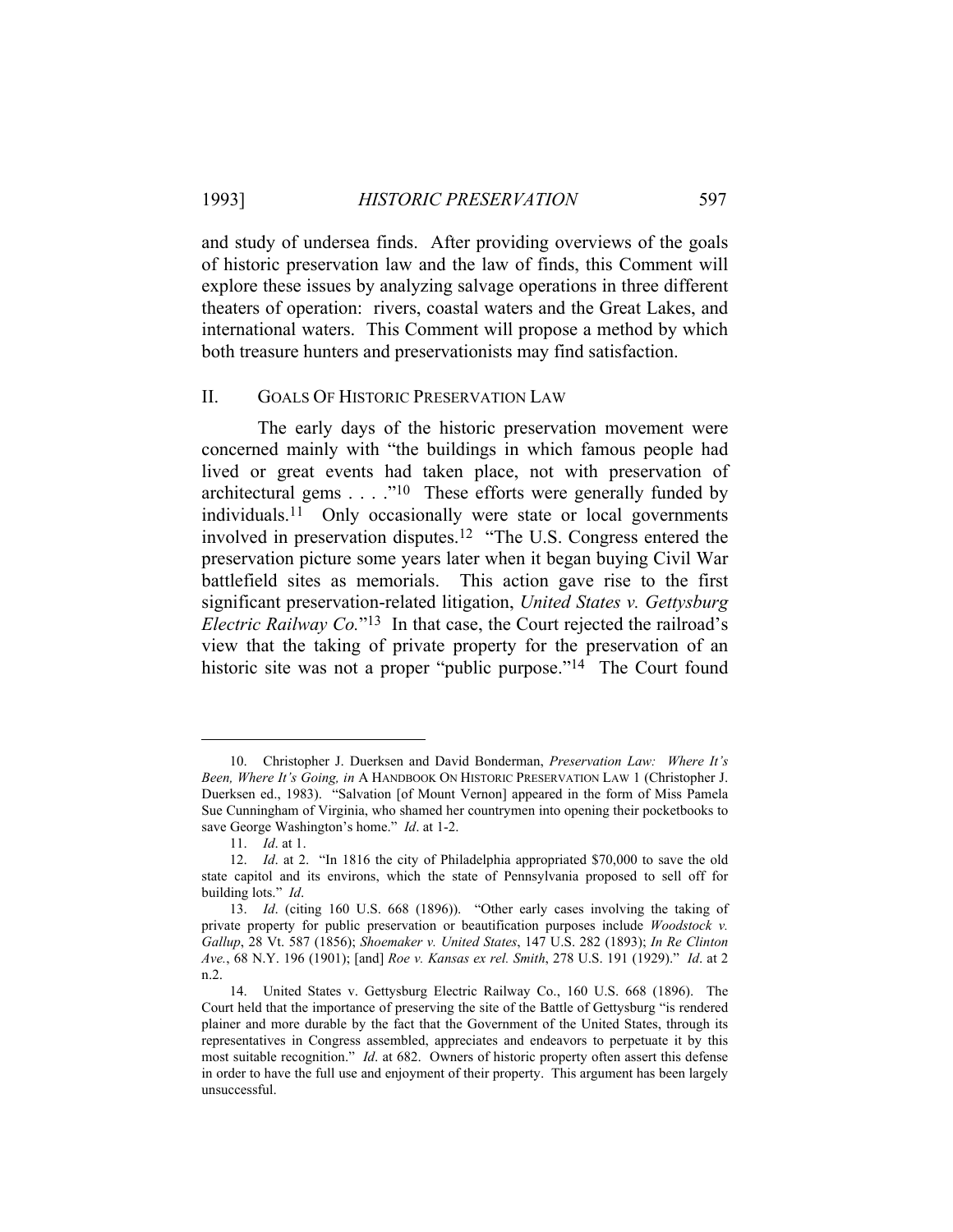that the preservation of an important monument to the country's past was a legitimate government goal.15

 The United States Supreme Court expanded this first goal of historic preservation nearly sixty years later in *Berman v. Parker*.16 There, the Court condemned an urban renewal project, stating that "[t]he concept of the public welfare is broad and inclusive  $\dots$ . The values it represents are spiritual as well as physical, aesthetic as well as monetary."17 Despite this expansive view of the purpose of preservation law, the destruction of historic buildings and areas continued due to urban renewal and highway projects.18 A 1965 report, *With Heritage So Rich*,<sup>19</sup> finally clarified the needs and goals of historic preservation law:

> Out of the turbulence of building, tearing down and rebuilding the face of America, more and more Americans have come to realize that as the future replaces the past, it destroys much of the physical evidence of the past. The current pace of preservation effort is not enough. It is as though the preservation movement were trying to travel up a down escalator. The time has come for bold, new measures and a national plan of action to insure that we, our children, and future generations may have a genuine opportunity to appreciate and to enjoy our rich heritage . . . . If the preservation movement is to be successful, it must go beyond saving bricks and mortar. It must go beyond saving occasional historic houses and opening museums. It must be more than a cult of antiquarians. It must do more than revere a few precious national shrines. It must attempt to give a sense of orientation to our society, using structures and objects of the past to establish values of time and place.20

 Nowhere was the objective to save a structure from the past to establish values of time and place more evident than in the famous *Penn Central*21 decision. In *Penn Central* the Court allowed New

 <sup>15.</sup> *Id.*

 <sup>16.</sup> Berman v. Parker, 348 U.S. 26 (1954).

 <sup>17.</sup> *Id*. at 33.

 <sup>18.</sup> Duerksen and Bonderman, *supra* note 10, at 8-9.

 <sup>19.</sup> Special Committee On Historic Preservation, United States Conference Of

Mayors, With Heritage So Rich (1966).

 <sup>20.</sup> *Id*. at 204, 207.

 <sup>21.</sup> Penn Central Transp. Co. v. New York, 438 U.S. 104 (1978).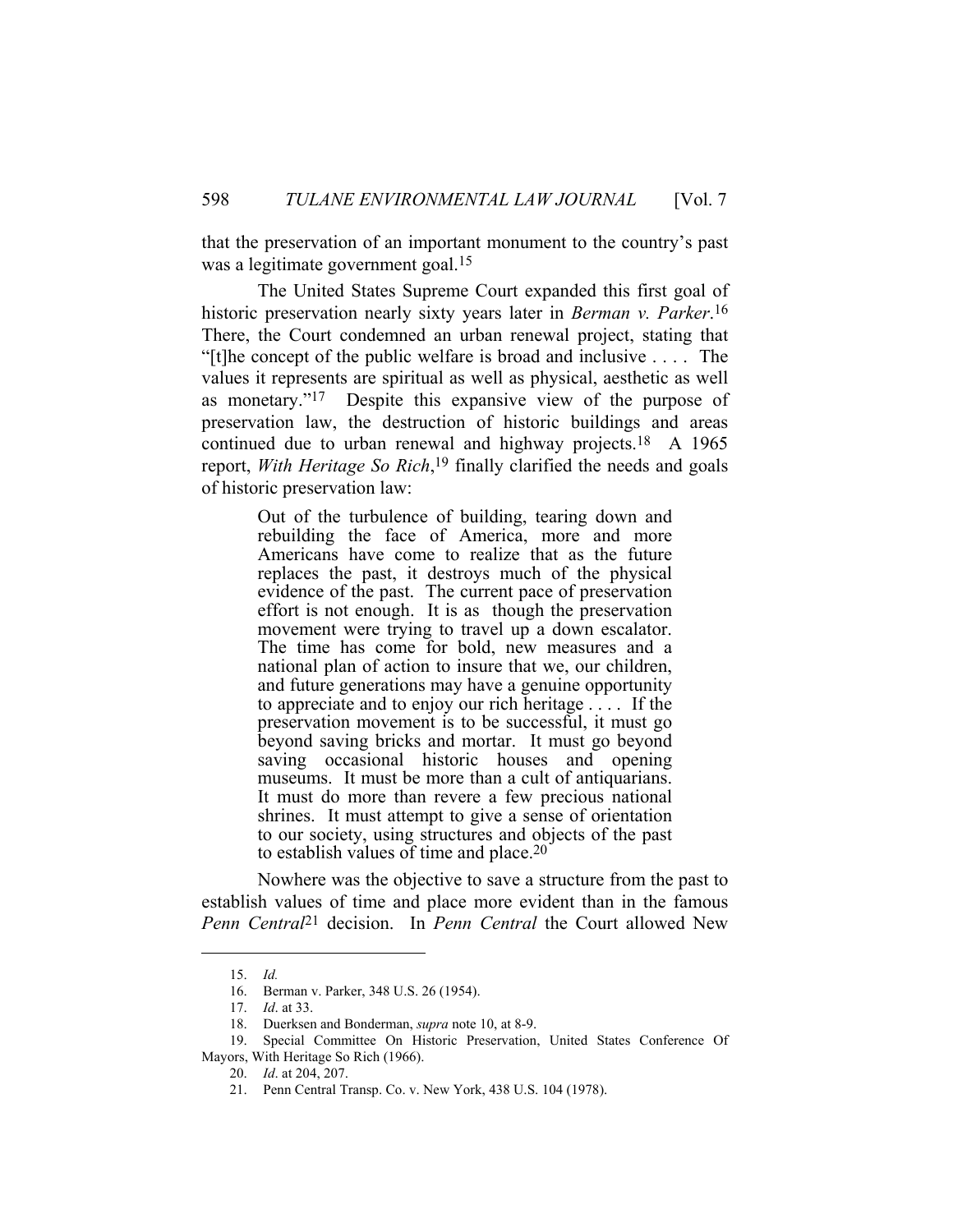York City's designation of Grand Central Terminal as a historic landmark to stand without effecting a "taking" of Penn Central's property.22 The Court supported the New York City Landmarks Commission's finding that "to balance a 55-story office tower above a flamboyant Beaux-Arts facade seems nothing more than an aesthetic joke . . . . The 'addition' would be four times as high as the existing structure and would reduce the Landmark itself to the status of a curiosity."23 The Court thereby held that the government could require property owners to preserve that property in its present state without effecting a taking.<sup>24</sup>

 The romantic appeal of the treasures to be found on the thousands of ships beneath the waves is interpreted differently by various parties. Salvors are most likely to be interested in the recovery of bullion, armaments, and other high-value artifacts. Historians, however, are interested in the bullion and the armaments, but are also interested in cookware, clothing, human remains, and the vessels themselves. For the historian, ordinary objects tell as much, if not more, than fantastic objects about the realities of life at the time. Unlike historic buildings which need to be first analyzed for modern alterations, sunken ships provide the unique opportunity to observe a virtually unchanged object from the past. The exclusion of shipwrecks from historic preservation efforts is antithetical to the goal of historic preservation law—to save the physical remnants of the past to establish values of time and place. A sunken ship is a time capsule that provides archaeologists a ready means to study life at the time of the sinking.

### III. FEDERAL HISTORIC PRESERVATION STATUTES

 In 1935, Congress passed the Historic Sites, Buildings, and Antiquities Act (Antiquities Act).25 Congress declared that "it is a national policy to preserve for public use historic sites, buildings, and objects of national significance for the inspiration and benefit of the

 <sup>22.</sup> *Id*. at 138. Penn Central argued that the designation, which precluded the building of a skyscraper on the site, was a "taking" of their property without just compensation, in violation of the Fifth Amendment. *Id.* at 128-31. *See* U.S. CONST. amend. V.

 <sup>23.</sup> *Penn Central Transp.*, 438 U.S. at 117-18 (quoting the Landmarks Preservation Commission Record).

 <sup>24.</sup> *Id.* at 138.

 <sup>25.</sup> Antiquities Act, 16 U.S.C. § 461 (1988).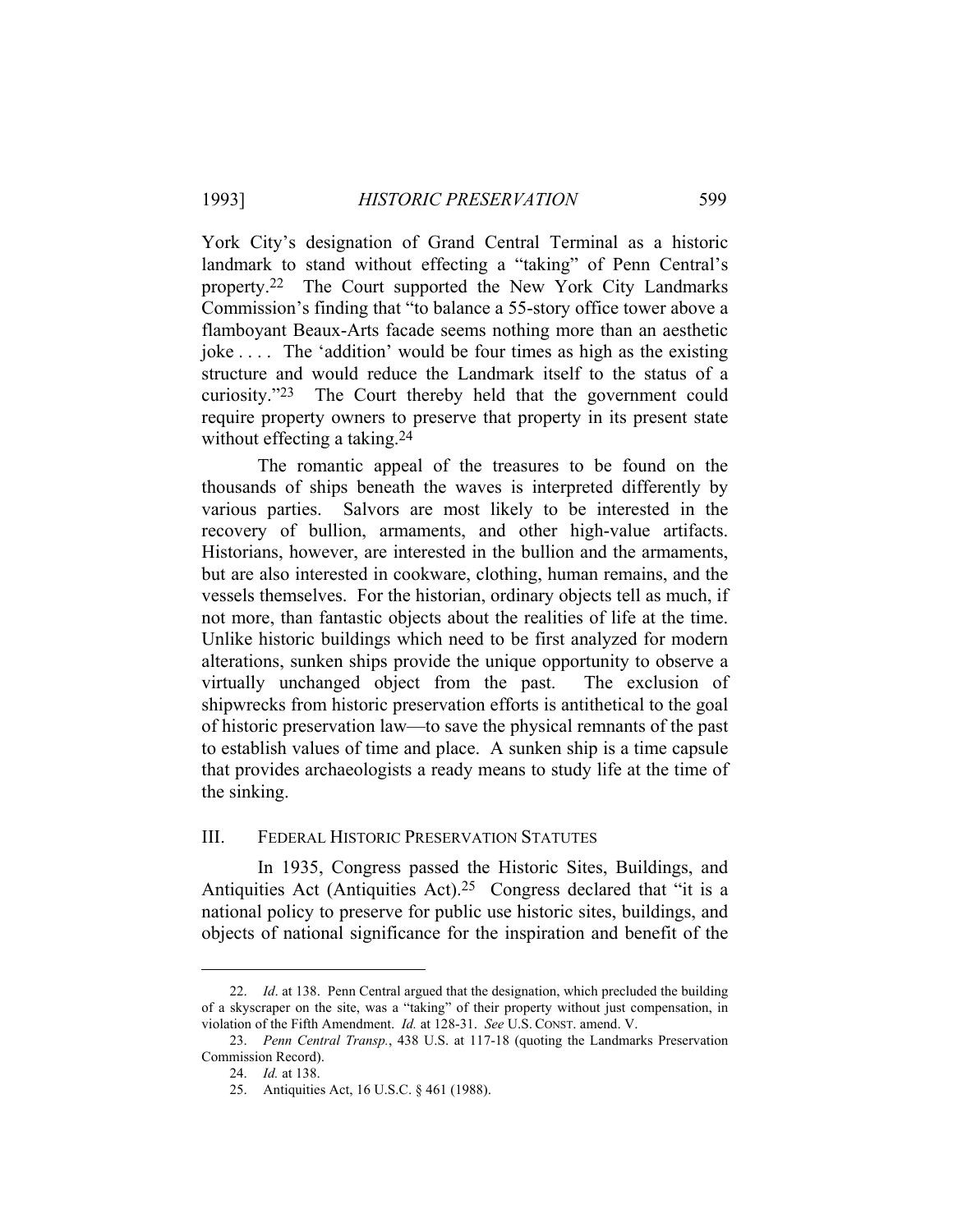people of the United States."26 In furtherance of this objective, Congress designated a number of national sites as historic.27 Congress arranged for the National Trust for Historic Preservation in the United States (Historic Trust) to "receive donations of sites, buildings, and objects significant in American history and culture, [and] to preserve and administer them for public benefit."<sup>28</sup> Although shipwrecks do fall within the definition of "objects of national significance,"<sup>29</sup> Congress did not see fit to designate any shipwrecks as National Historic Sites.30

 The Antiquities Act requires potential excavators of historic sites to "apply to the Federal land manager for a permit to excavate or remove any archaeological resource located on public lands or Indian lands and to carry out activities associated with such excavation or removal."31 In addition to the permit requirement, the government may protect historic sites by "withhold[ing] from disclosure to the public, information relating to the location or character of historic resources whenever the head of the agency or the Secretary determines that the disclosure of such information may create a substantial risk of harm, theft, or destruction to such resources . . . ."32 The Government has not been successful in applying the Antiquities Act to shipwrecks outside the territorial waters of the United States, however.33

In 1972, Congress passed the Marine Sanctuaries Act.<sup>34</sup> Congress recognized that the emphasis of public domain protection

 <sup>26.</sup> *Id*.

 <sup>27.</sup> *Id*.

 <sup>28.</sup> *Id*. § 468.

 <sup>29.</sup> National Historic Preservation Act, 16 U.S.C. 470a(a)(1)(A) (1988).

 <sup>30. 16</sup> U.S.C. § 461. It is unclear whether any shipwrecks were even considered.

 <sup>31. 16</sup> U.S.C. § 470 cc (a). The Outer Continental Shelf Lands Act ("OCSLA"), 43 U.S.C. § 1331, provides that "the subsoil and seabed of the Outer Continental Shelf appertain to the United States and are subject to its jurisdiction, control, and power of disposition. . . ." *Id.* § 1332 (1). The primary purpose of this subchapter was the resolution of competing claims to ownership of natural resources of offshore seabed and subsoil. Treasure Salvors, Inc. v. Unidentified and Abandoned Sailing Vessel, 569 F.2d 330, 331 (5th Cir. 1978).

 <sup>32. 16</sup> U.S.C. § 470w-3.

 <sup>33.</sup> *See, e.g.*, *Treasure Salvors, Inc.*, 569 F.2d at 330. In this case, the court concluded that the Antiquities Act did not extend to the *Atocha*, a seventeenth century Spanish treasure ship, which rested on the continental shelf, because it was in international waters and beyond the reach of the federal statute.

 <sup>34. 16</sup> U.S.C. § 1431 (1988).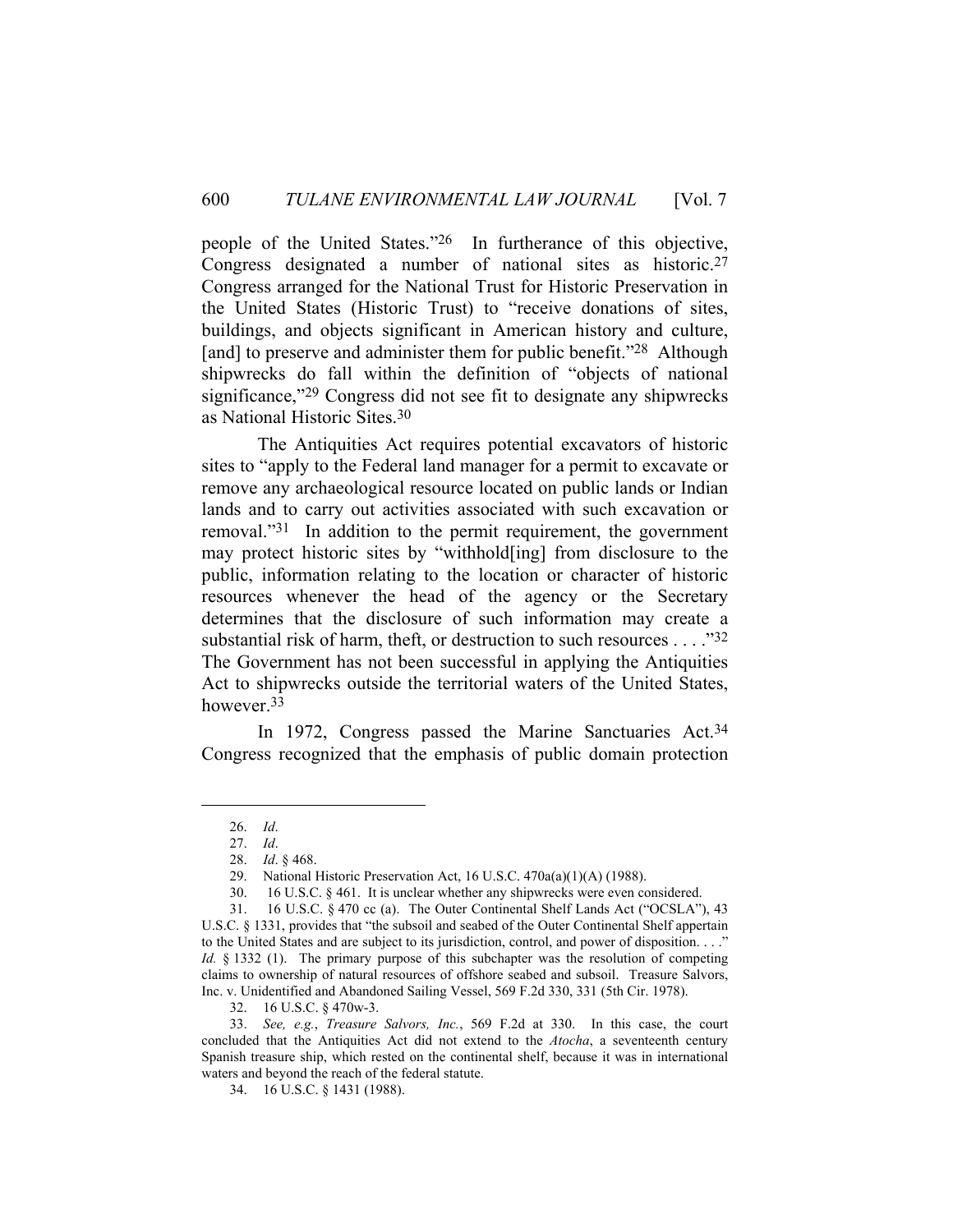had focused on land<sup>35</sup> and that the marine environment possessed historical qualities which gave it special national significance.<sup>36</sup> Congress' purposes in enacting the Marine Sanctuaries Act included the identification of areas "of the marine environment of special national significance due to their resource or human use values. . . and to support, promote, and coordinate scientific research on, and monitoring of, the resources of these marine areas<sup>[1]</sup><sup>37</sup>. This was to be accomplished by the designation of various areas as "sanctuaries."38 The Marine Sanctuaries Act defined a sanctuary resource as "any living or nonliving resource . . . that contributes to the conservation, recreational, ecological, historical, research, educational, or aesthetic value of the sanctuary."39 Congress included the term historic value within the Act in part to cover shipwrecks.40 To illustrate, the Marine Sanctuaries Act declared the wreck of the United States ship *Monitor* to be a sanctuary and directed that "a suitable display of artifacts and materials from the United States ship *Monitor* be maintained permanently at an appropriate site in coastal North Carolina."41

 Although the Marine Sanctuaries Act provided for the protection of certain shipwrecks like the *Monitor*, Congress delegated the responsibility of protecting other shipwrecks to the respective states in which these wrecks are located.42 In 1987, Congress passed

 <sup>35.</sup> *Id*. § 1431(a)(1). "[T]his Nation historically has recognized the importance of protecting special areas of its public domain, but these efforts have been directed almost exclusively to land areas above the high water mark[.]" *Id.*

 <sup>36.</sup> *Id*. § 1431(a)(2). "[C]ertain areas of the marine environment possess conservation, recreational, ecological, historical, research, educational, or esthetic qualities which give them special national significance[.]" *Id*.

 <sup>37.</sup> *Id*. § 1431(b)(1) and (3).

 <sup>38.</sup> Id. § 1432(8).

 <sup>39.</sup> *Id*. To propose an area as a sanctuary, notice must be given in the Federal Register, and a prospectus on the proposal must be given to the House of Representatives' Committee on Merchant Marine and Fisheries and to the Senate's Committee on Commerce, Science, and Transportation. An environmental impact statement must be drafted and a public hearing must be held. *Id*. § 1434(a)(1) and (2).

 <sup>40. 16</sup> U.S.C. § 1445(a) (1988). *See generally* Marine Protection, Research, and Sanctuaries Act of 1972, Pub. L. No. 92-532, 1972 U.S.C.C.A.N. (86 Stat.) 4234-80.

 <sup>41.</sup> *Id*. The *Monitor* was the first iron-clad Union warship, famous for its engagement with the CSS *Merrimac*. The *Monitor* sunk in a storm in 1862. DAVID STICK, GRAVEYARD OF THE ATLANTIC 53-57 (1952).

 <sup>42.</sup> Abandoned Shipwreck Act of 1987, 43 U.S.C. § 2101(a) (1988) [hereinafter ASA].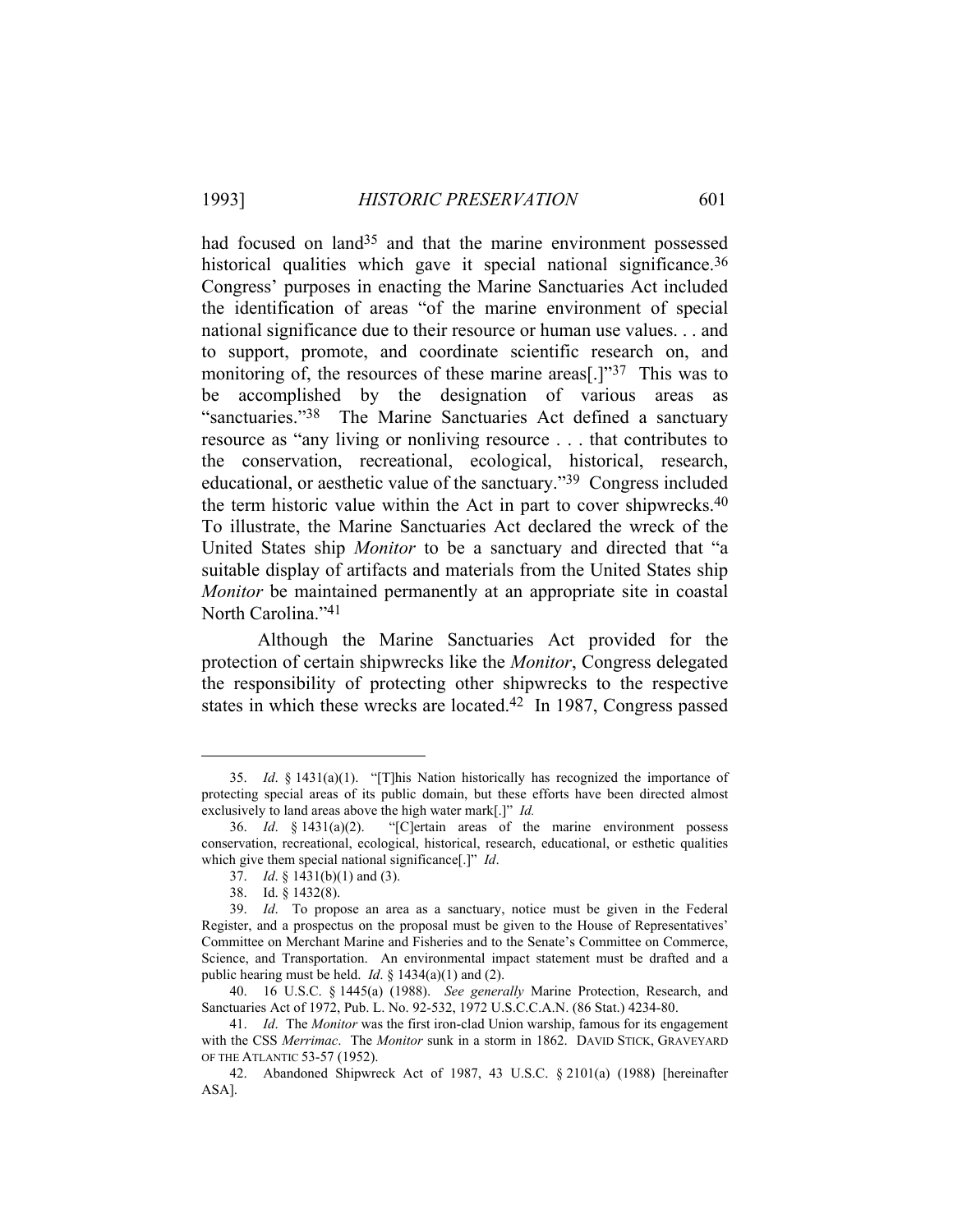the Abandoned Shipwreck Act  $(ASA)^{43}$  giving the states the responsibility for the management of abandoned shipwrecks in state waters.44 The ASA requires states to "guarantee recreational exploration of shipwreck sites[] and allow for appropriate public and private sector recovery of shipwrecks consistent with the protection of historical values and environmental integrity of the shipwrecks and the sites."45 This legislation's design was to protect the shipwrecks found in the submerged lands of the United States.46 It makes funds available to states interested in creating underwater parks for the protection of shipwrecks. Congress allocated these funds from the Historic Preservation Fund of the National Historic Preservation Act "for the study, interpretation, protection, and preservation of historic shipwrecks and properties."<sup>47</sup> The ASA purports to encourage partnerships "among sport divers, fishermen, archeologists, [and] salvors, and . . . recognize<sup>[s]</sup> the interests of individuals and groups engaged in shipwreck discovery and salvage."48 Through the ASA, the United States claims title to all abandoned shipwrecks found embedded in submerged lands, on coralline formations protected by states, or included or eligible to be included in the National Register.49 The ASA also states that the "law of salvage and the law of finds shall not apply to abandoned shipwrecks to which section 2105 of this title applies."50 How then, is the ASA to inspire

 <sup>43.</sup> *Id*. § 2101.

 <sup>44.</sup> *Id*. § 2101(b). Before the ASA, there was confusion as to the ownership of abandoned shipwrecks. The ASA first claimed all shipwrecks as property of the federal government and then transferred title to the various states. *Id*. §§ 2105(a) and (c).

 <sup>45.</sup> *Id*. § 2103(a)(B) and (C).

 <sup>46.</sup> The definition of submerged lands can be found in the Submerged Lands Act, 43 U.S.C. § 1301 (1988).

 <sup>47.</sup> *Id*. § 2103(b).

 <sup>48.</sup> *Id*. § 2104(a)(2) and (4).

 <sup>49.</sup> *Id*. § 2105(a). The ASA requires that the public be given "adequate notice of the location of any shipwreck to which title is asserted . . . [and] a written determination that an abandoned shipwreck meets the criteria for eligibility for inclusion in the National Register of Historic Places [must be composed] . . . ." *Id*. § 2105(b). The ASA also transfers title of all abandoned shipwrecks (except those on public lands or on Indian lands) to the state in whose land the shipwreck is embedded. *Id*. § 2105(c) and (d).

 <sup>50.</sup> *Id*. § 2106(a). The law of salvage and the law of finds do not apply, then, to shipwrecks that are: "1) embedded in submerged lands of a State; 2) embedded in coralline formations protected by a State on submerged lands of a State; or 3) on submerged lands of a State and is included in or determined eligible for inclusion in the National Register." *Id*. § 2105(a)(1)-(3). The law of salvage and the law of finds still applies to shipwrecks not covered by the ASA, though. *Id*. § 2106(b); *see supra* note 33.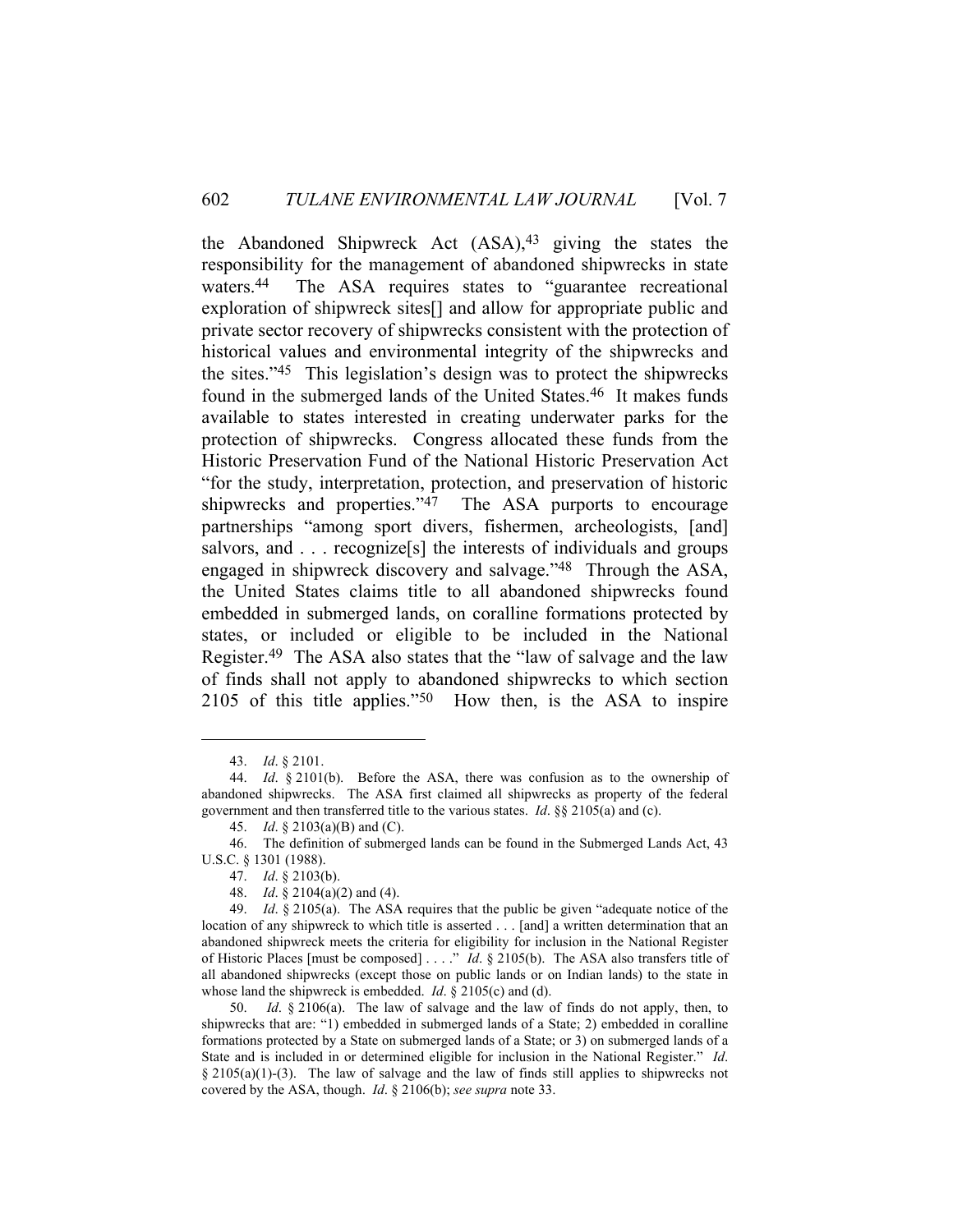partnerships among the various groups listed in section 2104(a)(2) through (4) if profit motives are eradicated? It seems more likely that finders of sunken treasure will seek to unite only to find a way to avoid application of the ASA, which requires that the shipwrecks be both abandoned and embedded in the submerged lands of a state.<sup>51</sup>

### IV. OWNERSHIP RIGHTS IN FOUND PROPERTY

 John Locke posited that commingling labor with a thing establishes ownership of it.<sup>52</sup> However, the common law has a different approach. "For the common law, *possession* or 'occupancy' is the origin of property."53 Furthermore, "first" possession is the origin of title.54 "[W]hat counts as possession, and why is it the basis for a claim to title?"55 Possession, as defined in *Pierson v. Post*, includes both notice to the world through a clear act and reward for useful labor.56 In *Brumagin v. Bradshaw*, the California Supreme Court illustrated the principle of a "clear act."57 This case was the result of two parties contesting ownership of the Potrero district of San Francisco. Each party claimed ownership through an original possessor's title, and the case turned on whether the first of these supposed owners had committed some clear act to establish possession.58 If he had not, then his successors in interest could not claim ownership, and a later "first possessor" could then pass title to

56. Pierson v. Post, 3 Cai. R. 175 (N.Y. Sup. Ct. 1805); Rose, *supra* note 52, at 77.

 <sup>51.</sup> *Id*. § 2101. Embeddedness depends on whether the shipwreck is "firmly affixed in the submerged lands or in coralline formations such that the use of tools of excavation is required in order to move the bottom sediments to gain access to the shipwreck, its cargo, and any part thereof." *Id.* § 2102(a). The concept of abandoned property is discussed in Part III of this Comment, *infra*.

 <sup>52.</sup> John Locke, *Second Treatise of Government* § 25, TWO TREATISES OF GOVERNMENT 327 (P. Laslett rev. ed. 1960) (1st ed. London 1690). There are problems with this theory of ownership, however. "First, without a prior theory of ownership, it is not selfevident that one owns even the labor that is mixed with something else.[] Second, even if one does own the labor that one performs, the labor theory provides no guidance in determining the scope of the right that one establishes by mixing one's labor with something else." Carol M. Rose, *Possession as the Origin of Property*, 52 U. CHI. L. REV. 73, 73-4 (1985) (footnote omitted).

 <sup>53.</sup> Rose, *supra* note 52, at 74 (citing 2 WILLIAM BLACKSTONE, COMMENTARIES ON THE LAWS OF ENGLAND \*8).

 <sup>54.</sup> *Id.* at 75.

 <sup>55.</sup> *Id*. at 74-75. Professor Rose's article analyzes the "quaint old cases" with which property law teachers "love to challenge their students." *Id*.

 <sup>57.</sup> Brumagin v. Bradshaw, 39 Cal. 24 (1870).

 <sup>58.</sup> *Id*.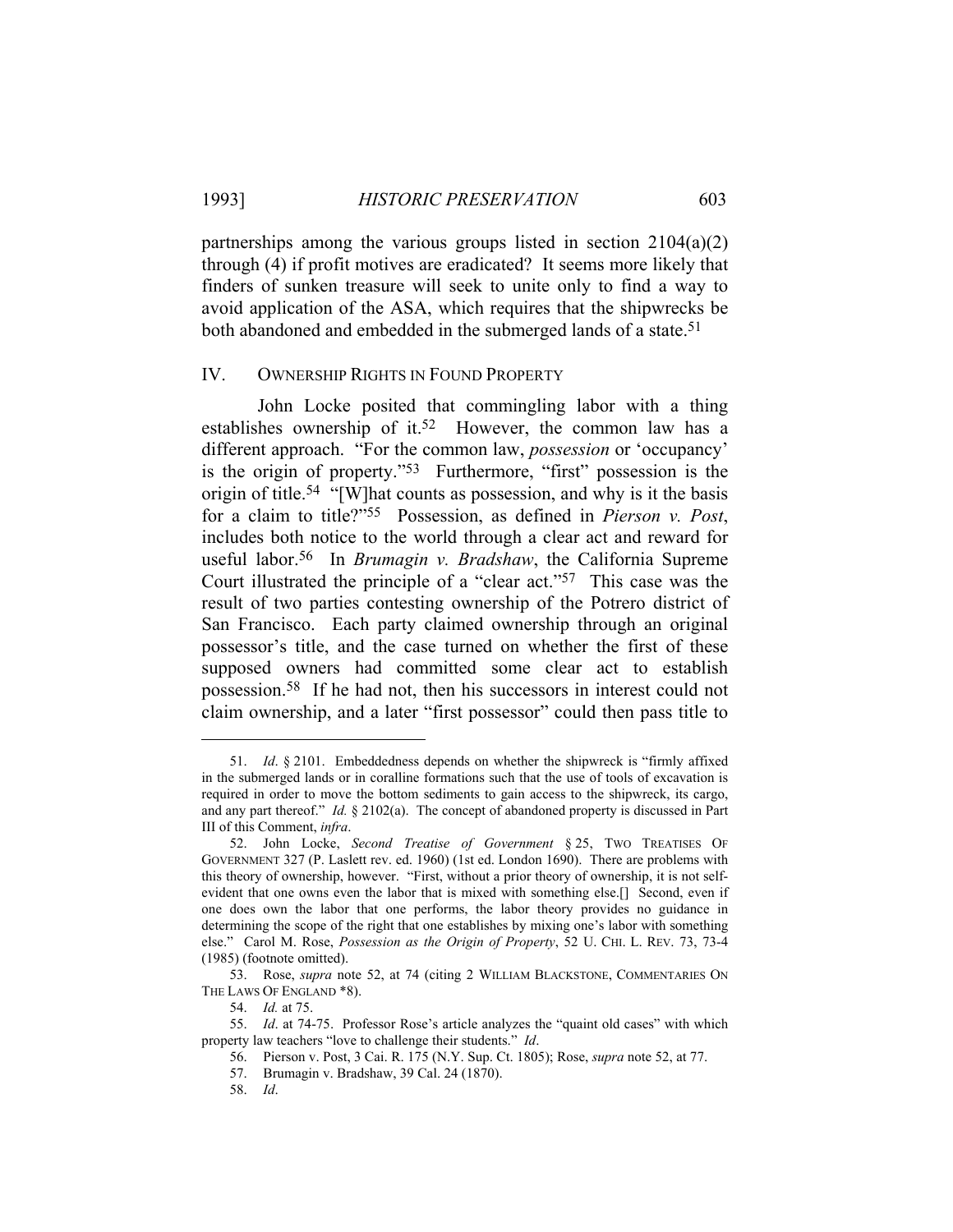his successors in interest.<sup>59</sup> The concept of "adverse possession" illustrates the principle of a reward for labor. $60$  Essentially, then, the individualistic act of separating property from the commons of unowned things and declaring possession of that property is the foundation of ownership.61

 There are, however, methods other than adverse possession by which one can establish ownership of property. Ownership rights on newly found, previously owned property vary greatly depending on whether the property in question was either lost or abandoned. If the owner of property parts from that property involuntarily and does not know the location of it, then the common law classifies that property as "lost."62 Finders of lost property have titular ownership that is enforceable against all but the true owner.<sup>63</sup> Property is abandoned, though, when the owner has purposely and completely relinquished all ownership interest.<sup>64</sup> The courts have reasoned that abandoned property has reverted to a state of nature, and a finder of ownerless property receives absolute title over it.65 "Although an owner of lost property may eventually abandon it, the owner must perform some positive act and show intent to withdraw ownership before the property is classified as abandoned."66

 <sup>59.</sup> Rose, *supra* note 52, at 78; *see also* Brumagin v. Bradshaw, 39 Cal. at 24.

 <sup>60. 7</sup> RICHARD POWELL, THE LAW OF REAL PROPERTY ¶ 1012 (P. Rohan rev. ed. 1984). Although property rights acquired by adverse possession present many interesting questions and difficulties, a discussion of this topic is outside the scope of this Comment, since the process of adverse possession requires possession for a certain length of time. *Id*. Since salvors of sunken treasure seek to establish ownership immediately upon possession, the principles of adverse possession are not germane.

 <sup>61.</sup> Rose, *supra* note 52, at 88.

 <sup>62.</sup> Campbell v. Cochran, 416 A.2d 211, 221 (Del. Super. Ct. 1980); 1 Am. Jur. 2D *Abandoned, Lost, and Unclaimed Property* § 2 (1962) [hereinafter *Abandoned, Lost, and Unclaimed Property*]; 36 C.J.S. *Finding Lost Goods* § 1 (1961) [hereinafter *Finding Lost Goods*].

 <sup>63.</sup> *Finding Lost Goods*, *supra* note 62, § 3.

 <sup>64. 1</sup> C.J.S. *Abandonment* § 2 (1985); *Abandoned, Lost, and Unclaimed Property, supra* note 62, § 2.

 <sup>65.</sup> Treasure Salvors, Inc. v. Unidentified, Wrecked & Abandoned Sailing Vessel, 569 F.2d 330, 336-37 (5th Cir. 1978) (citing Wiggins v. 1100 Tons, More or Less, of Italian Marble, 186 F. Supp. 452, 456-57 (E.D. Va. 1960); *Abandoned, Lost, and Unclaimed Property, supra* note 62, § 16.

 <sup>66.</sup> Douglas S. Cohen, Comment, *Should* Noli Forfendi *Apply to Sunken Ships?*, 73 B.U. L. REV. 193, 194 (1993) (citing *Abandoned, Lost, and Unclaimed Property, supra* note 62, § 11 (stating that "[t]he primary elements [of abandonment] are the intention to abandon, and the external act by which that intention is carried into effect")). It should be noted that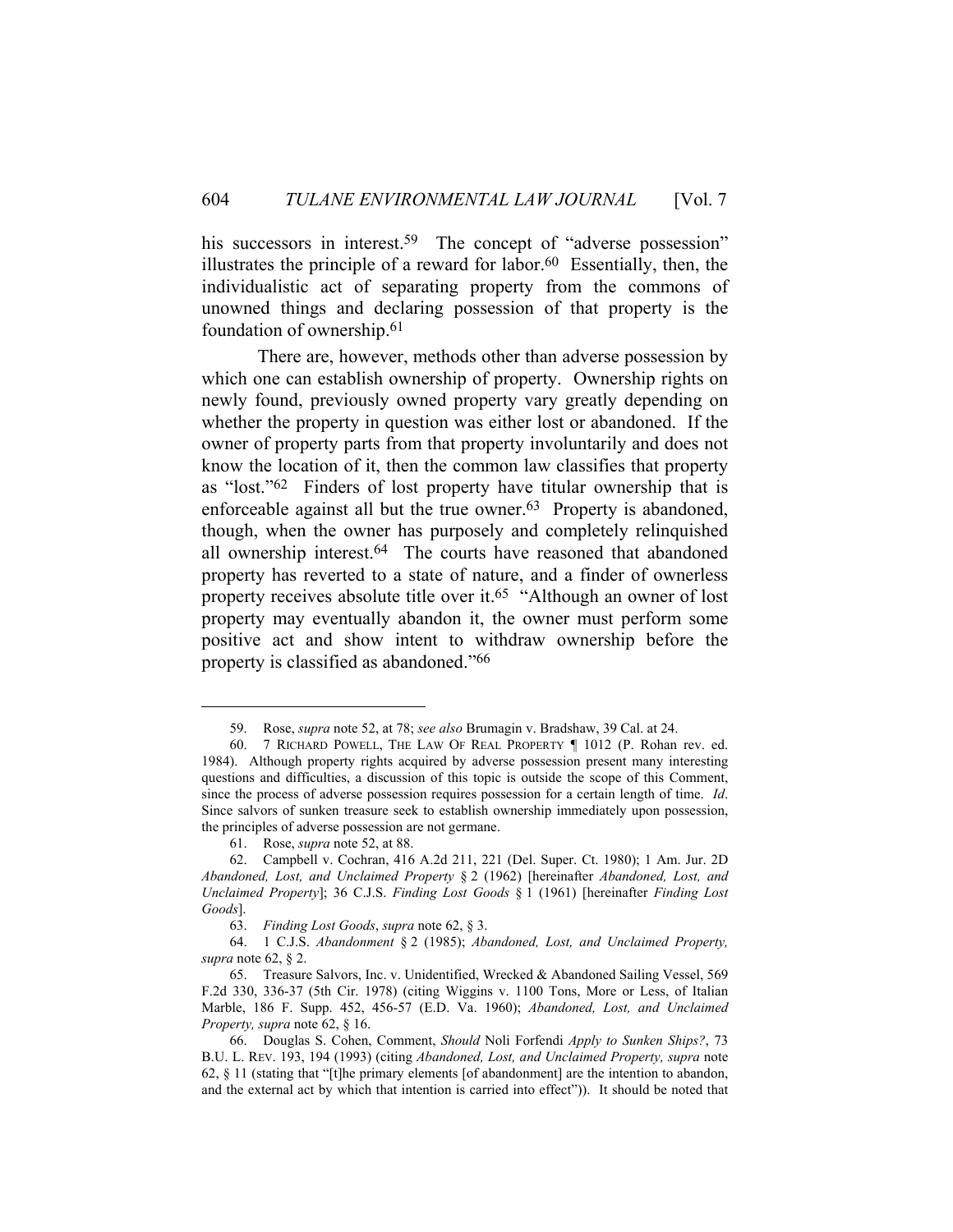The English common law doctrine of *bona vacantia*67 governed certain types of abandoned property, including wrecks<sup>68</sup> and treasure troves.69 Once the United States adopted the common law, however, *bona vacantia* lost its importance, and the doctrine of escheat began to govern state acquisition of both real and personal property.70 Principles of escheat do not apply to treasure troves, however.<sup>71</sup> "The 'finders keepers' rule governing treasure trove rewards . . . trespassers by allowing them to keep the trove they find without reimbursing the owner of the land. The landowner has no rights to treasure trove discovered by a trespasser."72 American law distributes treasure trove to the finder by awarding possession, as though the property was merely "lost" or "mislaid" and ownership accrues only when the true owner cannot be found.73 The finder of the property can obtain title to newly found, previously owned property if that property has reverted to the state of nature or if the true owner cannot be discovered.74

<sup>&</sup>quot;*noli forfendi* is not a Latin term but . . . means 'finders keepers, losers weepers.'" *Id*. at 193 n.1.

 <sup>67.</sup> *Bona vacantia* literally means "vacant goods." BLACK'S LAW DICTIONARY 177 (6th ed. 1990). Under the doctrine of *bona vacantia*, the rights to certain types of property passed to the sovereign, since society's claim through the Crown was stronger than the claim of the finder or other holder of the property. *See generally* F. ENEVER, BONA VACANTIA UNDER THE LAW OF ENGLAND (1927) (thoroughly discussing the *bona vacantia* doctrine).

 <sup>68. &</sup>quot;Wrecks" are goods or cargo thrown onto land from a shipwreck for which no owner can be ascertained. 1 WILLIAM BLACKSTONE, COMMENTARIES ON THE LAWS OF ENGLAND \*290-1.

 <sup>69.</sup> Treasure trove evolved from the Old French phrase "tresor trové" which meant found treasure. G. HILL, TREASURE TROVE IN LAW AND PRACTICE 1 (1936). A "treasure trove" is "money or coin, gold, silver, plate, or bullion . . . found hidden *in* the earth, or other private place, the owner thereof being unknown." BLACKSTONE, *supra* note 68, at \*295 (emphasis in original).

 <sup>70. &</sup>quot;Escheat" generally is "reversion of property to the state in consequence of a want of any individual competent to inherit." BLACK'S LAW DICTIONARY 545 (6th ed. 1990). *See* 1 A. ANDREOLI & D. SHUMAN, GUIDE TO UNCLAIMED PROPERTY AND ESCHEAT LAWS 2:1 (1985); Note, *Origins and Development of Modern Escheat*, 61 COLUM. L. REV. 1319, 1319- 20 (1961).

 <sup>71.</sup> Some authors have argued that neither escheat nor the law of finds should apply to treasure troves. *See generally* Leeanna Izuel, Comment, *Property Owners' Constructive Possession of Treasure Trove: Rethinking the Finders Keepers Rule*, 38 UCLA L. REV. 1659 (1991).

 <sup>72.</sup> *Id*. at 1662.

 <sup>73.</sup> *Id*. at 1662 n.22.

 <sup>74.</sup> *Id.* at 1671-72.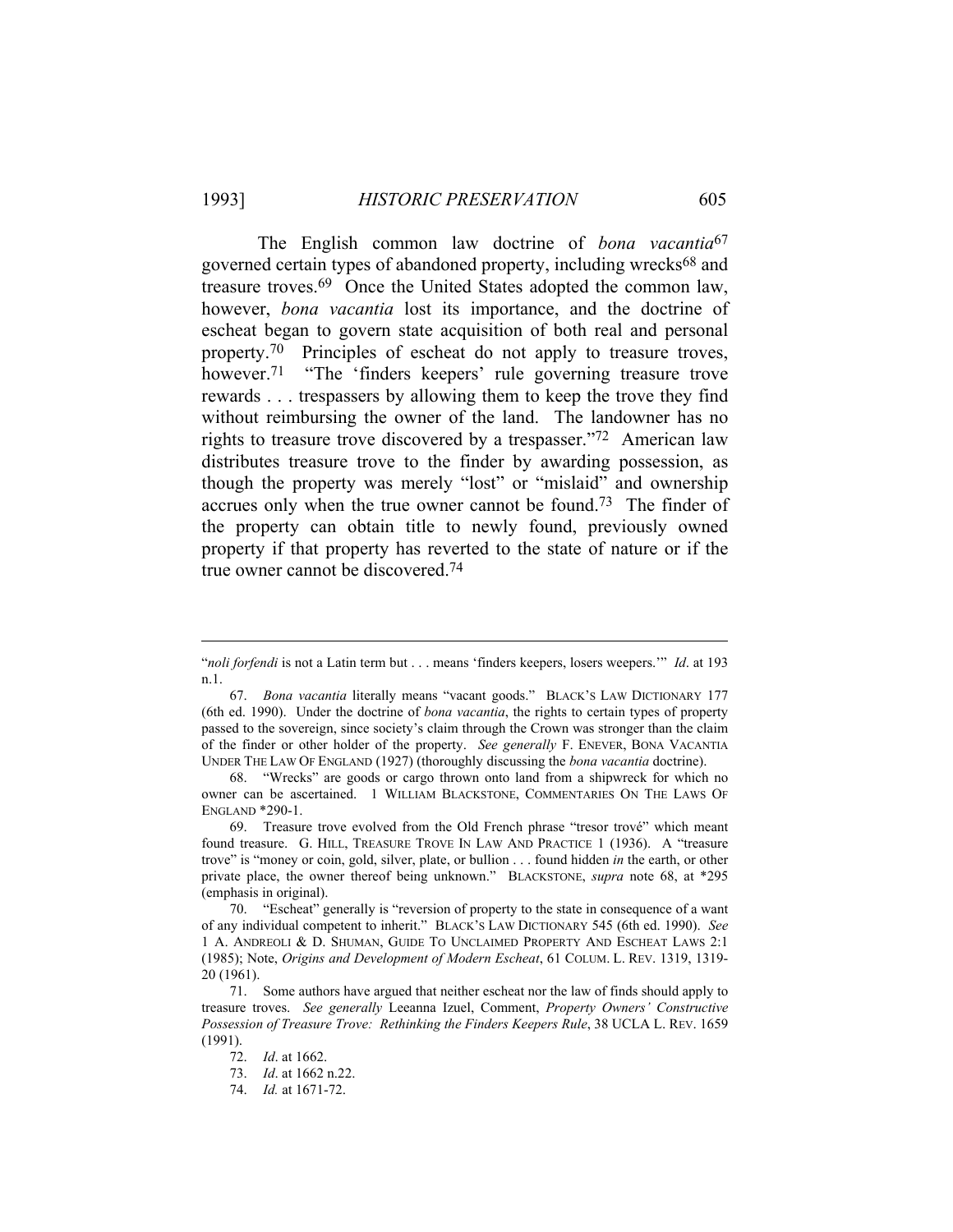# V. APPLICATION AND DISTINCTION OF SALVAGE LAW AND FINDS LAW

 Salvage is the voluntary service of saving lives or a vessel or her cargo from marine peril by those with no legal duty to do so.<sup>75</sup> The determination of whether salvage law or the law of finds applies to shipwrecks depends upon whether the property is determined to be lost or abandoned. If the property was lost, then salvage law applies.76 If the property was abandoned, then the law of finds applies.77 The law of salvage is presumed to apply unless the salvor can invoke the law of finds by proving that the property was abandoned.78 Salvors obtain liens on retrieved property that entitle them to awards payable by the owner of the property as compensation for their expense and effort in the salvage operation.<sup>79</sup> "Although the finder of the shipwreck seeks title to the treasure or find, the law of salvage creates a presumption that the finder saved the property for the true owner and is thus only entitled to the award."80 Salvors must overcome significant hurdles if they are to obtain title to shipwrecks. A salvor's claim must defeat the claims of numerous other parties, including the state in which the property was found, the previous owner, any prior finders, and the federal government.<sup>81</sup> The determination of who gets title to the shipwrecks is important to the preservation of these artifacts. Salvors need to know whether they can keep the objects they find, just as previous owners need to know whether they may claim any of the recovered treasures. Similarly, the state and federal governments need to know whether they have title in order to determine their responsibilities toward the preservation of objects raised from the vessel. Other interested groups will need to know who has title to the various artifacts in order to lobby for proper preservation. This section will analyze several cases in order to develop an understanding of the competing interests in claims of

 <sup>75.</sup> *The Sabine* established the three elements involved in a salvage claim: voluntary service, successful salvage, and marine peril. *The Sabine*, 101 U.S. 384 (1879). *See also* MARTIN J. NORRIS, THE LAW OF SALVAGE § 2 (1958).

 <sup>76.</sup> NORRIS, *supra* note 75, § 158.

 <sup>77.</sup> *Id.*

 <sup>78.</sup> *Id*.

 <sup>79.</sup> *Id*. § 12.

 <sup>80.</sup> Cohen, *supra* note 66, at 195; *accord* NORRIS, *supra* note 75, § 157.

 <sup>81.</sup> Cohen, *supra* note 66, at 195.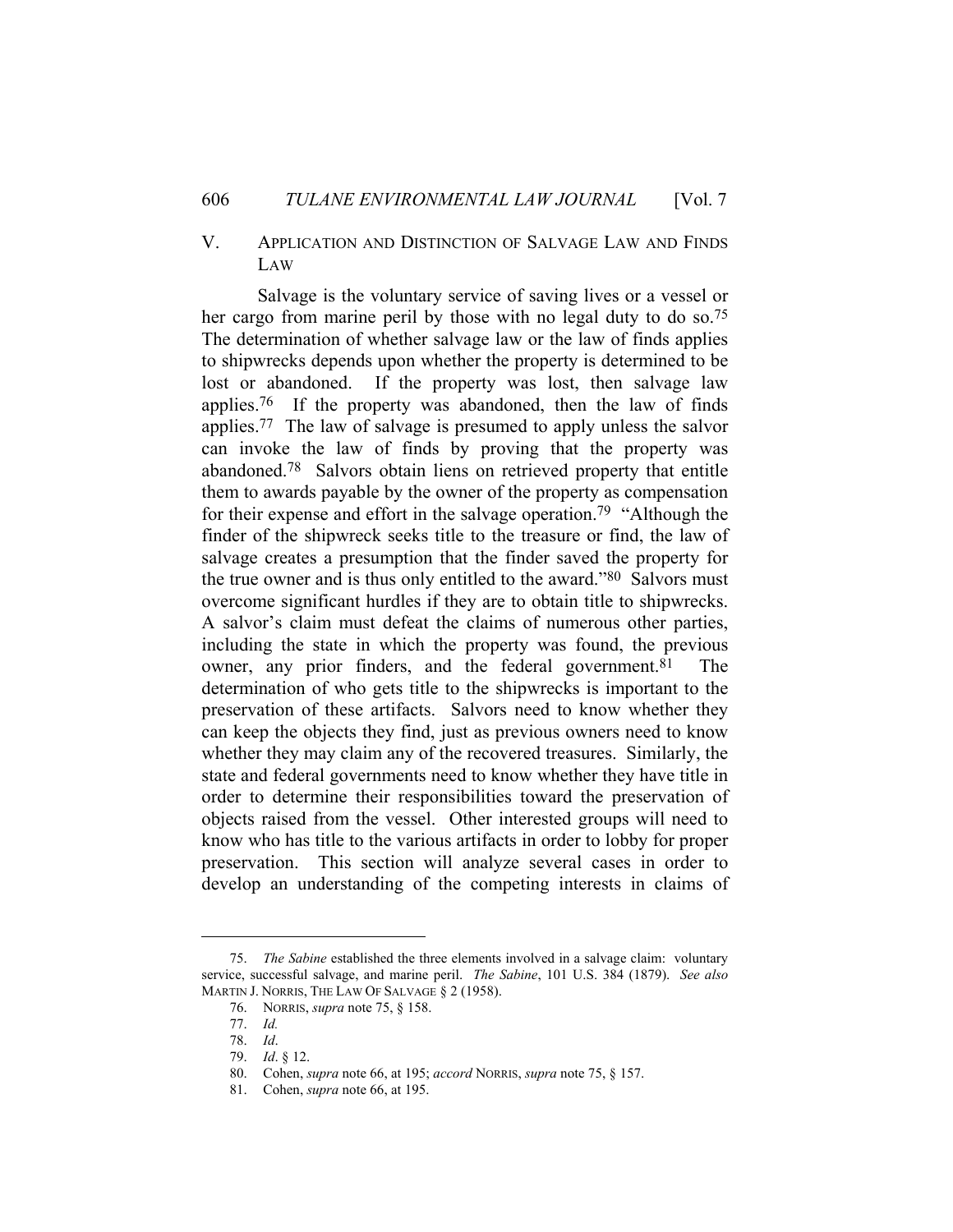salvage from sunken vessels. $82$  It is helpful to divide these cases into three categories: 1) vessels found in riverbeds; 2) vessels found along the coast or in the Great Lakes; and 3) vessels found in international waters. It is additionally helpful to look at each of these categories in a chronological fashion. Interested groups and their positions have changed over time. There is also a noticeable difference in the treatment of shipwrecks found in these various locations.

### *A. Vessels in Riverbeds*

 A number of facets make vessels found in riverbeds unique. The remains of riverbed shipwrecks are less likely to be spread over a great distance, <sup>83</sup> and are more likely to be completely within a particular state's jurisdiction.84 The case of the iron tanker *Gut Heil*,85 although of little historical interest, sets the tone for wrecks found in rivers: courts will apply the law of finds unless Congress passes a contrary law. The *Bertrand*86 presents a situation in which a riverboat was found on federal land. The government's claim to the vessel and its artifacts was uncontested, and preservation efforts were successful enough to make the remains of the *Bertrand* a special exhibit at the DeSoto National Wildlife Refuge. A court reached a very different result in the case surrounding the *Harold*.87 Although no one had found the vessel, the court was ready to give salvors the right to search discrete areas of the river in order to recover a valuable cargo of silver. The *Harold* court did not obligate the salvors to make

 <sup>82.</sup> It is appropriate at this time to mention an interesting peculiarity of maritime law. Admiralty jurisdiction may be assumed *in rem,* over the ship itself, as though the vessel was a legal person upon whom process can be served. This legal fiction is criticized in G. Gilmore & C. Black, *The Law Of Admiralty*, 615-22 (2d ed. 1975), but remains in force. Since the past owners of so many shipwrecks are unknown to most finders, many suits in fact proceed *in rem* against the vessel, her tackle, and appurtenances. The ship does not even need to be named for effective service of process. *See, e.g.*, Treasure Salvors, Inc. v. Unidentified Wrecked and Abandoned Sailing Vessel, 569 F.2d 330, 333-34 (5th Cir. 1978).

 <sup>83.</sup> *See generally* Joe J. Simmons III, *Steamboats on Inland Waterways: Prime Movers of Manifest Destiny, in* SHIPS AND SHIPWRECKS OF THE AMERICAS 189-206 (George F. Bass ed., 1988).

 <sup>84.</sup> *See generally* Chance v. Certain Artifacts Found and Salvaged from *The Nashville* a/k/a *The Rattlesnake*, 606 F. Supp. 801 (S.D. Ga. 1984) (The wreck of The *Nashville* was located on the Ogeechar river which is entirely within the state of Georgia).

 <sup>85.</sup> See *infra* notes 90-93 and accompanying text.

 <sup>86.</sup> See *infra* notes 95-98 and accompanying text.

 <sup>87.</sup> See *infra* notes 99-106 and accompanying text.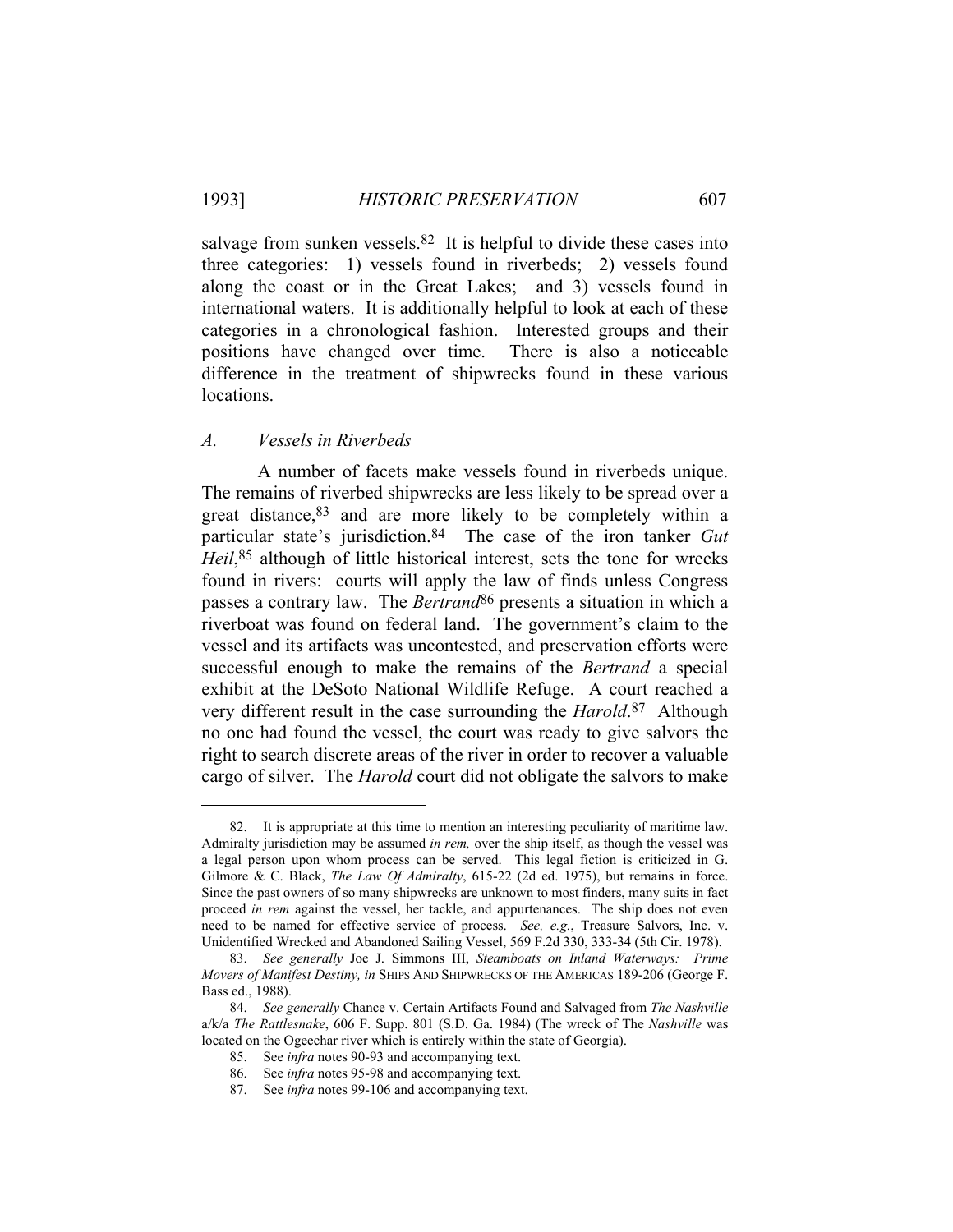provisions to preserve the historical value of the ship when and if found. A court awarded artifacts removed from the *Nashville*,<sup>88</sup> on the other hand, to the state of Georgia. The *Nashville* divers had not salved these artifacts because their lack of care exposed the artifacts to greater peril. The court reasoned that mere removal of objects from a wreck is not worthy of a salvage award. Yet, extreme lack of care for the preservation of historical objects resulted later that year in what may have been the greatest destruction of an underwater archaeological find in the case of the *DeBraak*. 89 In the wanton search for treasure, the nearly intact 200-year-old vessel was raised, breaking her apart and spilling archaeological treasures into the mouth of the Delaware River. Shipwrecks found in riverbeds demonstrate examples of both incredibly successful preservation efforts and numbing disregard for the value of underwater archaeological finds.

 In April of 1913, the German-owned iron tanker *Gut Heil* collided with two other vessels in the Mississippi River and sank near Baton Rouge, Louisiana.<sup>90</sup> After several unsuccessful attempts to raise the vessel, the owner abandoned her and notified the Engineer's office of the United States Army.91 More than three years later, John W. Thompson took possession of the vessel as an abandoned wreck, and contracted to have the vessel raised.92 The Court of Claims found well-settled law that a derelict and abandoned vessel in the navigable waters of the United States "belongs to that person who finds it and reduces it to possession."93 The court noted that Congress could have provided that abandoned vessels in the navigable waters of the United States become the property of the Treasury, "but no such law has been passed, and until it is the principles of natural law must

 <sup>88.</sup> See *infra* notes 108-120 and accompanying text.

 <sup>89.</sup> See *infra* notes 122-134 and accompanying text.

 <sup>90.</sup> Thompson v. United States, 62 Ct. Cl. 516, 517 (1926).

 <sup>91.</sup> *Id*.

 <sup>92.</sup> *Id.* Thompson paid taxes on the vessel in 1917, nearly eight months before she was successfully raised. On August 7, 1918, the Secretary of the Navy requisitioned the *Gut Heil* for use in the war effort, and awarded Thompson \$700,000 as just compensation. Thompson later proved that the vessel was worth \$1,100,000, and the Court of Claims enforced payment by the government of the difference with interest. The United States attempted to argue that the vessel was the property of the United States, or alternatively, was seized as the property of an alien enemy. *Id*. at 517-24.

 <sup>93.</sup> *Id*. at 524.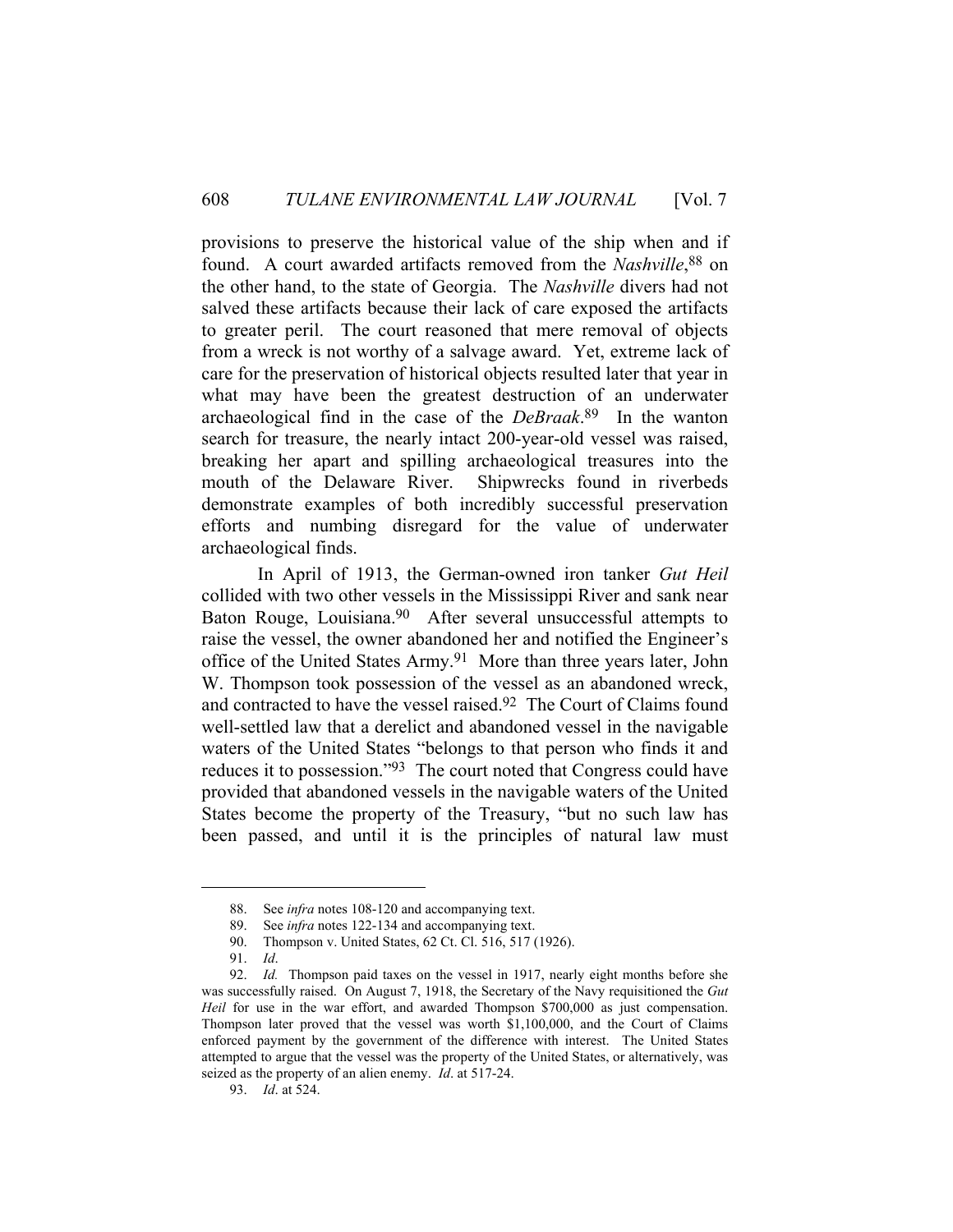prevail."94 Four years after the vessel's loss, the raised *Gut Heil* certainly was not considered historically important. The parties to this action were interested solely in the value of the vessel itself. The Court of Claims, however, set the tone for the future disposition of abandoned shipwrecks—that the law of finds would apply unless Congress passed a law contrary to that principle.

 The important discovery of the steamship *Bertrand* occurred on federal land in 1968. The government protected the remains of the steamboat under the auspices of the Antiquities Act. In 1864, a local newspaper reported, "[t]he *Bertrand* leaves today on her first trip for St. Louis; . . . [s]he is a nice trim little steamer, neat but not gaudy, and sits upon the water like a duck."95 Five months after the *Bertrand* steamed out of Wheeling, West Virginia, the ship which sat on the water like a duck was beneath the waters of the Missouri River. Rumored to have held "a cargo of quicksilver, whiskey, and even gold, the story of her sinking became a legend of remarkable proportions. For a century she had been the object of many searches, and only until her remains were discovered in 1968 was the full impact of her role in early river traffic on the frontier appreciated."96 Salvors Jesse Pursell and Sam Corbino found the *Bertrand* at the DeSoto National Wildlife Refuge in Nebraska and, like hundreds before them, hoped to recover the valuable cargo. Although they never found the gold and whiskey, "the real treasure—that of the riverboat and the cargo in its holds—has become a part of the heritage of the people of the United States . . . . The remains of very few historic sites in the United States can compare with the diversity and number of cultural objects recovered from the riverboat's holds."97 This resulted in the "saving of one of America's most meaningful treasures of the past [at the DeSoto National Wildlife Refuge]."98 The federal government assumed ownership of the *Bertrand* due to its

 <sup>94.</sup> *Id*.

 <sup>95.</sup> WHEELING DAILY INTELLIGENCER, Wheeling, W. Va. (Nov. 26, 1864), *reprinted in* JEROME E. PETSCHE, THE STEAMBOAT BERTRAND 5 (1974).

 <sup>96.</sup> PETSCHE, *supra* note 95, at 6. For an interesting account of the discovery and role of the *Bertrand,* see *id.* at 21-127.

 <sup>97.</sup> *Id*. at vi.

 <sup>98.</sup> *Id*. at vii.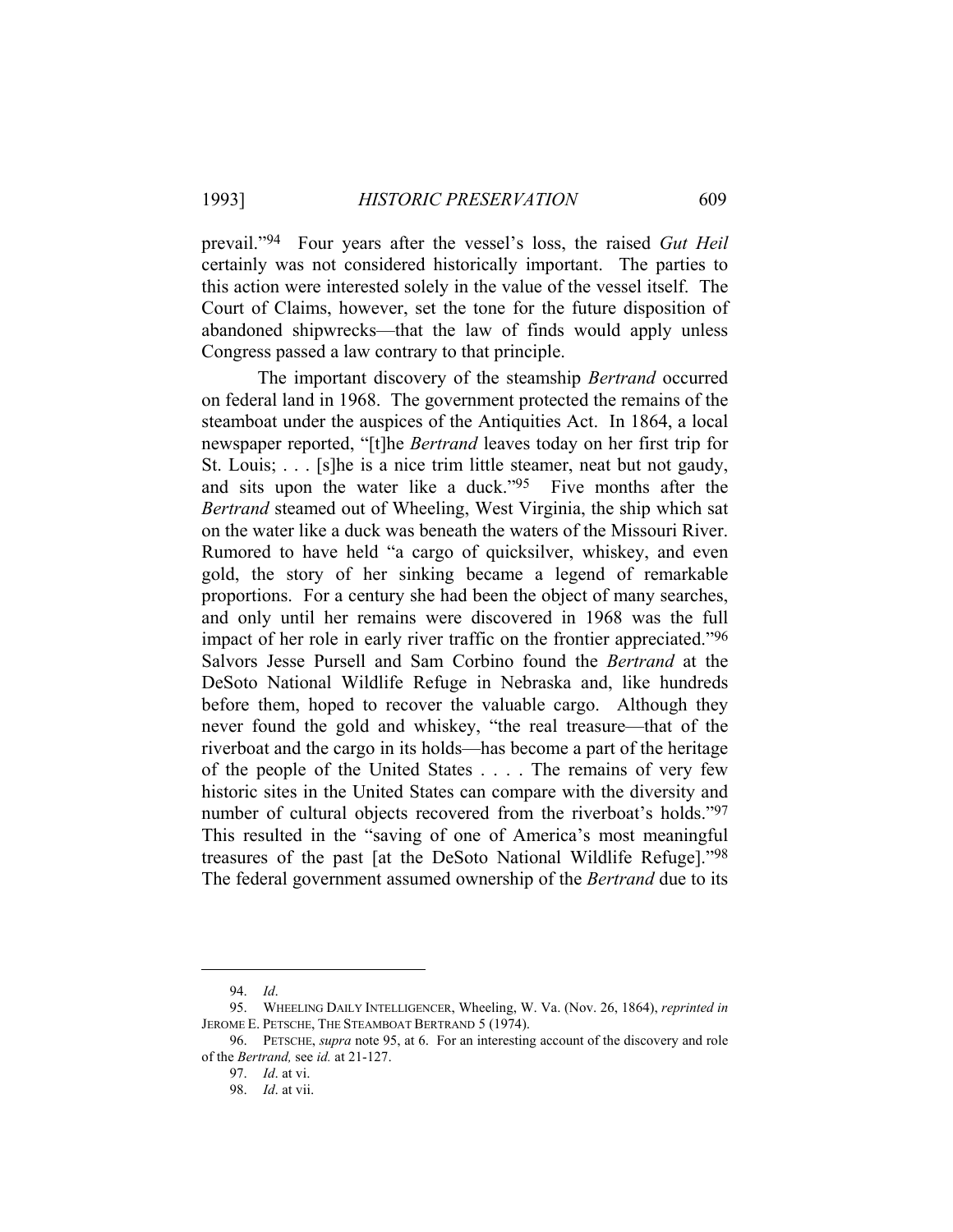location on federal land. The government's ownership resulted in the intense study and preservation of the vessel.99

 In the case of a Confederate monument in Georgia, however, the district court was more careful. In 1984, three salvors brought suit in the District Court for the Southern District of Georgia to determine their rights to artifacts they salvaged from *The Nashville*, a side-wheel steamship sunk during the Civil War.100 *The Nashville's* mission was to raid and plunder Union merchant ships.<sup>101</sup> In February of 1863, *The Nashville* ran aground in the Ogeechee River, and a Union ship, the *USS Montauk*, fired upon and sunk *The Nashville*.102 *The Nashville* remained in place for more than a century when the plaintiffs applied for and failed to obtain a state permit to excavate the ship. Nevertheless, the plaintiffs began diving activities and removed a number of artifacts from the wreck.<sup>103</sup> The plaintiffs sought title to the artifacts, or, alternatively, a salvage award for their efforts in recovering the items.<sup>104</sup> The state of Georgia consented to the court's jurisdiction as to the adjudication of title to the artifacts, but raised an Eleventh Amendment immunity defense to the salvage

 <sup>99.</sup> *Id*. at 28-112. It appears as though the government's claim of ownership of the *Bertrand* was uncontradicted, and it can be assumed that Messrs. Pursell and Corbino were rewarded for their salvage efforts. A similar occurrence of a discovery of a vessel is described in Warren Riess, *History From The Sea* 185-87 (Peter Throckmorton, ed., 1987). Throckmorton's account is of a late eighteenth-century tobacco ship found underground in lower Manhattan in New York City. The ship had apparently been used as a landfill when the city expanded in 1737 in order to better service ships of over 100 tons. Developer Howard Ronson, who had bought the property under which the ship was found, discovered it during a routine preconstruction archaeological investigation. The ship was partly excavated, but to attempt to salve the entire vessel and properly store it would have cost millions of dollars. "After long consultations among the various parties and with outside consultants . . . it was agreed that the bow was such an important treasure it had to be saved. The rest of the ship, after careful study, was to be let go. Ronson stepped forward and offered to underwrite the removal and conservation of this unique relic." *Id.* at 186. The ship was subject to the law of finds, since the vessel was a treasure trove, and ownership rights rested with Ronson. This situation shows an interesting compromise between the finder-owner and conservationists. The former was free to build his thirty-story office building, and the latter were given the time to study and excavate the ship and save a piece of it for the Mariners' Museum in Newport News, Virginia. *Id.* at 186-87.

 <sup>100.</sup> Chance v. Certain Artifacts Found and Salvaged from *The Nashville* a/k/a *The Rattlesnake*, 606 F. Supp. 801 (S.D. Ga. 1984).

 <sup>101.</sup> *Id*. at 803.

 <sup>102.</sup> *Id*. 103. *Id*.

 <sup>104.</sup> *Id*.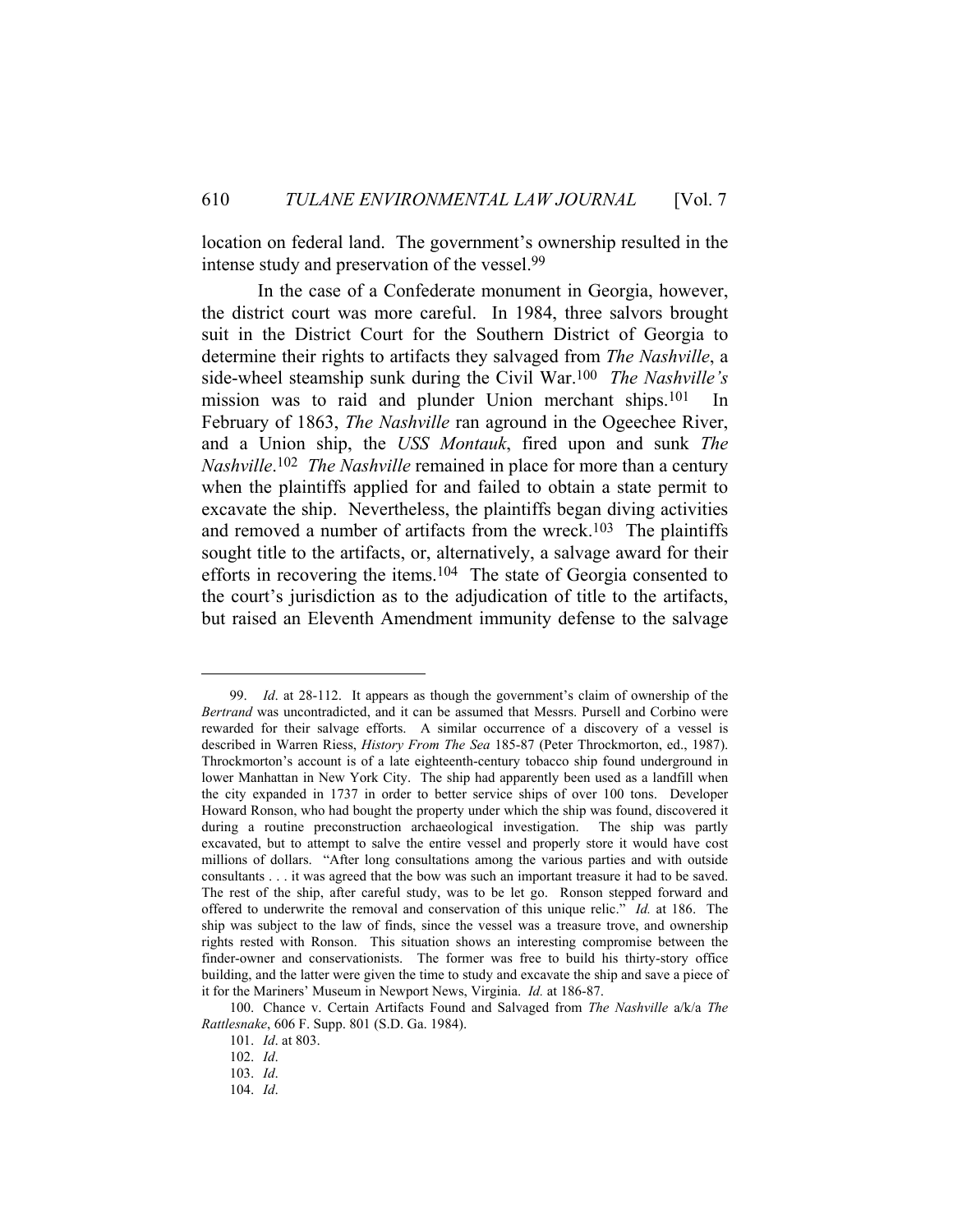claim.105 The court reasoned that since "*The Nashville* has rested at the bottom of the Ogeechee, unclaimed by its owner since 1863, . . . the law of finds applies."106 The court held, however, that since the vessel was "embedded" in state property (the riverbed is part of the submerged lands of the state), $107$  the embeddedness exception to the law of finds caused title to the vessel to vest with the state.<sup>108</sup> The court determined that "even those artifacts found resting in 'loose surface soil' satisfy the embeddedness requirement as anticipated by common law."109 Therefore, both the state's Eleventh Amendment immunity defense and a failure to satisfy all of the elements of a successful salvage barred plaintiffs from a salvage award.<sup>110</sup> The court relied on scientific evidence that stated that after a number of years, a sunken vessel enters into a state of equilibrium that protects its contents.111 The court found that the plaintiffs had failed to take adequate steps to ensure the conservation of the artifacts, and had also subjected *The Nashville* to "new environmental stimuli, which, if allowed to continue, could increase the deterioration process."112 The court denied both title and salvage to the finders, and awarded the artifacts to the State of Georgia.113 The lack of care for historic preservation resulted in a loss for the would-be salvors, but a partial victory for preservationists.

 <sup>105.</sup> *Chance*, 606 F. Supp. at 808. The Eleventh Amendment provides, "[t]he Judicial power of the United States shall not be construed to extend to any suit in law or equity, commenced or prosecuted against one of the United States . . . ." U.S. CONST. amend. XI.

 <sup>106.</sup> *Chance*, 606 F. Supp. at 804.

 <sup>107.</sup> *See* Submerged Lands Act, 43 U.S.C. § 1301 (1988).

 <sup>108.</sup> The embeddedness exception is well settled law that had its origins in the United States in the 1904 decision *Ferguson v. Ray*. Ferguson v. Ray, 77 P. 600 (1904). In that case, the plaintiff noticed gold-bearing quartz stones near the surface of the defendant's property. After excavating more than seventeen pounds of the mineral, Ferguson claimed ownership under the law of finds. The court held, though, that "the possession of the land carries with it in general, by our law, possession of everything which is attached to or under that land, and in absence of better title elsewhere, the right to possess it also." *Id*. at 603.

 <sup>109.</sup> *Chance*, 606 F. Supp. at 806.

 <sup>110.</sup> *Id*. at 809.

 <sup>111.</sup> *Id*. at 808.

 <sup>112.</sup> *Id*. at 808-9. The court stated that the artifacts removed from *The Nashville* were only "removed," and not "salved," because they were now "subject to a much greater rate of deterioration than if they had remained on the river bottom." *Id*. at 809. A number of the artifacts had been piled in the plaintiffs' backyard where they were subject to "random and deleterious exposure to the various elements." *Id*.

 <sup>113.</sup> *Chance*, 606 F. Supp. at 809.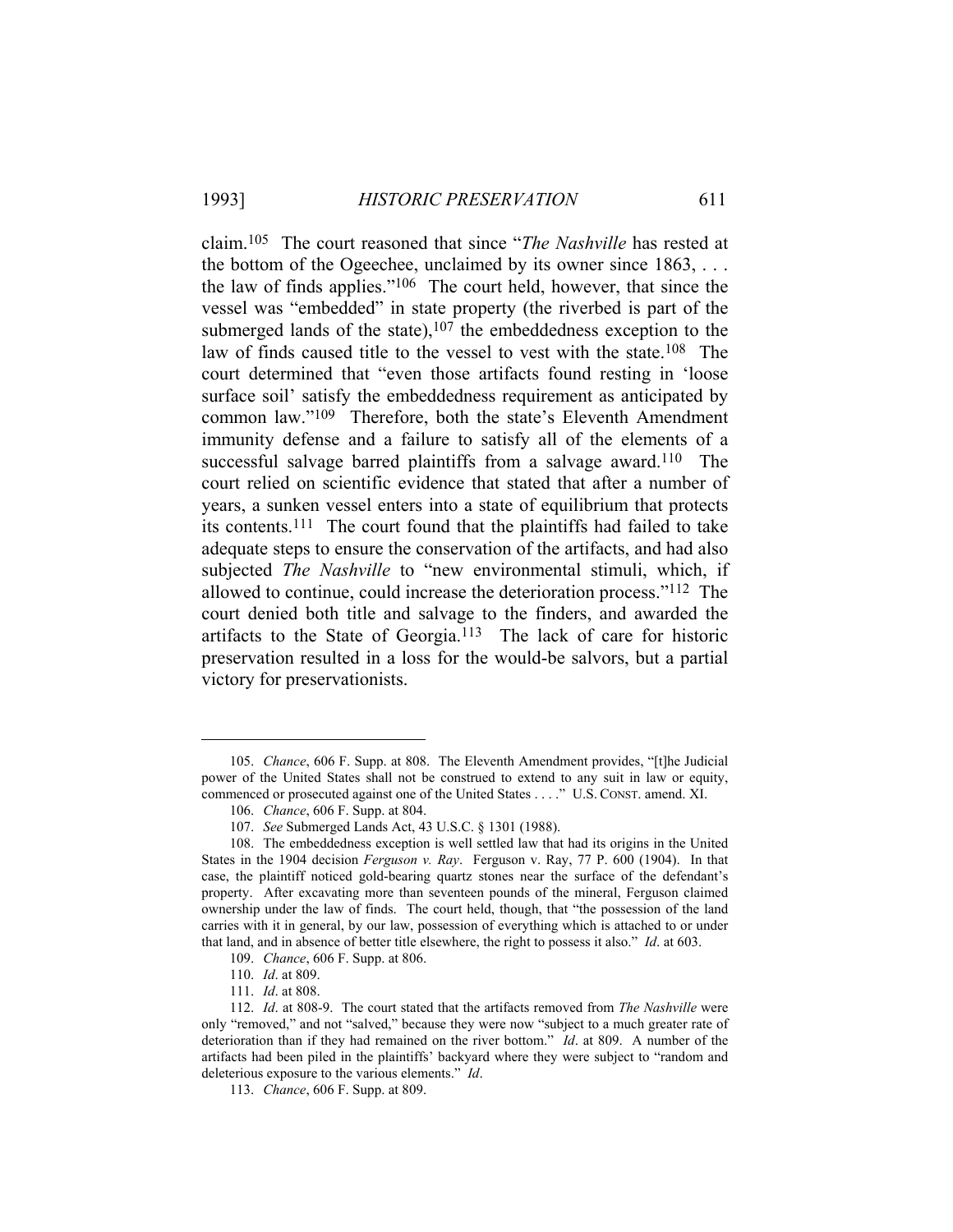Unfortunately, care for important historical data is not always a priority in dealings between states and salvors. In 1984, Sub-Sal, Inc., a Nevada corporation, obtained a permit from the Delaware Department of Natural Resources and Environmental Control (DNREC) to search for the *DeBraak*.114 The H.M.S. *DeBraak* was a Dutch cutter captured by the British navy and recommissioned as a sloop of war in 1797.115 This vessel sank at the mouth of the Delaware River in 1798, and was reputed to have held a cargo of gold bullion, jewels, and specie.116 The case of the *DeBraak* is particularly noteworthy because her salvage had a great influence on preservation law. *DeBraak's* fate helped America "[come] to grips with the controversial question of what to do with historic shipwrecks."117 The question pitted treasure salvors and sport divers against underwater archaeologists and other preservationists. "*DeBraak* weighed in as the cause célèbre and . . . turn[ed] the tide in this conflict. As an example of legally sanctioned destruction of a historic ship for profit, *DeBraak* was 'exhibit number one' in the indictment of 'business as usual.'"118

 Once *DeBraak's* identity had been verified, "the State of Delaware . . . negotiate[d] a salvage lease for an area of 1.6 square miles. The state's share would be the usual twenty-five percent of the

The "treasure" of *DeBraak*, a little over 650 coins, yielded a paltry return for the millions of dollars invested in their recovery. *DeBraak's* real treasure is the historical picture gleaned from the study of the commonplace, the familiar, and the long-forgotten objects of everyday life left to us in her wreck. They comprise the ignored and incidental objects for the salvor but the very stuff of history for the rest of us.

 <sup>114.</sup> Sub-Sal, Inc. v. *The DeBraak*, No. 84-296-CMW, 1992 U.S. Dist. LEXIS 2461, at \*3 (D. Del. Feb. 4, 1992).

 <sup>115.</sup> *Id*. at \*1.

 <sup>116.</sup> *Id*. at \*1-2. "Few shipwrecks in American waters have generated the interest that followed in *DeBraak's* wake . . . ." DONALD SHOMETTE, THE HUNT FOR HMS *Debraak* vii (1993).

 <sup>117.</sup> SHOMETTE, *supra* note 116, at viii. This book is an excellent account of the history of the *DeBraak* and the salvage efforts that eventually all but destroyed her.

 <sup>118.</sup> *Id*. Salvage operations on the *DeBraak* were costly. Sub-Sal paid \$1,500 for the search permit and an additional \$7,500 security bond in addition to leasing the bottomlands section of the Delaware for \$20,000. Diving operations alone cost over \$2,000 a day. *Id*. at 208-10. The costs increased dramatically after the wreck was found and experts were needed to verify the identity of the *DeBraak*. *Id*. at 211.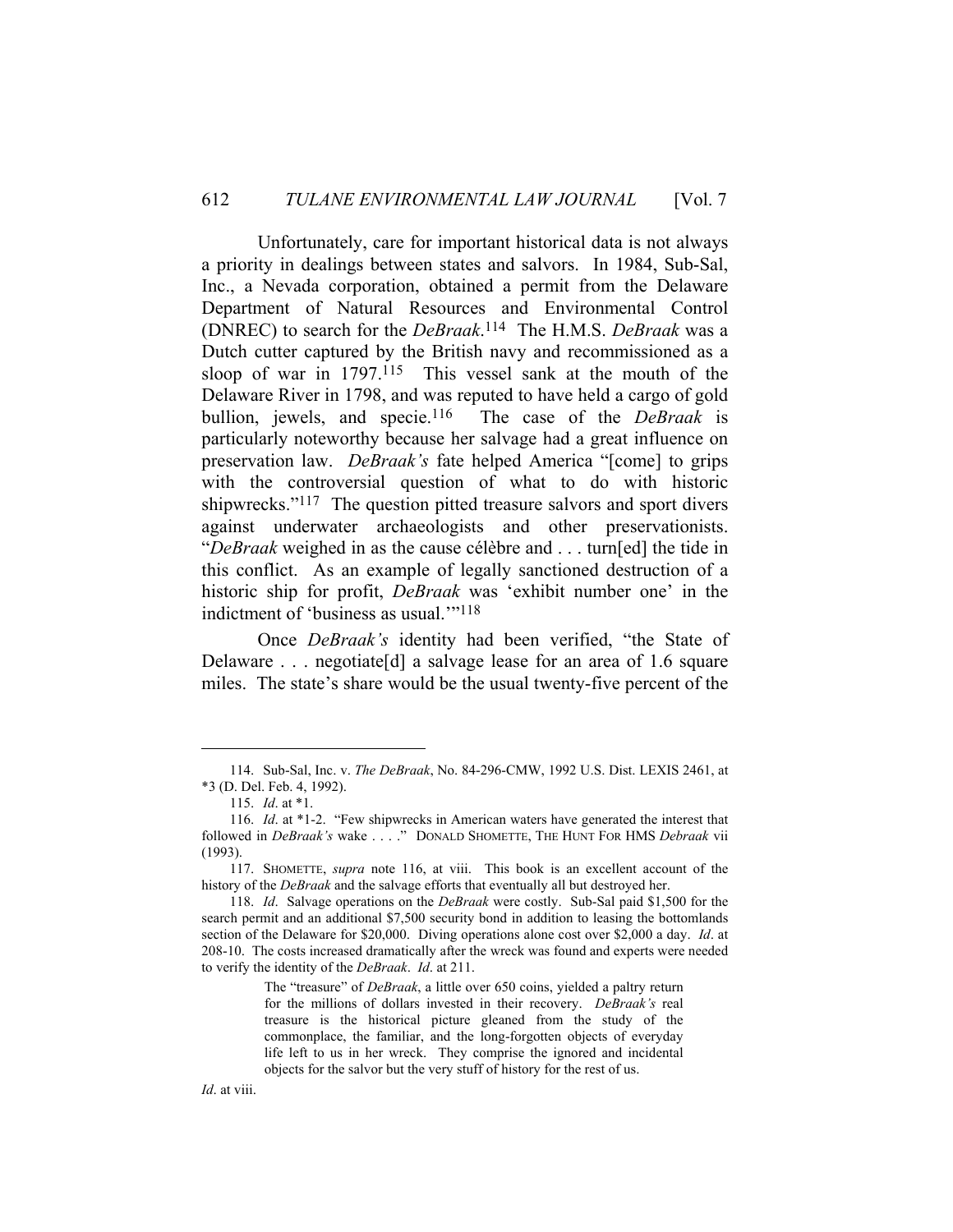total value of all treasure and artifacts recovered."119 It seemed as though the State of Delaware was more interested in *DeBraak's* booty than necessarily in the preservation of the vessel's unique artifacts.120 Under the advice of an admiralty lawyer, Sub-Sal arrested the *DeBraak*. By arresting the wreck, "the site would technically come under the jurisdiction of the United States district court, and sub-Sal [sic] would be its agent. The procedure, although arcane, had been employed throughout the Western world for hundreds of years and formed the very basis of salvage law. . . . [O]n July 26, Chief Justice Walter K. Stapleton signed an order designating Sub-Sal the wreck's legal custodian."121 The court did not debate the issue of history and archaeology versus the objectives and the methods of treasure salvage. The fact that the *DeBraak* was a site of great historical and archaeological significance eluded the attention of Delaware's state government.122 "[T]he prospects for conflict between business and archaeology that lay ahead seemed to be of little concern to . . . Governor (and presidential hopeful) Pierre S. Dupont, IV, [who] granted Sub-Sal, Inc., a one-year lease with exclusive salvage rights to the remains of HMS *DeBraak*."123 The frustration of finding so little treasure prompted the salvors to engage in what was, for sport divers and archaeologists alike, the most horrific event in the search for the *DeBraak's* treasure—the raising of the remains of the vessel.124 As a number of the archaeologists predicted, the raising of the vessel both destroyed much of the fabric of the ship architecture

 <sup>119.</sup> *Id*. at 214. "'The stage was then set for a three-year salvage operation,' as one later agent for Delaware wrote, 'that would end in one of the worst maritime archaeological disasters in recent history.'" *Id*. (citing DAVID V. BEARD, HMS *DeBraak*: A TREASURE DEBUNKED, A LEGEND REVEALED 39 (1989) (in published thesis, East Carolina University)).

 <sup>120.</sup> *Id*. at 214-16.

 <sup>121.</sup> SHOMETTE, *supra* note 116, at 214 (citing BRODEUR, TREASURE OF THE *DeBraack*; 37 GRIFFITH, THE LEGEND REVEALED).

 <sup>122.</sup> *Id.* at 216.

 <sup>123.</sup> *Id*. "Owing to both the salvors' priorities and the selective nature of the retrieval process, many artifacts which were of historical or archaeological significance . . . were lost." *Id*. at 221. Shomette lists among the lost artifacts *DeBraak's* galley stove, known as a Brodie Stove, which was one of only two such stoves ever recovered. Also lost were the physical remains of *DeBraak's* crew and Spanish prisoners as well as other items of no apparent monetary value. *Id*. One of the most intriguing finds was not actually part of the *DeBraak* at all. A United States Light House Service buoy was found less than two feet from the hull of the wreck. "[F]or several of the salvors the implications were clear. It was just possible that one of the earlier expeditions had actually recovered the [*DeBraak's*] treasure and never reported their success--for obvious reasons." *Id*. at 246-47.

 <sup>124.</sup> *Id*.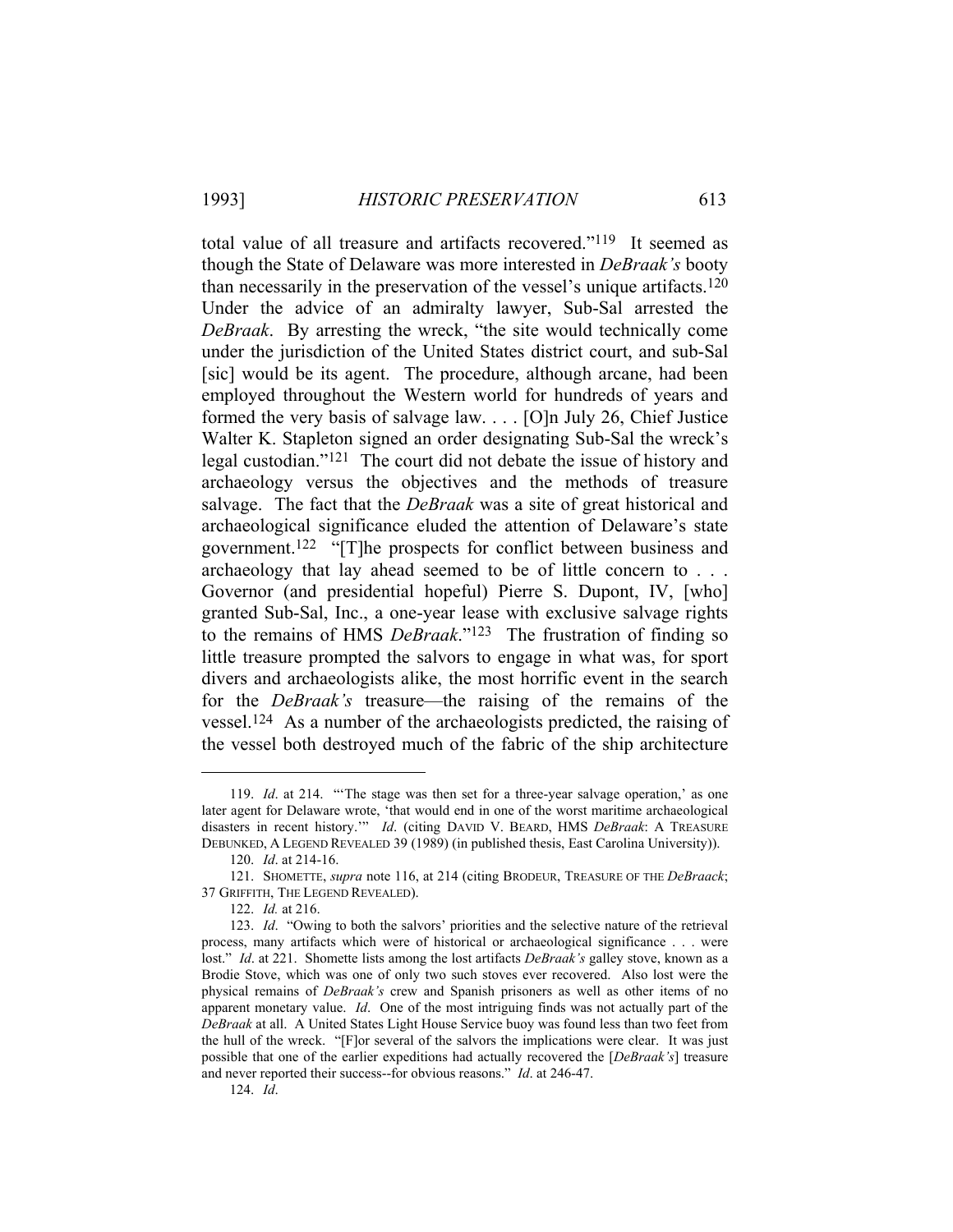and resulted in the loss of uncountable artifacts that fell from the wreck as sediments shifted during the moving process.125 After a lengthy court battle, the United States District Court for the District of Delaware found that "title to the *DeBraak* and its artifacts belongs to the State of Delaware."126 The famed treasure of the *DeBraak* was a myth with unusually damaging consequences—the nearly complete destruction of one of the most important underwater archaeological sites in the United States.

 Historic preservationists would of course prefer to see more *Bertrand*-like results. There, salvors helped the government discover a vessel loaded with archaeological treasures, and great efforts were made to preserve the vessel and its artifacts. The lack of a lawsuit involving the *Bertrand* leads to the conclusion that the government had placated the salvors. Unfortunately, this example stands alone in the case of shipwrecks in riverbeds. It was not a direct concern for historic value that awarded *The Nashville*'s artifacts to the State of Georgia, but rather a conclusion that since the would-be salvors had not properly cared for the vessel or her appurtenances, the divers had not satisfied all of the requirements of a successful salvage. If Chance and the others had made adequate efforts to preserve the artifacts, it seems as though the court may have awarded custody of these items to their finders. *Gut Heil*, *Harold*, and *DeBraak* are examples of complete disregard for archaeological value. Preservationists and courts must develop a means to ensure more *Bertrand*-like results and fewer *DeBraak*-like results. Clearly, the saddest case is that of *DeBraak*. The groups that aided in her destruction were motivated by greed. The search for sunken treasure resulted in the deliberate disregard for objects of historical importance. Any solution to this problem, however, must provide for both the protection of artifacts and the financial appeasement of finders, for the very discovery of underwater archaeological data depends upon the activities of finders.

 <sup>125.</sup> *Id*. at 249-58

 <sup>126.</sup> Sub-Sal, Inc. v. *The DeBraak*, No. 84-296-CMW, 1992 U.S. Dist. LEXIS 2461, at \*4 (D. Del. Feb. 4, 1992).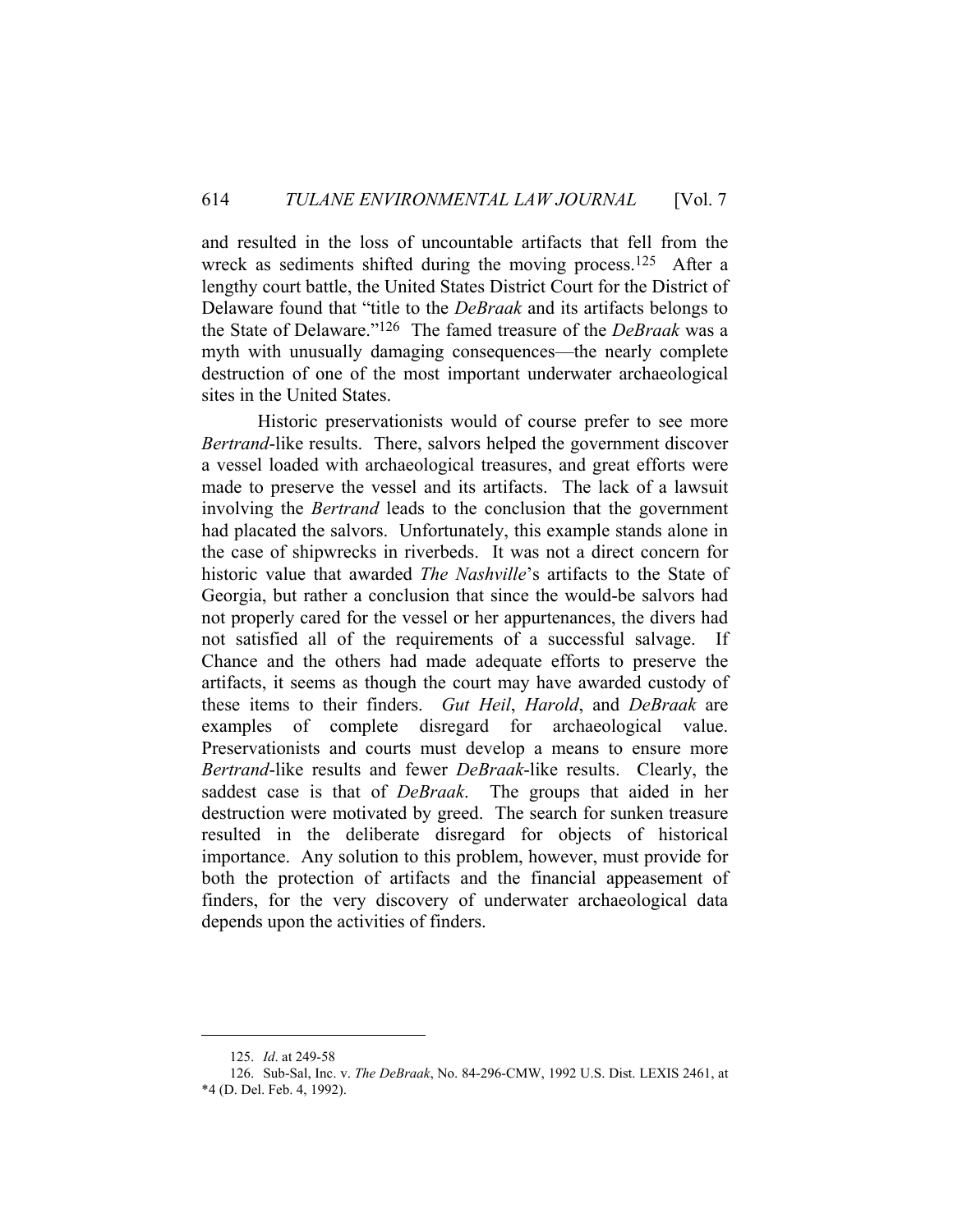1993] *HISTORIC PRESERVATION* 615

#### *B. Vessels in U.S. Coastal Waters and the Great Lakes*

 Vessels found in the coastal waters of the United States and the Great Lakes are like those found in riverbeds in that they are subject to the jurisdiction of the federal courts. Unlike their riverbound sisters, however, these vessels are more likely to be notorious for their historical value and for the masses of treasure they have aboard. It is for these reasons that the states within whose waters these ships are found take an active interest in the vessels. When three Spanish treasure ships, *Santa Rosalea*, *San Lorenzo de Escoral*, and *Santa Clara* and one English ship, *Royal George*, were found near Ocean City, Maryland, the state contested federal jurisdiction under the Eleventh Amendment immunity defense.<sup>127</sup> This defense prevented the court from awarding the finder either title or a salvage award.

 In contrast, however, when *Whydah*, the flagship of the infamous pirate Captain Bellamy was found near Cape Cod in 1982, the State of Massachusetts also raised the immunity defense in federal court.128 When the finders pressed their claim to the shipwreck in state court, they were awarded title to the vessel, her cargo, and her appurtenances.129 The court reasoned that the Submerged Lands Act was inapplicable because that Act applied only to natural, not manmade resources.<sup>130</sup> Furthermore, the court found that Congress' enactment of the ASA would have been unnecessary if the Submerged Lands Act applied to shipwrecks.<sup>131</sup> This defeat for preservationists was followed by a successful conviction in Michigan of a man accused of receiving and concealing state-owned stolen property. The property in question was two wood stock anchors from *The Richard Winslow*, the first four-masted sailing vessel on the Great Lakes.<sup>132</sup> Michigan successfully argued its claim to the wreck and the anchors in state court, scoring a victory for historic preservationists.

 <sup>127.</sup> *See infra* notes 146-150 and accompanying text.

 <sup>128.</sup> *See infra* notes 151-152 and accompanying text.

 <sup>129.</sup> *See infra* notes 153-160 and accompanying text.

 <sup>130.</sup> *See infra* note 156 and accompanying text.

 <sup>131.</sup> *See infra* notes 157-160 and accompanying text.

 <sup>132.</sup> *See infra* notes 161-163 and accompanying text.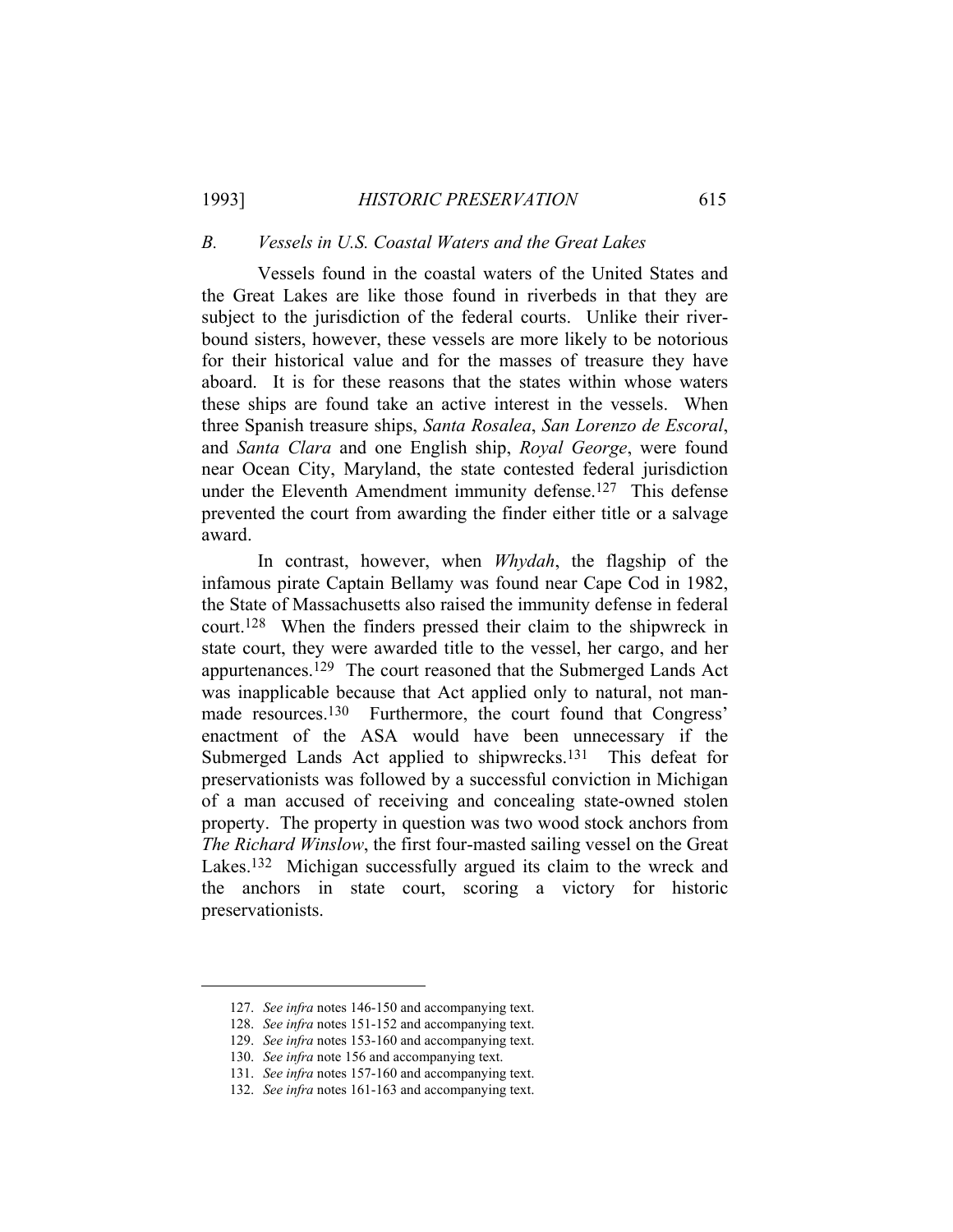In a case similar to the *Harold*,<sup>133</sup> a salvor attempted to lay claim to a Spanish galleon he believed had sunk off the shore of Cape Canaveral.134 Although the State of Florida finally prevented his salvaging efforts, he succeeded in causing damage to whatever ship may have been there and to the seabed adjoining the Cape Canaveral National Seashore. Successful prevention of this salvor's activities was a victory for both preservationists and environmentalists.

 Historic preservationists recorded another victory with the eighteenth century shipwreck, *El Salvador*, found off the coast of North Carolina.135 The court paid deference to a North Carolina statute claiming the wreck, and dismissed the salvor's motion claiming title to *El Salvador*. Courts reached similar results in Guam regarding the Spanish galleons *Nuestra Senora del Bien Viaje* and *Nuestra Senora del Pilar*.136

 This tide of preservationist successes began to turn with the finding by Harry Zych of two vessels, *Lady Elgin* and *Seabird* in Lake Michigan.137 Although the court eventually awarded *Seabird* to the State of Illinois, it awarded *Lady Elgin* to an organization backed by Zych, the Lady Elgin Foundation, which bought the rights to the vessel from an insurance company that was the successor to an insurance company that had insured the vessel in 1851. The court held that the vessel, untouched for over one hundred thirty years, had not been abandoned by its now defunct insurer, and that the insurer's successor was the owner of the lost property, and was free to sell the rights to the lost *Lady Elgin*. Shipwrecks found in coastal waters and the Great Lakes have generally been protected by the states in whose waters they lie. Generally, preservation efforts have been successful and a number of states and territories have specifically protected shipwrecks near their shores. Cases such as the *Whydah* seem to be aberrations. The fate of the *Lady Elgin* is disturbing, however, and sets the precedent for *Central America*, a wreck found in international waters.

 In January of 1981, Subaqueous Exploration & Archaeology, Ltd. instituted three separate *in rem* actions for the arrest of four

 <sup>133.</sup> *See supra* notes 98-107 and accompanying text.

 <sup>134.</sup> *See infra* notes 168-177 and accompanying text.

 <sup>135.</sup> *See infra* note 186.

 <sup>136.</sup> *See infra* notes 178-186 and accompanying text.

 <sup>137.</sup> *See infra* notes 213-227 and accompanying text.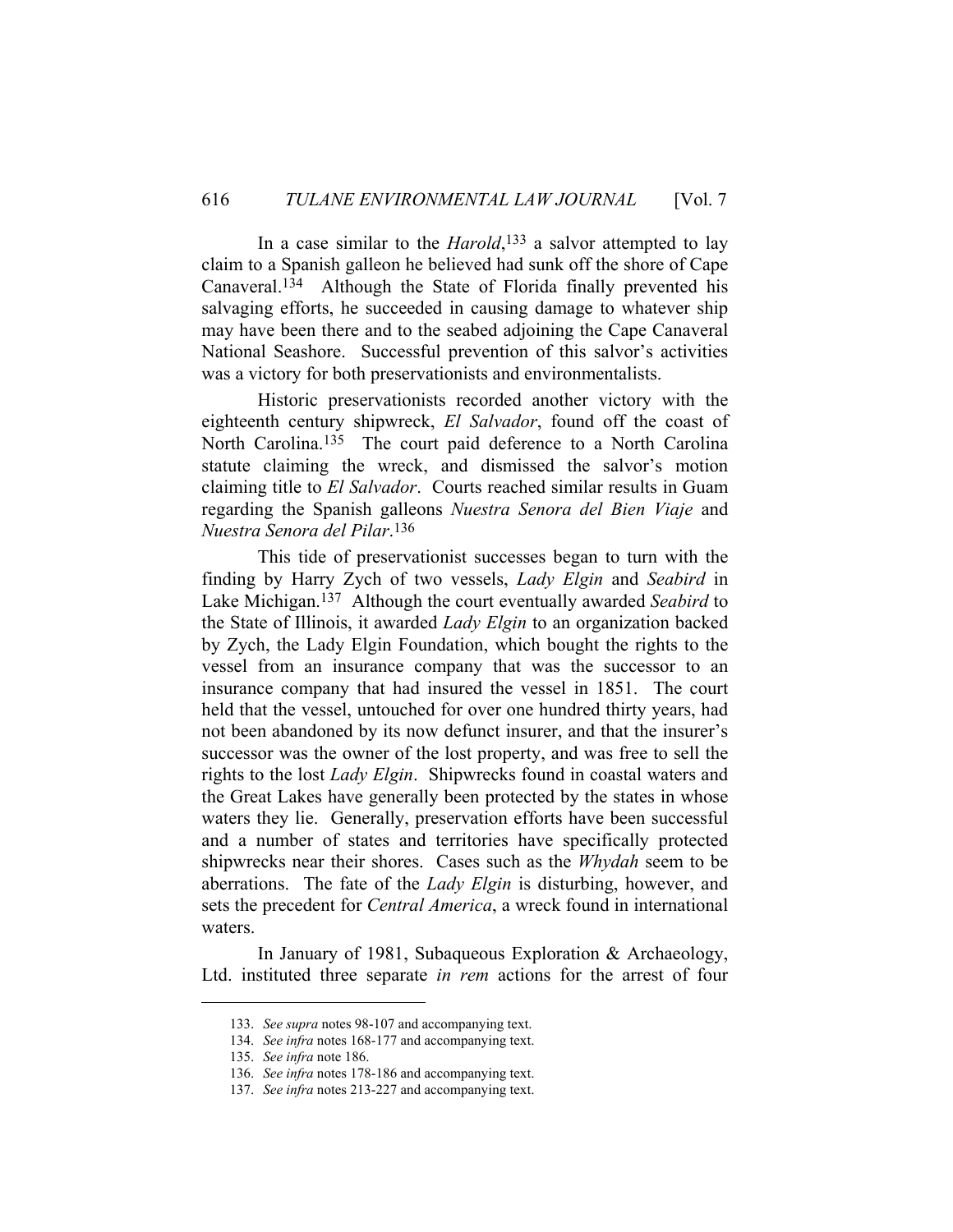abandoned shipwrecks, the *Santa Roselea*, *Royal George, San Lorenzo de Escoral*, and *Santa Clara*, found off the shore of Ocean City, Maryland.138 The United States Marshal for the District of Maryland arrested the ships. The State of Maryland entered a special appearance and, "specifically preserving its sovereign immunity, filed motions to dismiss for lack of subject matter jurisdiction and to vacate the arrests of the seized vessels."139 The plaintiff argued that federal admiralty and maritime law governed the actions, and that state regulation of submerged lands were both vague and contrary to the principles of admiralty law *in rem* proceedings.140 The court found that it lacked jurisdiction over the vessels. "[T]hese actions are proceedings directly against the State of Maryland; that the State of Maryland has a colorable claim of possession of the defendant vessels and their cargo . . . . The Court, therefore, further finds that its Orders directing the United States Marshal to arrest the defendant vessels were improvidently issued, and that this Court improperly took possession of such vessels."141 Despite Subaqueous' protests,142 the court could not award the salvor possession of the vessels. By implication, the court charged Maryland with the care of these historic shipwrecks.

 In November of 1982, Maritime Underwater Surveys, Inc. (Maritime) located the *Whydah*, "a notorious pirate ship which foundered off the Cape Cod coast in April, 1717 . . . [and] prayed for title and possession of the vessel, her tackle, armament and cargo . . . ."143 The state of Massachusetts intervened, and moved for dismissal of the action due to lack of federal jurisdiction under the Eleventh Amendment immunity defense. The court granted the motion, which

 <sup>138.</sup> Subaqueous Exploration & Archaeology, Ltd. v. Unidentified, Wrecked and Abandoned Vessel, 577 F. Supp. 597 (D. Md. 1983), *aff'd* 765 F.2d 139 (4th Cir. 1985). The three vessels were "believed to be carrying a king's ransom in gold altarplate and other riches. . . ." *Id*. at 600.

 <sup>139.</sup> *Id*.

 <sup>140.</sup> *Id*. at 601.

 <sup>141.</sup> *Id*. at 603.

 <sup>142. &</sup>quot;Dr. Richard Passwater, a biochemist and head of [Subaqueous Exploration & Archaeology] Ltd., said the operation would carefully preserve historical artifacts. 'We're not just hunting for gold or silver.'" *Maryland Regional News*, UPI, June 17, 1982, *available in* LEXIS, Nexis Library, UPI File.

 <sup>143.</sup> Maritime Underwater Surveys, Inc. v. Unidentified, Wrecked and Abandoned Sailing Vessel, 717 F.2d 6 (1st Cir. 1983) [hereinafter *Maritime I*].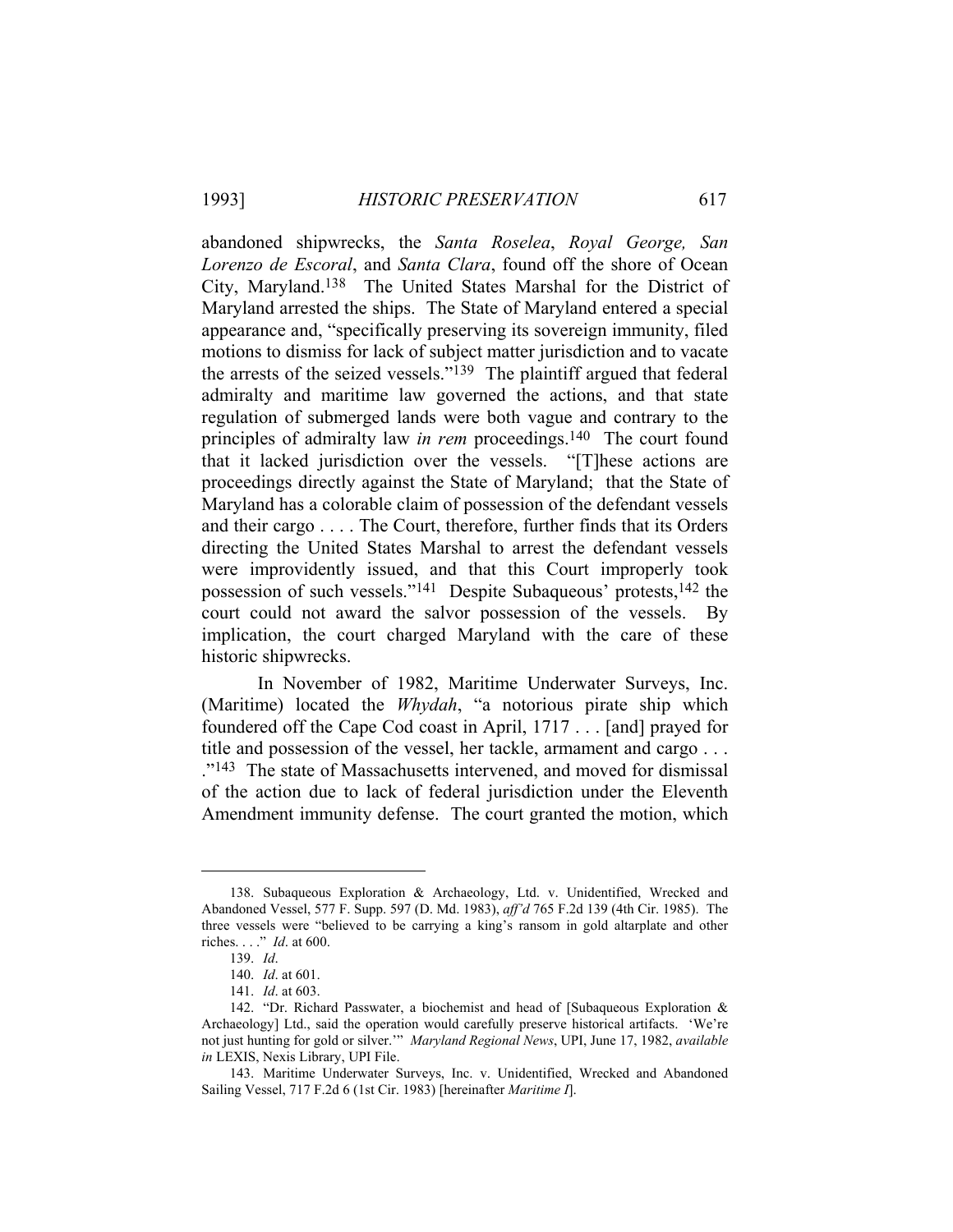was affirmed by the First Circuit.<sup>144</sup> Maritime persisted, however, and challenged the state's claim of ownership in state court.<sup>145</sup> Maritime's claim was successful because the court applied the maritime law of finds and discounted the state's claim of sovereignty.<sup>146</sup> The court concluded that the Submerged Lands Act applied only to offshore natural resources, and not to abandoned shipwrecks.<sup>147</sup> The court reasoned that since "[t]he Act itself explicitly cautions that nothing therein should 'be construed as the release or relinquishment of any rights of the United States arising under the constitutional authority of Congress to regulate or improve navigation,"<sup>148</sup> that admiralty jurisdiction still applied to sunken vessels on or in the seabeds belonging to the states. The court supported this with a reference to the ASA.<sup>149</sup> The court reasoned that there would have been no need for Congress to pass the ASA if the states already had a legitimate claim to abandoned shipwrecks under the Submerged Lands Act.<sup>150</sup> The court thereby reasoned that the United States was sovereign, and that the federal maritime law of finds applied to the *Whydah*.151 Maritime, as first finder, had title to the *Whydah* and her treasures. "Thus, the claim of the Commonwealth founders on the shoals of Federal sovereignty as surely as the *Whydah* foundered on the shoals off Wellfleet, ironically suffering the same fate as the 1717 proclamation of the Colony's Royal Governor Samuel Shute, which claimed the wreck for the Crown."152 The court thereby condemned *Whydah*, the flagship of

 <sup>144.</sup> *Id*. at 8.

 <sup>145.</sup> Commonwealth v. Maritime Underwater Surveys, Inc., 531 N.E.2d 549 (Mass. 1988) [hereinafter *Maritime II*]. Neither of the parties deny the historical importance of the *Whydah*, the flagship of the notorious pirate Captain Samuel Bellamy. A well-written account of the history of the *Whydah* from the time of its capture by Bellamy to its foundering on the coast of Cape Cod and the attempts of the Royal Governor to secure the wreck for the Crown appears in the Appendix of this case. *Id*. at 553-56.

 <sup>146.</sup> *Id.* at 552.

 <sup>147.</sup> *Id*.

 <sup>148.</sup> *Id*. at 552 (citing Submerged Lands Act, 43 U.S.C. § 1311(d) (1988)).

 <sup>149.</sup> *Maritime II*, 531 N.E.2d at 553. The ASA, by its own terms, did not apply to any legal proceedings brought before April 28, 1988. ASA, 43 U.S.C. § 2106(c).

 <sup>150.</sup> *Maritime II*, 531 N.E.2d at 552.

 <sup>151.</sup> *Id*.

 <sup>152.</sup> *Id*. Royal Governor Samuel Shute issued a proclamation claiming everything of value recovered from the wreck for the Crown. He sent the famous Captain Cyprian Southack to enforce his order, but when Captain Southack arrived, locals had already taken virtually all of the valuables. What Captain Southack recovered was, ironically, plundered by pirates on his return voyage to Boston. *Id*. at 555. The court noted that "the luckless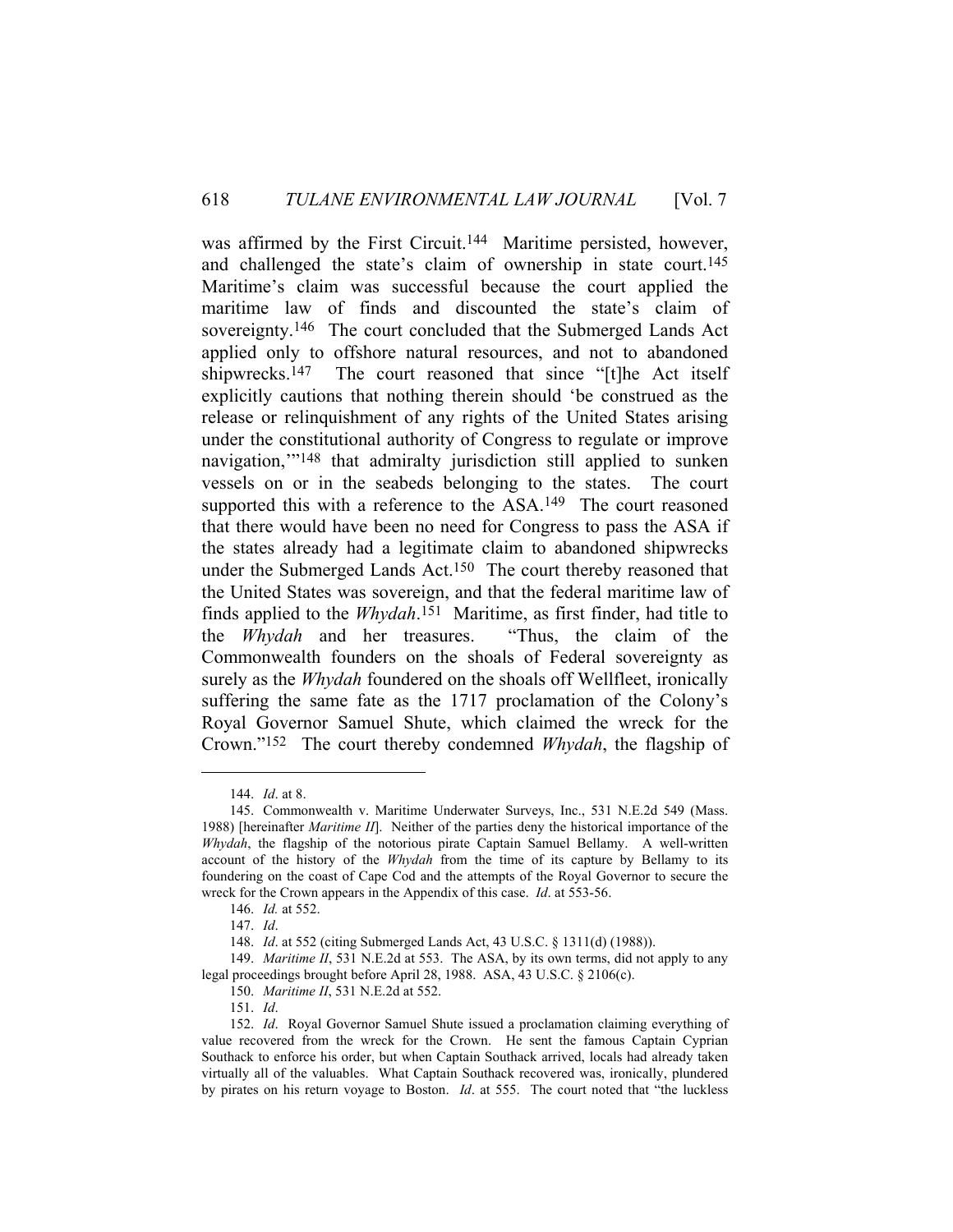the infamous Captain Bellamy, to the possession of Maritime. The salvor was then free to tear her apart in the search for coins, gold, silver, ivory and other valuables. Since *Whydah* was Maritime's property, the salvage company was under no legal obligation to protect her historical artifacts.

 In a contrasting state court action, in 1984, a man was convicted of receiving and concealing state-owned stolen property.153 The court convicted Mark Massey for removing two wood stock anchors from the bottom of Lake Michigan near the Straits of Mackinac from the sunken wreck, *The Richard Winslow*, which sank in the late 1800s. *The Richard Winslow* was the first four-masted sailing vessel on the Great Lakes.<sup>154</sup> He appealed the conviction, claiming that the Michigan law that protects abandoned property of historical or recreational value<sup>155</sup> unconstitutionally interfered with federal maritime salvage law. Massey claimed that the anchors were the subject of marine salvage and were not the property of the state. The court found that "[t]itle and dominion over the actual lands which are covered by the waters of the Great Lakes and which are within state boundaries belong to each state within which those lands are located. In Michigan, the title to such lands is held in trust for the public . . . It is clear, therefore, that the actual land upon which submerged ships or other property lie . . . belongs to the State of Michigan."156 The court found that there was no conflict between the Michigan statute and federal maritime salvage law, since the statute did not place limits on exploration or fix compensation; it "simply controls the preservation of historical, cultural or recreational articles, a matter traditionally within the competence of the state and within

Captain Southack, though he failed miserably in his own efforts to secure the treasure, aided significantly in Maritime's successful search efforts by accurately mapping the site of the wreck." *Id*. at 556.

 <sup>153.</sup> People v. Massey, 358 N.W.2d 615 (Mich. 1984).

 <sup>154.</sup> *Id*. at 617.

 <sup>155.</sup> MICH. STAT. ANN. § 13.21 *et seq*. (Callaghan 1987 & Supp. 1993-1994). The relevant statute provides: "(2) The state reserves to itself a possessory right or title superior to that of a finder to abandoned property of historical or recreational value found on the state owned bottomlands of the [Great Lakes]. This property shall belong to this state with the administration and protection vested in the department of natural resources and the secretary of state." MICH. STAT. ANN. § 13.21(2) (brackets in original).

 <sup>156.</sup> *Massey*, 358 N.W.2d at 618.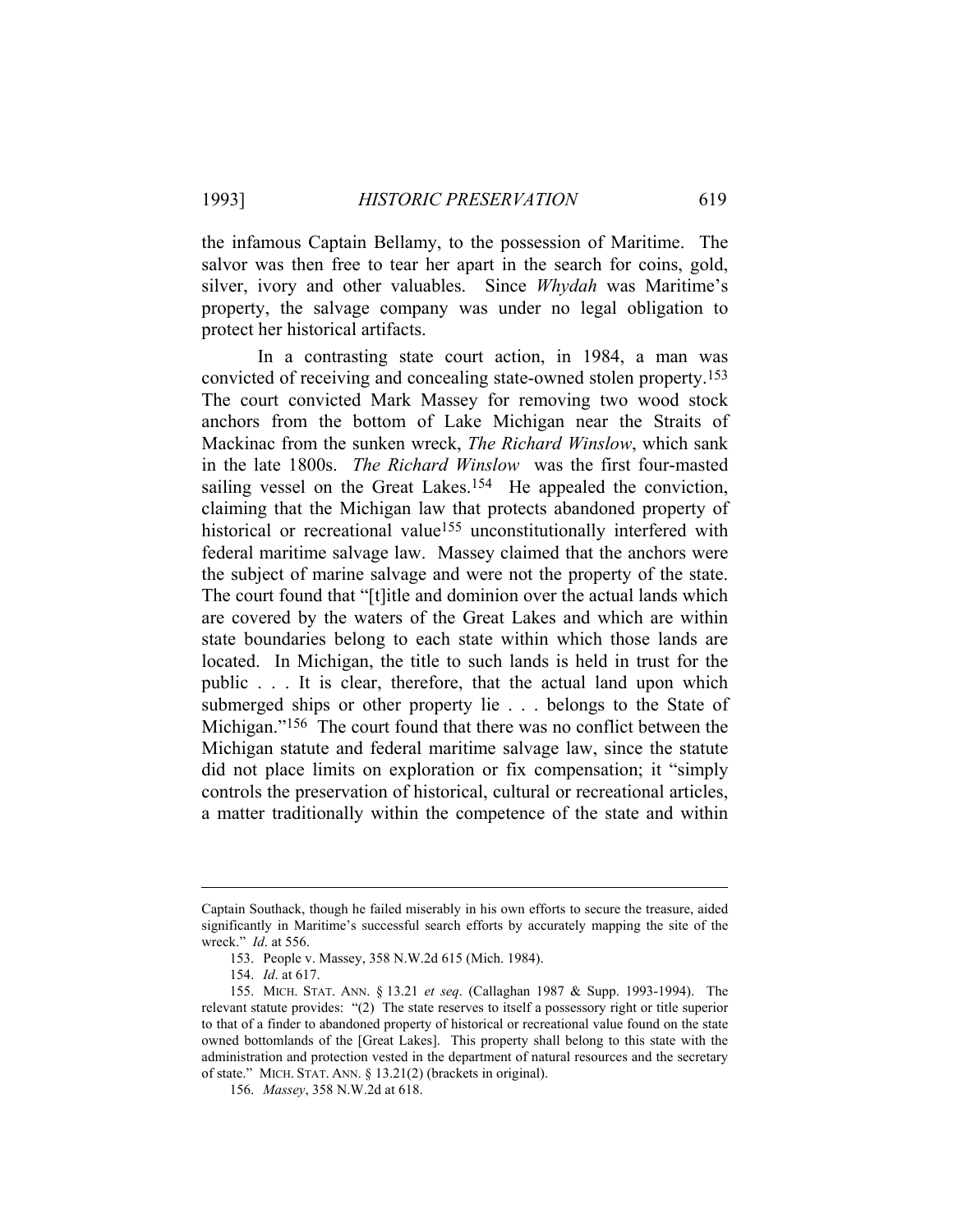the concept of the state's police power."157 The court therefore reinstated the conviction against Massey.158

 Unlike Massey, amateur sport diver Randy Lathrop found a treasure without finding the ship.159 He was diving off the coast of Cape Canaveral National Seashore, Florida in 1984 when he discovered several Spanish silver coins bearing the bust of King Charles III of Spain that had been milled in Mexico City from 1777 through 1782. In January of 1988, he returned to the site and instituted an *in rem* proceeding against the alleged Spanish galleon he believed sank there.<sup>160</sup> Both the State of Florida and the National Park Service denied him a permit to attempt to locate and salvage the vessel. He attempted to gain ownership to the alleged vessel by having her arrested. Lathrop, using dredging equipment, failed for three years to find the vessel. At that point, the Army Corps of Engineers informed Lathrop "that the Court's admiralty jurisdiction would not preclude the United States from regulating salvage activities that occurred within their dredge-and-fill jurisdiction."161 Lathrop continued his search for the alleged galleon using dredging machinery that created enormous craters in the seabed. Within a week, the Army Corps of Engineers issued a cease and desist order.162 The State of Florida also vigorously sought to stop the destruction of the seabed. Florida claimed, and the United States did not dispute, that it had given the seashore to the federal government subject to a reverter clause.<sup>163</sup> Lathrop's excavation methods were directly contrary to the purposes and specific allowable uses of the

 <sup>157.</sup> *Id*. at 620 (citing Cobb Coin Co., Inc. v. The Unidentified Wrecked and Abandoned Sailing Vessel, 525 F. Supp. 186 (S.D. Fla. 1981)).

 <sup>158.</sup> *Id*. at 620.

 <sup>159.</sup> Lathrop v. Unidentified, Wrecked and Abandoned Vessel, 817 F. Supp. 953 (M.D. Fla. 1993)

 <sup>160.</sup> *Id*. at 956. "For centuries, Cape Canaveral, Florida has been known for its numerous navigational hazards. Historical records indicate many ships--possibly in the hundreds--have been lost on the Cape's treacherous shoals." *Id*. at 956 n.1.

 <sup>161.</sup> *Id*. at 959.

 <sup>162.</sup> *Id*.

 <sup>163.</sup> *Id*. at 963. The reverter clause stated that if the United States used the lands for any purpose other than "to preserve and protect the outstanding natural, scenic, scientific, ecologic, and historic values of certain lands, shoreline, and waters of the State of Florida, and to provide for public outdoor recreation use and enjoyment," the property would revert to the State of Florida. *Id*. (citing 16 U.S.C. § 459j (1988)).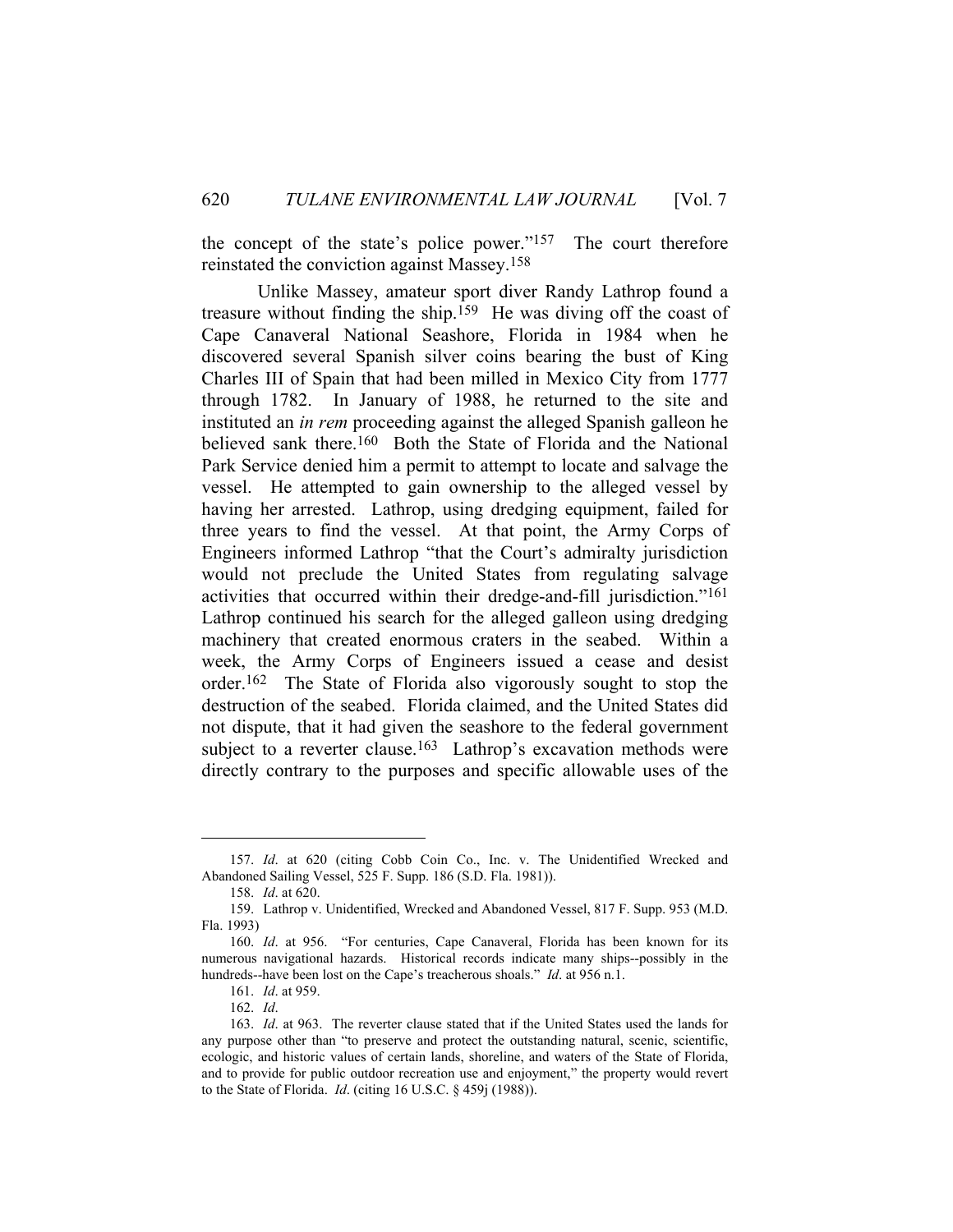land grant to the government, and the Park Commission feared "that it would lose an important national park."164

 Both the State of Florida and the United States sought to prevent Lathrop from continuing his search and salvage activities. There was a conflict between Florida and the United States, however, that impeded the litigation. Each government believed that title to the alleged shipwreck rested with itself. The State of Florida argued that the grant reached only up to the shoreline, and did not include the submerged lands adjacent to the Parkland. The United States argued that the grant included the submerged lands adjacent to the Parkland. The Lathrop court did not decide this conflict, because the State of Florida entered the litigation and the United States appeared only as an amicus curiae.165

 Curiously, the court engaged in a lengthy discussion of the substantial likelihood of Lathrop's success, the validity of his salvage claim, the validity of his ownership claim in a vessel he had not yet found, the injury he caused to the alleged vessel and the park, and the disservice caused to the general public before it denied Lathrop's motion for a preliminary injunction against interference with his salvage efforts.<sup>166</sup> This analysis is unusual only because a discussion of the applicable law, the Abandoned Shipwreck Act, is absent from the entire opinion. The ASA clearly establishes that either Florida or the United States can prevent the salvage of a wreck by denying a permit.167 If either governmental agency can stop the excavations, then certainly, both should have the power to prevent the salvage operation.168 The court may have reasoned that the Abandoned Shipwreck Act could not be applied when no abandoned shipwreck had been found.

 <sup>164.</sup> *Lathrop*, 817 F. Supp. at 957.

 <sup>165.</sup> *Id*. at 959-60 and n.7.

 <sup>166.</sup> *Id*. at 961-67.

 <sup>167.</sup> Abandoned Shipwreck Act, 43 U.S.C. § 2105-6 (1988).

 <sup>168.</sup> In a similar earlier decision, the Court of Appeals for the Eleventh Circuit affirmed a decision by the District Court for the Southern District of Florida that held that an unidentified eighteenth century English shipwreck found in Biscayne National Monument was the property of the United States. The court based its decision on the maritime law of finds and the Submerged Lands Act. Klein v. Unidentified, Wrecked and Abandoned Sailing Vessel, 758 F.2d 1511 (11th Cir. 1985) and Klein v. Unidentified, Wrecked and Abandoned Sailing Vessel, 568 F. Supp. 1562 (S.D. Fla. 1983).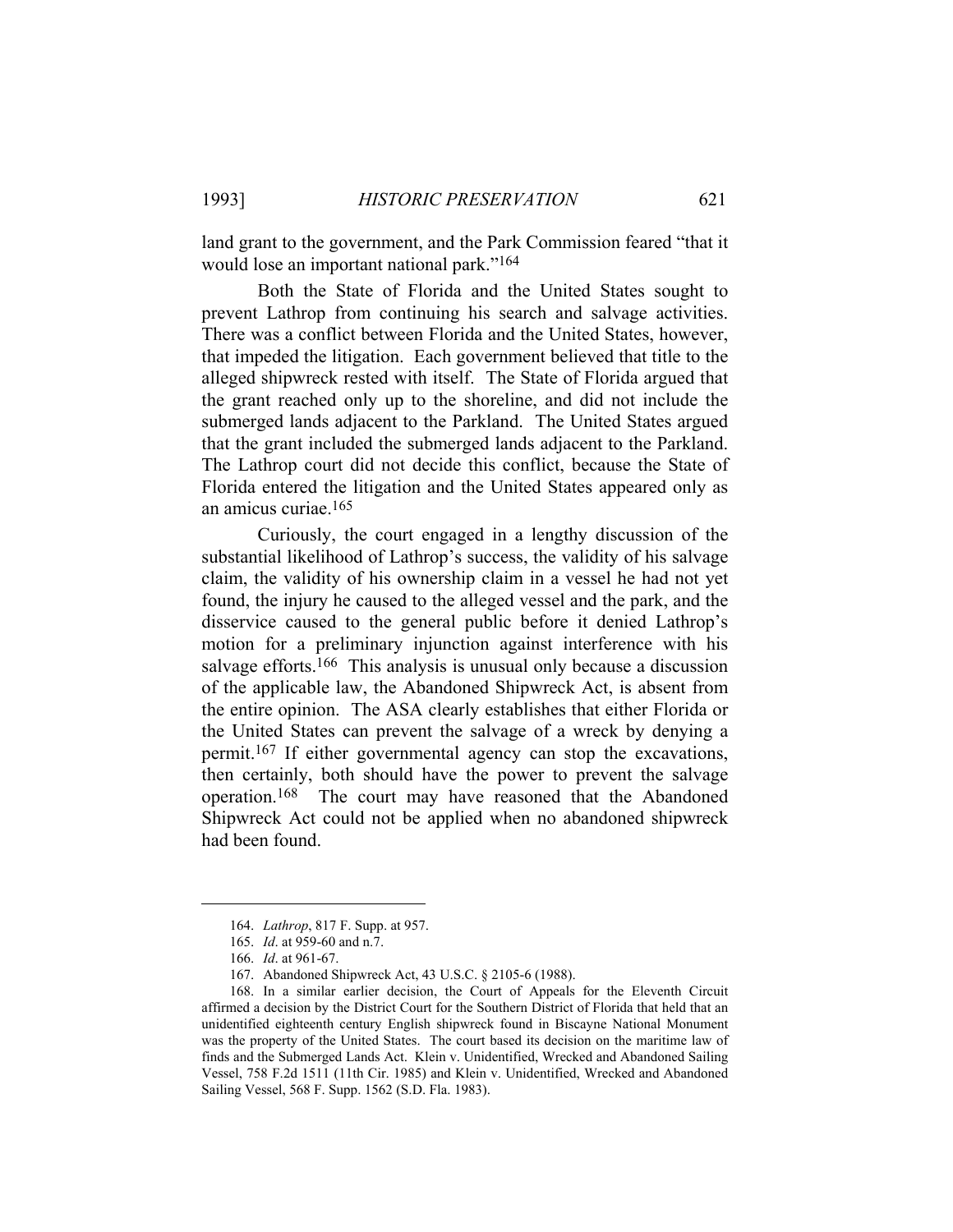Unlike Lathrop, a diver named Robert Marx successfully found the wrecks of two Spanish galleons off the coast of Guam.169 He brought an *in rem* suit against the two galleons after the government of Guam denied him a permit to explore and recover items from the wrecks. Guam claimed sovereign immunity against the *in rem* action, which the Court of Appeals for the Ninth Circuit supported.<sup>170</sup> Marx and Guam believed that the two wrecks found were the remains of the *Nuestra Senora del Bien Viaje* (*Viaje*) and the *Nuestra Senora del Pilar* (*Pilar*). Both wrecks lie within three miles of the coast of Guam. Marx claimed to be the first finder of the wrecks, and sought title to them, or, in the alternative, a salvage award for recovered artifacts. The government of Guam, however, claimed title to the wrecks based on its "Protection and Recovery of Underwater Historic Property Act," which is the aegis to "underwater historic properties situated under the navigable waters and territorial seas of the territory."171 Marx fought Guam, stating that the government claim to sovereign immunity was not colorable, since Guam did not have actual possession of the *res*. The court found, however, that

> actual possession of the res is not a prerequisite in an in rem action to the assertion of a claim to sovereign immunity . . . . [P]ossession is more relevant when the ship's crew can sail away then [sic] when its primary value may be found in having it left alone, preserved for posterity.172

Marx contended that the need for the adoption of the Abandoned Shipwreck Act of 1987 demonstrated that Guam did not, in fact, own either the *Pilar* or the *Viaje*. 173 The court found, however, that the

 <sup>169.</sup> Marx v. Government of Guam, 866 F.2d 294 (9th Cir. 1989).

 <sup>170.</sup> *Id*. at 301.

 <sup>171.</sup> *Id*. at 295. (citing GUAM GOV'T CODE §§ 13985.29-.35 (Supp. 1974) (Underwater Historic Property Act)).

 <sup>172.</sup> *Marx*, 866 F.2d at 299 and n.5. The court cites *Compania Espanola v. Navemar*, which held that the sovereign nation of Spain did not have a colorable title to an active sailing vessel that was no longer in its possession. Compania Espanola v. Navemar, 303 U.S. 68 (1938). The court found that Guam did need a colorable claim to the wrecks in order to succeed with its immunity defense. *Marx*, 866 F.2d at 299-300.

 <sup>173. 43</sup> U.S.C. § 2101. The ASA was found to be inapplicable due to the fact that it was adopted after the commencement of the suit, and the ASA "specifically exempts legal proceedings brought prior to its enactment." *Marx*, 866 F.2d at 300.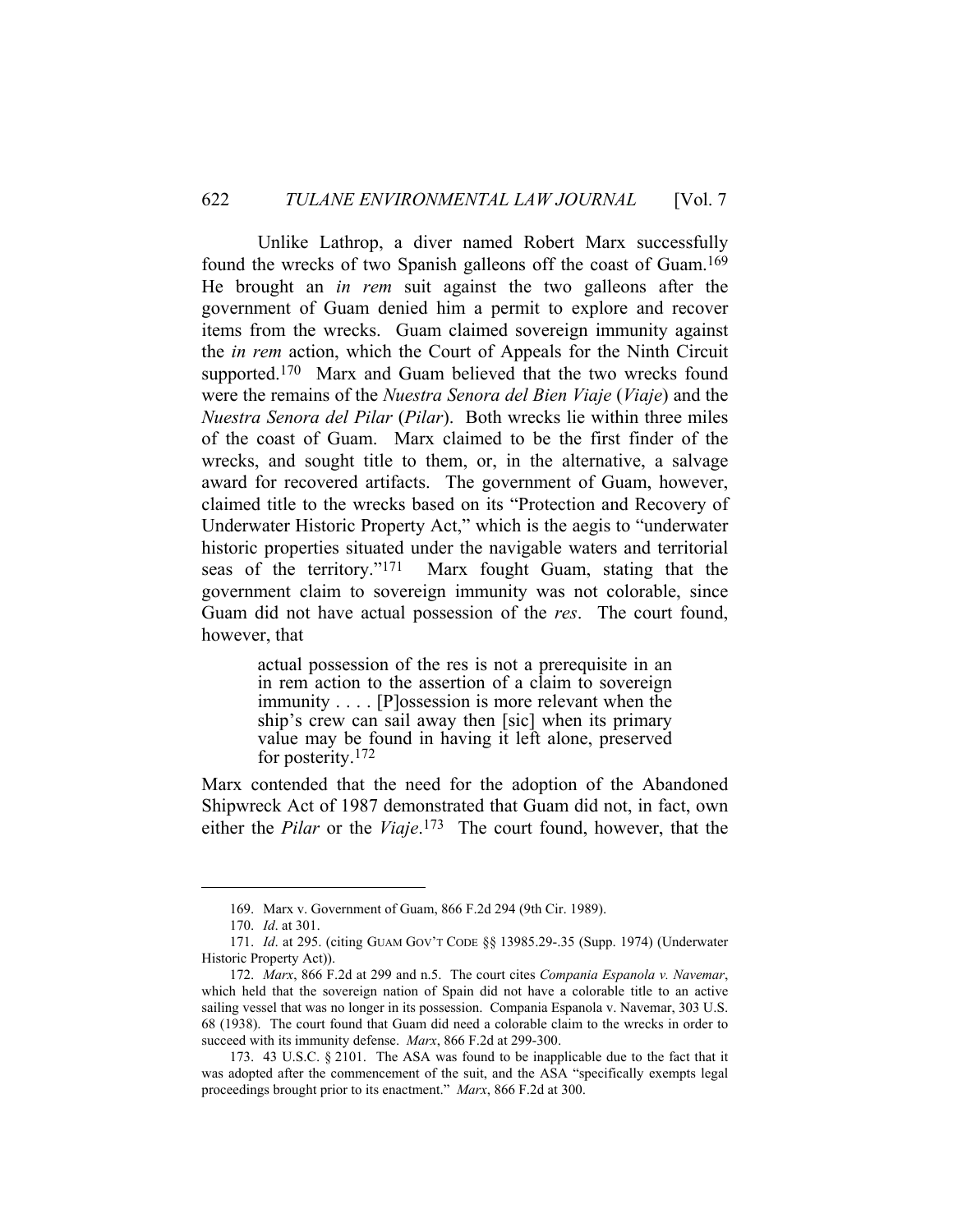Conveyance of Submerged Lands to Territories Act,<sup>174</sup> and Guam's Underwater Historic Property Act<sup>175</sup> gave Guam at least a colorable claim to the wrecks.176 The court ordered the U.S. Marshal to turn over the artifacts from the *Pilar* and the *Viaje* to the Guam government.177 The court's deference to Guam's preservation statute is an indication of the effectiveness of such statutes.178

 In 1989, Illinois had no statute that protected underwater historic property. In 1988 and 1989 respectively, diver Harry Zych found the remains of the SB *Lady Elgin* and the SB *Seabird* in Lake Michigan in Illinois state waters.179 Zych filed two *in rem* actions

 178. The court's deference to local historic preservation statutes is also seen in a 1987 case involving diver Alan Riebe. In 1987, Riebe brought an *in rem* proceeding in the District Court for the Eastern District of North Carolina to obtain title and possession of an eighteenth century shipwreck, the *El Salvador*. Riebe v. Unidentified, Wrecked and Abandoned 18th Century Shipwreck, 691 F. Supp. 923 (E.D.N.C. 1987). Although the court found that it could determine the disposition of title as to parties other than the State of North Carolina, North Carolina's assertion of Eleventh Amendment immunity prevented the federal court from determining North Carolina's ownership status so long as the state had a colorable claim. The court found that North Carolina's claim was indeed colorable based on the state's assertions of title based on the Submerged Lands Act, 43 U.S.C. § 1311 (1988), and N.C. GEN. STAT. § 121-22 (1993) that gave the state exclusive title, dominion, and control of all underwater archaeological finds in state waters for more than ten years. *Riebe*, 691 F. Supp. at 924. The court therefore allowed the state's motion to dismiss as to determination of its claim. *Id*. at 927.

 179. Zych v. Unidentified, Wrecked and Abandoned Vessel, Believed to be the SB *Lady Elgin*, 746 F. Supp. 1334 (N.D. Ill. 1990) [hereinafter *Zych I*].

> The *Lady Elgin*, built in 1851, was a celebrated sidewheel steamer which carried passengers, mail and freight on Lake Michigan and Lake Superior. On September 8, 1860, she was overloaded with approximately 450 passengers returning to Milwaukee after attending a Democratic Party rally in Chicago for presidential candidate Stephen Douglas. A violent storm arose, decreasing the visibility, and she was fatally rammed by the lumber schooner *Augusta*. She sank soon afterwards in what is perhaps the most famous shipwreck in the history of the Great Lakes. At least 100 passengers were saved, but some 300 perished in the calamity. Those

 <sup>174. 48</sup> U.S.C. § 1705 (1988). Section 1705 was modeled after the Submerged Lands Act, 43 U.S.C. § 1311 (1988), and gave Guam control over submerged lands within three miles of its shores.

 <sup>175.</sup> GUAM GOV'T CODE §§ 13985.29-.35 (Supp. 1974).

 <sup>176.</sup> *Marx*, 866 F.2d at 301.

 <sup>177.</sup> *Id*. at 301. One week after the *Marx* decision in the Ninth Circuit, a similar result was reached in the First Circuit. In *Fitzgerald v. Unidentified Wrecked and Abandoned Vessel*, a group of salvors were denied title to the HMS *Defiance*, a wreck off the coast of Puerto Rico. The Court of Appeals for the First Circuit held that exclusive title rested with the government of the Commonwealth of Puerto Rico, which could deny contrary claims to ownership via immunity provided by the Eleventh Amendment. Fitzgerald v. Unidentified Wrecked and Abandoned Vessel, 866 F.2d 16 (1st Cir. 1989).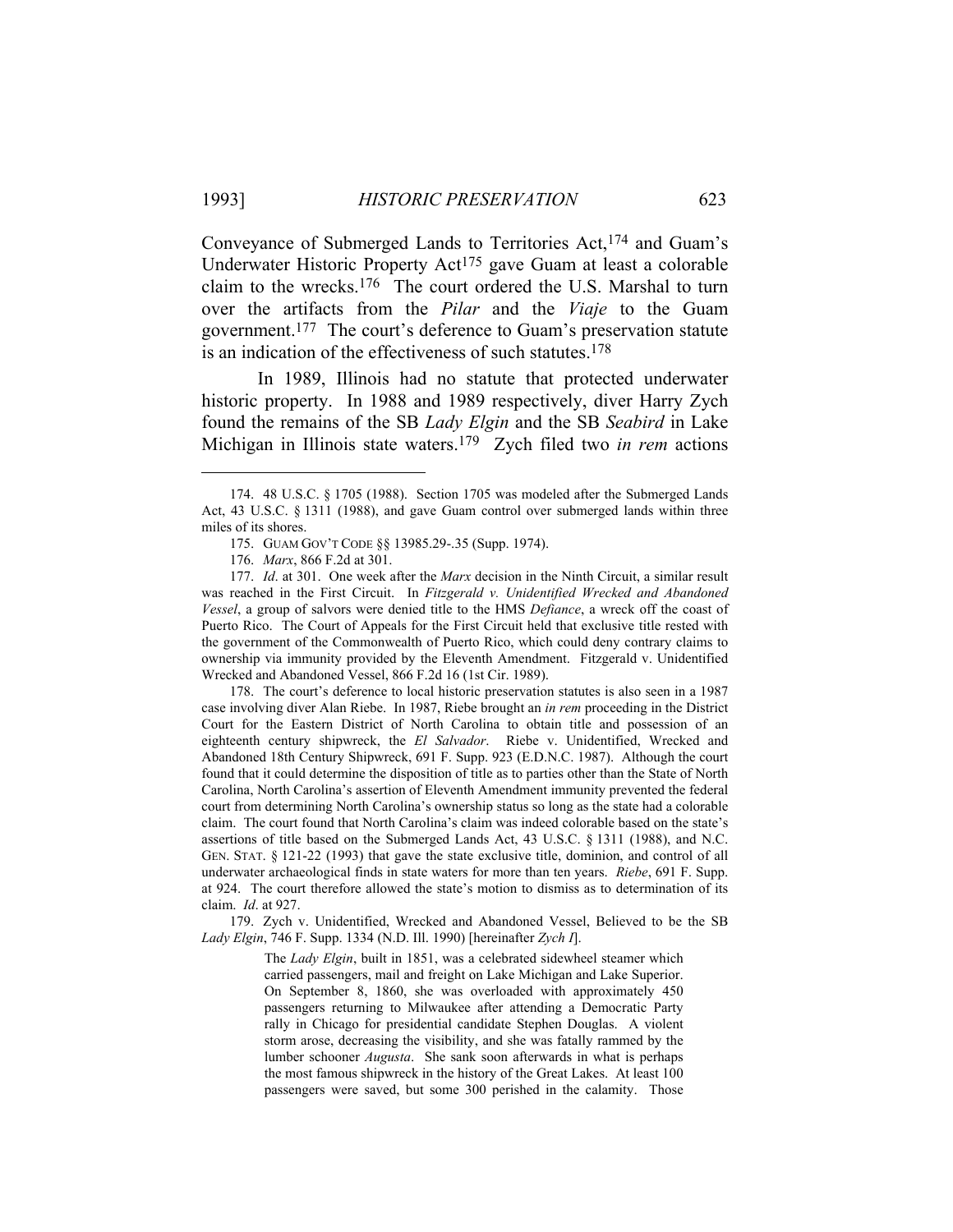seeking ownership of each vessel or a salvage award.180 Initially, the court consolidated both cases because they raised identical issues.181 Zych's purpose in filing the federal *in rem* proceedings was to become the exclusive owner of the sunken vessels. Before the court could rule on Zych's case, Illinois intervened "for the limited purpose of moving to dismiss the cases on the basis of the State's sovereign immunity  $\dots$ ."<sup>182</sup> Zych argued that Illinois' claim of immunity was invalid and that the ASA was unconstitutional.183 The United States

 The *Seabird*, another sidewheel steamship, was carrying one hundred passengers when it sank in Lake Michigan in 1868. Although of less political importance, the sinking of the *Seabird* was recounted by author James L. Elliot:

> The *Seabird* . . . was given a thorough going over and freshly painted inside and out . . . . Everything went well on that first trip until *Seabird* was off Waukegan, a little after 6:00 A.M. on the morning of April 9. The night had been cold and the large stove in the main cabin had been kept going all night to provide some warmth and comfort for the passengers. As daylight came, the porter cleaned the fire in the cabin stove and then stepped to the rail to throw the still hot ashes over the side. Unfortunately he emptied his container into the wind and the hot ashes, fanned by the brisk northwesterly wind, blew back aboard and into the cargo stowed on the main deck. Some highly varnished tubs, packed in excelsior, were quickly ignited and the dread cry of "Fire!" swept the ship! As the flames made their way topside and into the cabin area they were fed by the newly painted woodwork and the entire steamer was soon engulfed in a mass of flame. There was no place for the terrified passengers and crew to go except over the side into the numbing cold waters of Lake Michigan. Survival in the 36-degree water lasted only a few minutes for most . . . . Only two passengers were saved.

*Zych I*, 746 F. Supp. at 1337 (quoting J. ELLIOTT, RED STACKS OVER THE HORIZON 41-43  $(1967)$ ).

180. *Zych I*, 746 F. Supp. at 1336-37.

181. *Id.* at 1337.

182. *Id*.

 183. The U.S. Constitution gives federal courts jurisdiction over all admiralty and maritime cases. "The judicial Power shall extend to . . . all Cases of admiralty and maritime Jurisdiction." U.S. CONST. art. III, § 2. Zych argued that the ASA removed maritime

who went down with the ship included so many Irish political activists that the sinking has been credited with transferring the balance of power in Milwaukee from the Irish to the Germans . . . . Even the United States Supreme Court has had occasion to comment on the wreck of the *Lady Elgin*: "The marine disasters upon these [Great] [L]akes, in consequence of the few natural harbors for the shelter of vessels, and the consequent losses of life and property, are immense . . . . The appalling destruction of life in the loss of the *Erie* upon Lake Erie, and of the *Superior* and *Lady Elgin* upon Michigan, are still fresh in the recollections of the country."

*Id*. at 1336 and n.1 (citing Moore v. American Transportation Co., 65 U.S. (24 How.) 1, 38 (1860) (footnote omitted) (brackets omitted)).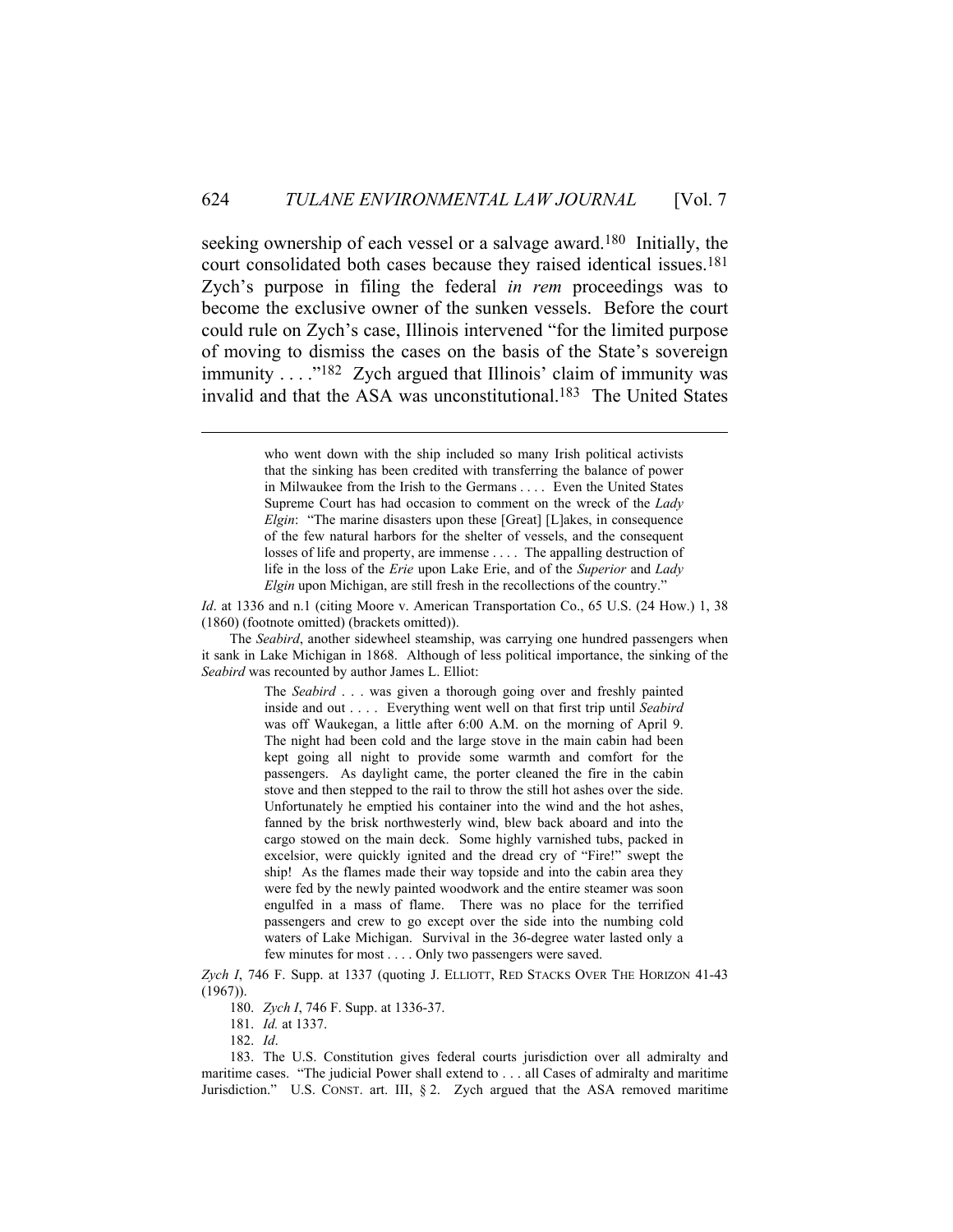intervened and submitted a brief defending the constitutionality of the ASA. Other interested parties submitted amicus curiae briefs.184

 "While the motion to dismiss was pending, plaintiff formed the Lady Elgin Foundation in order to pursue another avenue of gaining possession of the wreck."185 The Foundation entered into a contract with CIGNA Property & Casualty Company, by which the Foundation acquired title to *Lady Elgin*. The insurance company was the successor to the company that had insured the hull and cargo of the vessel in the 1850s.186 CIGNA claimed that it held valid title to the wreck by virtue of its payment on a claim by its insured.187 The Foundation then intervened in the case and joined the argument opposing Illinois' motion to dismiss. "Because this development placed the *Lady Elgin* case in a very different posture than the *Seabird* case, the Court vacated its consolidation order."188 *Zych I* continued as two separate cases—one against the *Lady Elgin*, and another against the *Seabird*. The court found that the State's Eleventh Amendment argument did not preclude the form of relief that Zych sought.<sup>189</sup> The court found that the state had no colorable claim under existing state law,190 but that the Submerged Lands Act gave the state a colorable claim to the shipwrecks if they were "embedded."191 Despite Zych's contention that the State needed to prove embeddedness, the court decided that, given similar cases, "the shipwrecks are *likely* embedded in submerged lands which the State owns pursuant to the Submerged Lands Act, and the embeddedness exception of the common law of finds gives the State a colorable

jurisdiction over the law of finds and the law of salvage from the federal system, and that this action violated article three, section two of the Constitution. *Zych I*, 746 F. Supp. at 1337.

 <sup>184.</sup> *Zych I*, 746 F. Supp. at 1337. The American Sport Divers Association submitted an amicus brief on behalf of Zych and The National Trust for Historic Preservation in the United States submitted an amicus brief on behalf of Illinois. *Id*. at 1337 n.2.

 <sup>185.</sup> *Zych I*, 746 F. Supp. at 1337.

 <sup>186.</sup> *Id*. at 1337-38.

 <sup>187.</sup> *Id*.

 <sup>188.</sup> *Id*. at 1338.

 <sup>189.</sup> *Zych I*, 746 F. Supp. at 1339. The court also concluded that if the state had a colorable claim to the property, then the suit was against the state; conversely, if the state's claim was not colorable and the state would have no right to intervene and dismiss the case. *Id*. at 1341.

 <sup>190.</sup> *Id*. at 1342. "The Illinois statutes identified by the State . . . do not grant the State an ownership interest in the shipwrecks." *Id*.

 <sup>191.</sup> *Id*. at 1343.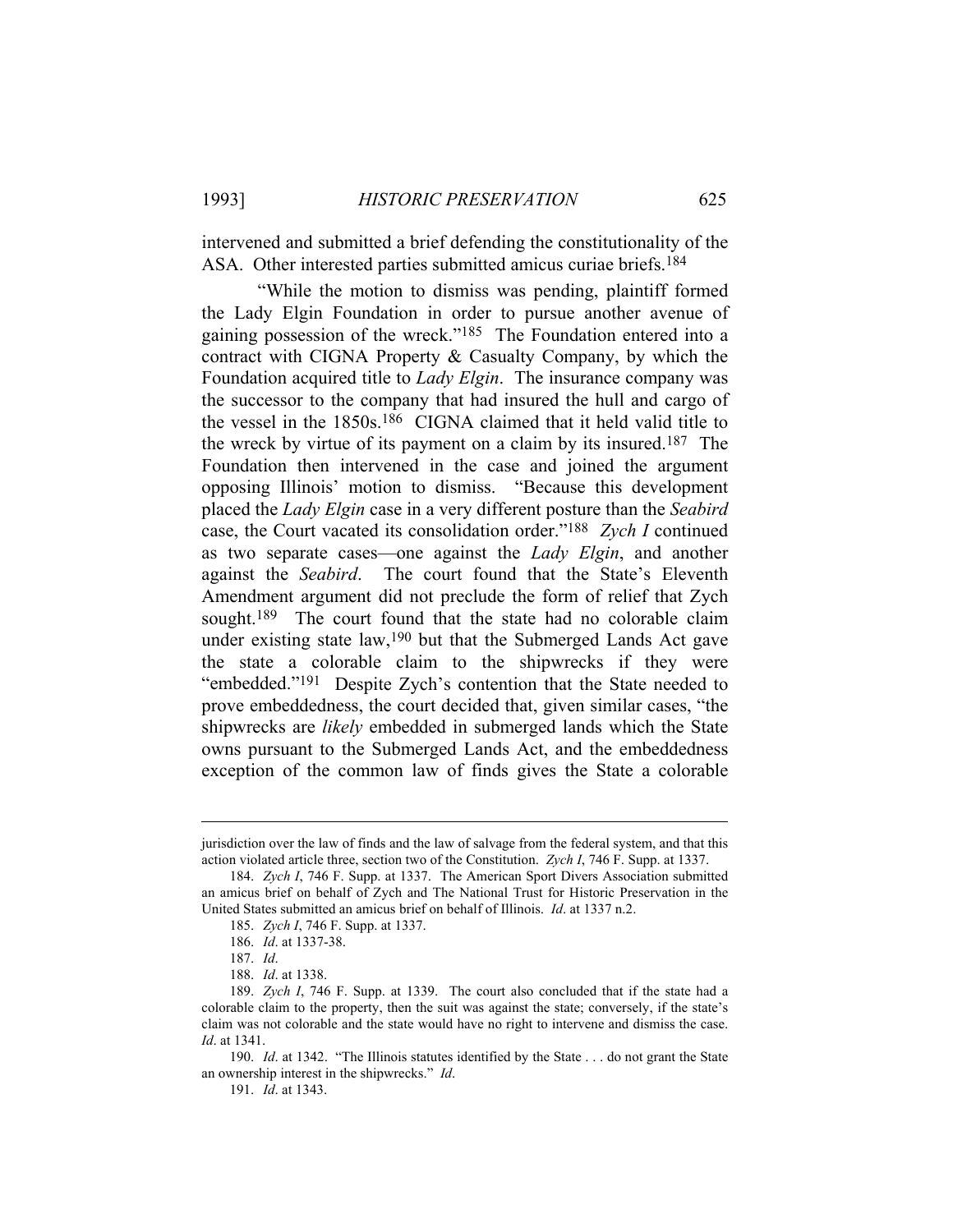claim of ownership in the shipwrecks."192 The court concluded that the ASA merely reinforced what was already true about title to embedded abandoned shipwrecks found on submerged lands in a state—that such shipwrecks were owned by the state in which they were found under the provisions of the law of finds and the Submerged Lands Act. The court then analyzed the constitutionality of the ASA and found that the Act did not offend constitutional principles.193 The court concluded with a discussion of whether it should dismiss one or both actions entirely. The court held that both actions should be dismissed, but only dismissed Zych's claim against the state in the *Lady Elgin* action. Judge Rovner expressed sympathy for Zych's position. "It was plaintiff who expended considerable time and resources in pursuing the wrecks. Without plaintiff's efforts, the wrecks might remain undiscovered. The State, by contrast, appears to have sat idly by, showing no interest in the wrecks until plaintiff brought this lawsuit. Plaintiff's contention . . . is attractive."194

 Approximately three months later, Zych again brought an *in rem* complaint against the *Lady Elgin*. 195 The complaint asserted that the ship was abandoned and that he was the rightful owner pursuant to the law of finds. The state once again intervened, moving for dismissal and claiming ownership under the ASA and newly revised Illinois statutes. The Lady Elgin Foundation also intervened and claimed ownership.196 The Foundation's claim was based on the fact that "Aetna Insurance Co. became the owner of the shipwreck when, in 1860, it paid out \$11,993.20 on the loss pursuant to an insurance

 195. Zych v. Unidentified, Wrecked and Abandoned Vessel, Believed to be the SB *Lady Elgin*, 755 F. Supp. 213 (N.D. Ill. 1991) [hereinafter *Zych III*].

196. *Id*. at 214. *See also Zych II*, 1990 U.S. Dist. LEXIS 12909 at \*2.

 <sup>192.</sup> *Id*. (emphasis added). The issue of embeddedness returned on appeal. *See infra* note 207 and accompanying text.

 <sup>193.</sup> *Id*. at 1344-49.

 <sup>194.</sup> *Zych I*, 746 F. Supp. at 1351. The court also noted that "[i]t could reasonably be concluded that state ownership of abandoned shipwrecks is necessary to protect the wrecks against those divers and salvors who may be unscrupulous." *Id.* Less than two weeks later, Zych filed a second action in the district court. Zych v. The Unidentified, Wrecked and Abandoned Vessel, Believed to be the SB *Lady Elgin*, No. 89 C 6501, 1990 U.S. Dist. LEXIS 12909 (N.D. Ill. Sept. 26, 1990) [hereinafter *Zych II*]. Zych and The Lady Elgin Foundation retained the same attorney even though both were seeking ownership of the vessel. The court granted the Foundation's motion for leave to file its claim and answer only on two conditions: "that the Foundation retain independent counsel, and the plaintiff pursues his claim of title and thus maintains a case or controversy." *Id*. at \*4 (citation omitted). *Zych II* set the scene for a third trial in district court.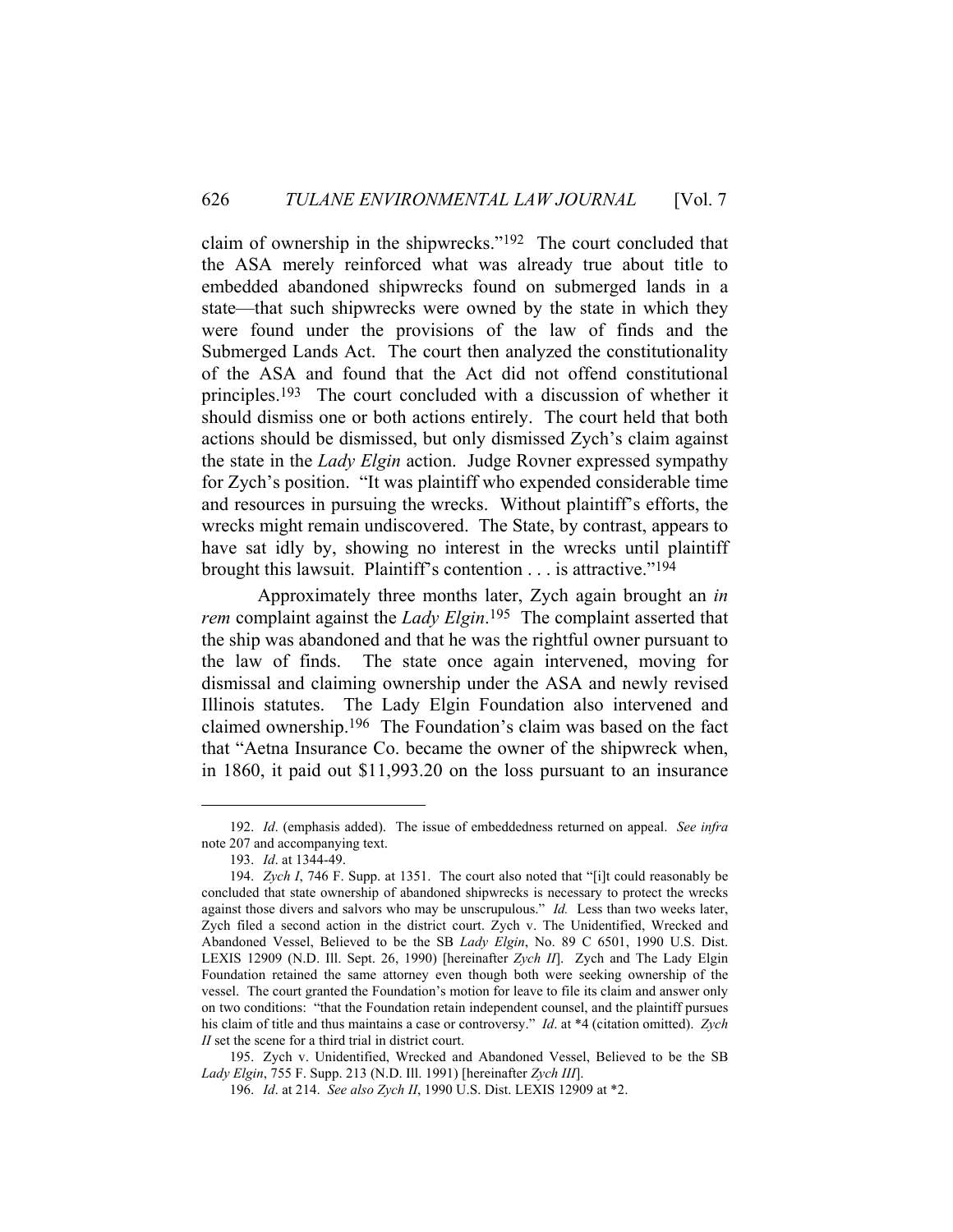contract covering the vessel and her cargo. In April of 1990, the Foundation executed an agreement with CIGNA, the successor of Aetna."197 According to that agreement, CIGNA transferred its ownership interest in the *Lady Elgin* to the Foundation for twenty percent of the sale of artifacts from the shipwreck.<sup>198</sup> Due to evidence of Aetna's and CIGNA's record keeping, the court concluded that as between the Foundation and Zych, "Zych ha[d] not provided sufficient evidence from which a reasonable fact-finder could conclude that Aetna abandoned the wreck of the *Lady Elgin*."199 The court upheld the Foundation's claim and dismissed Zych's claim for ownership.200 As between the State of Illinois and the Foundation, Mr. Kane, the state's attorney, announced that "we are no longer a party before this court."201 The court was surprised by the state's announcement. In the previous litigation in which the state was found to be immune (*Zych I*), the court held that the state had a colorable claim of ownership pursuant to the common law of finds and the ASA.202 The court concluded that since both of these claims were based on the assumption that the vessel has been abandoned, the State no longer had a colorable claim of ownership to the vessel.203 Accordingly, the court entered judgment declaring the Foundation the sole owner of the *Lady Elgin*.204

 Within two months, Zych returned to the district court and entered a motion for a preliminary and permanent injunction, requesting "that the Court enter an injunction prohibiting the interference by any person with Zych's exclusive salvage rights in the *Lady Elgin*."205 The court concluded that since the Foundation had title to the *Lady Elgin* and had contracted with Zych to be the sole salvor of the vessel, the injunction was reasonable. Furthermore, the court found that "[t]he public's interest lies in the protection of the historically significant artifacts immersed in the waters of Lake

 <sup>197.</sup> *Zych III*, 755 F. Supp. at 214.

 <sup>198.</sup> *Id*.

 <sup>199.</sup> *Id*. at 216.

 <sup>200.</sup> *Id*. at 218.

 <sup>201.</sup> *Id*. at 217.

 <sup>202.</sup> *Zych I,* 746 F. Supp. at 334*.*

 <sup>203.</sup> *Zych III*, 755 F. Supp. at 217.

 <sup>204.</sup> *Id*. at 217-18.

 <sup>205.</sup> Zych v. The Unidentified, Wrecked and Abandoned Vessel, Believed to be the SB *Lady Elgin*, No. 89 C 6501, 1991 U.S. Dist. LEXIS 2962, at \*2 (N.D. Ill. Mar. 13, 1991) [hereinafter *Zych IV*].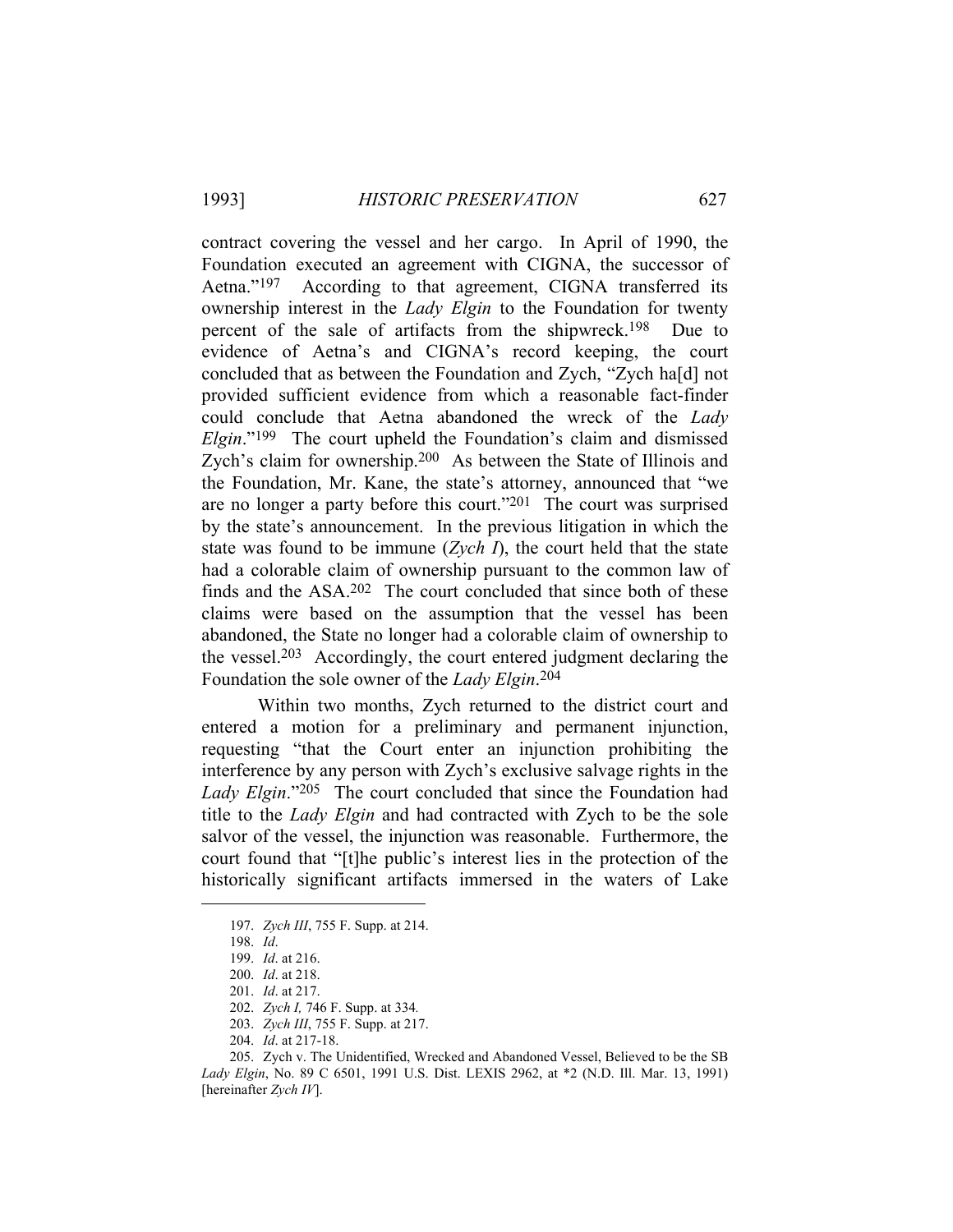Michigan. Interference by unauthorized salvors, which would disrupt Zych's authorized salvage operation, would subvert the public interest in maintaining historically significant items to the greed of individual salvors."206

 The following month, Zych had a partial triumph in the Court of Appeals for the Seventh Circuit.207 Although the *Lady Elgin* affair appeared to have been concluded, the *Seabird*'s title had not. Zych's argument in *Zych I* was that the State had not proven that the *Seabird* was "embedded," and therefore could not claim ownership under the law of finds or the ASA.208 Zych also renewed his argument that the ASA was unconstitutional as being an impermissible interference with admiralty jurisdiction and destructive of the uniformity of admiralty law. The court criticized the district court's analysis, finding that both colorability assessments and the Eleventh Amendment immunity defense were irrelevant.209 The court held that the ASA was dispositive, if it was constitutional.210 "[I]f the ASA constitutionally can be applied to the *Seabird*, Zych has simply failed to state a right to relief."211 The court raised two questions that it needed to resolve with respect to the *Seabird*. The first question was whether the ASA should apply at all—was *Seabird* a wreck of historical significance within the scope of the statute?<sup>212</sup> The court found that the result of the issue of embeddedness was sufficient to determine "historicity."213 Second, the court considered whether the ASA contravened any constitutional principles by removing a certain block of cases from admiralty jurisdiction.<sup>214</sup> The court decided that even though it would prefer to resolve a suit on its first appeal, it would not entertain the "constitutionality of a federal statute on the mere assumption that it might be relevant."<sup>215</sup> The court then reversed the district court's judgment to dismiss and remanded with instructions "to find whether the *Seabird* is embedded and, if so,

 <sup>206.</sup> *Id*. at \*15.

 <sup>207.</sup> Zych v. Unidentified, Wrecked and Abandoned Vessel, Believed to be the *Seabird*, 941 F.2d 525 (7th Cir. 1991) [hereinafter *Zych V*].

 <sup>208.</sup> *See supra* note 198 and accompanying text.

 <sup>209.</sup> *Zych V*, 941 F.2d at 528.

 <sup>210.</sup> *Id*. at 530.

 <sup>211.</sup> *Id*. at 528.

 <sup>212.</sup> *Id*. at 530.

 <sup>213.</sup> *Id*.

 <sup>214.</sup> *Id*.

 <sup>215.</sup> *Id*. at 534.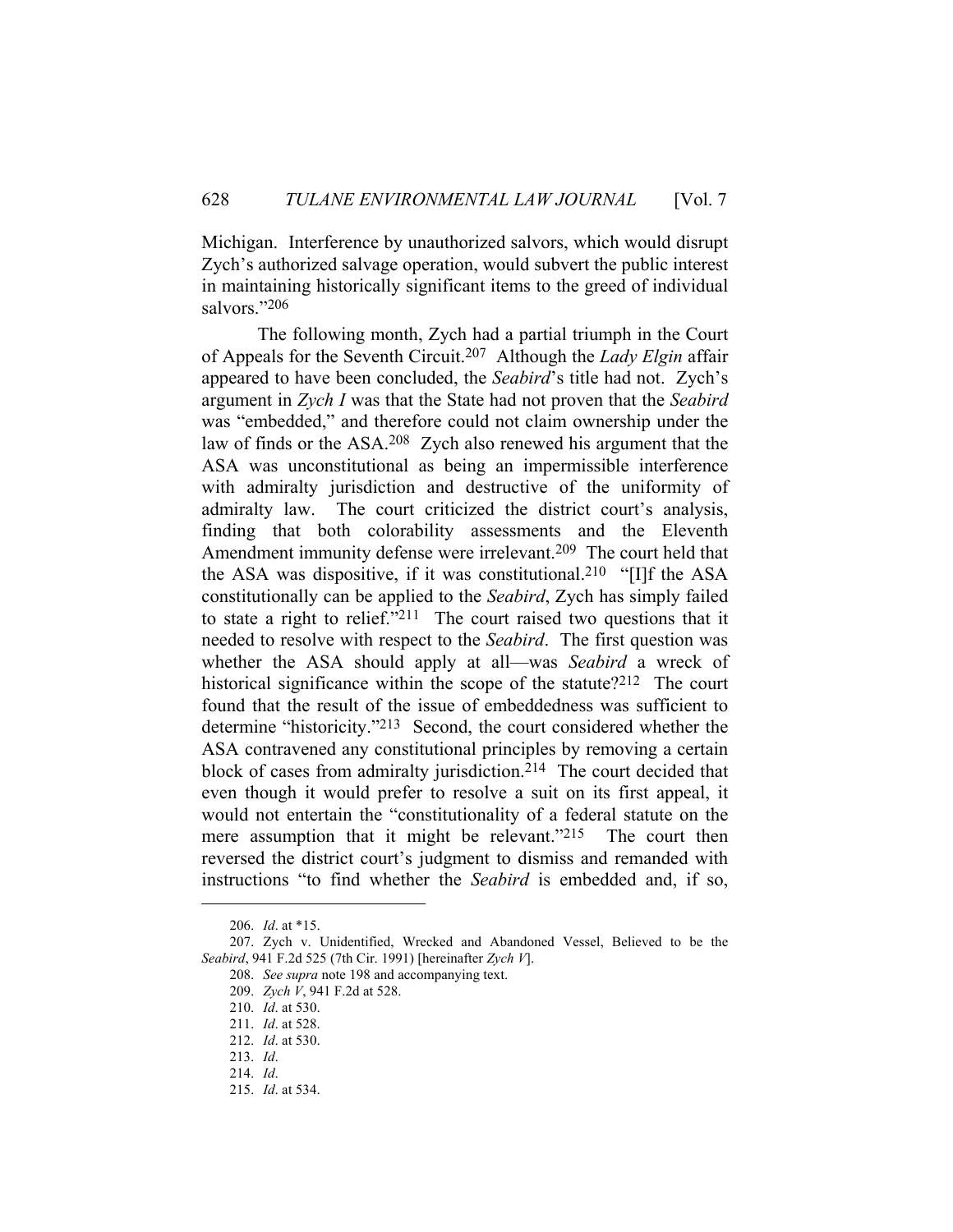whether the ASA is constitutional so as to permit its application to this case."216

 The end of December of the following year saw the final disposition of the *Seabird*.217 The court noted that the *Seabird* was, indeed, embedded in the seabed under Lake Michigan.218 The court then concluded that the ASA did not restrict federal admiralty jurisdiction, did not violate due process, and did not violate the Tenth Amendment by forcing the states to implement a federal program.<sup>219</sup> The court concluded the litigation of the *Seabird* by dismissing Zych's case for lack of jurisdiction.<sup>220</sup> The results in the differing disposition of titles to the *Lady Elgin* and the *Seabird* lead to a question of the effectiveness of the ASA.

 The success of preservation efforts depends, to a great extent, on local historic preservation laws. If Massachusetts had had, at the time of the discovery of the *Whydah*, a statute that protected underwater archaeological finds, the artifacts aboard may not have been lost. It is clear that Michigan's law protected the anchors of *The Richard Winslow*, and that Guam's law protected *Nuestra Senora del Bien Viaje* and *Nuestra Senora del Pilar*. Illinois had no relevant statute at the time of Zych's discoveries of *Lady Elgin* and *Seabird*. Although *Seabird* was eventually awarded to the State under the ASA, this Act failed to keep *Lady Elgin* from the salvor. This may not be due entirely to some deficiency in the federal act. By releasing control over historic shipwrecks to the states, the ASA absolves itself of responsibility for these archaeological finds. The states, by implication, become the parties responsible for the protection of historic shipwrecks. *Lady Elgin* was awarded to Zych's Lady Elgin Foundation because state law allowed a one hundred thirty year old insurance claim held by a successor company to prevail over the state's claim. This situation finds a successor in the theater of vessels found in international waters in the case of the *Central America*.

 <sup>216.</sup> *Id*.

 <sup>217.</sup> Zych v. Unidentified, Wrecked, and Abandoned Vessel, Believed to be the SB *Seabird*, 811 F. Supp. 1300 (N.D. Ill. 1992) [hereinafter *Zych VI*].

 <sup>218.</sup> *Id*. at 1308.

 <sup>219.</sup> *Id*. at 1308-21. The Tenth Amendment argument stemmed from the Supreme Court's decision in New York v. United States, 112 S. Ct. 2408 (1992).

 <sup>220.</sup> *Zych VI*, 811 F. Supp. at 1321.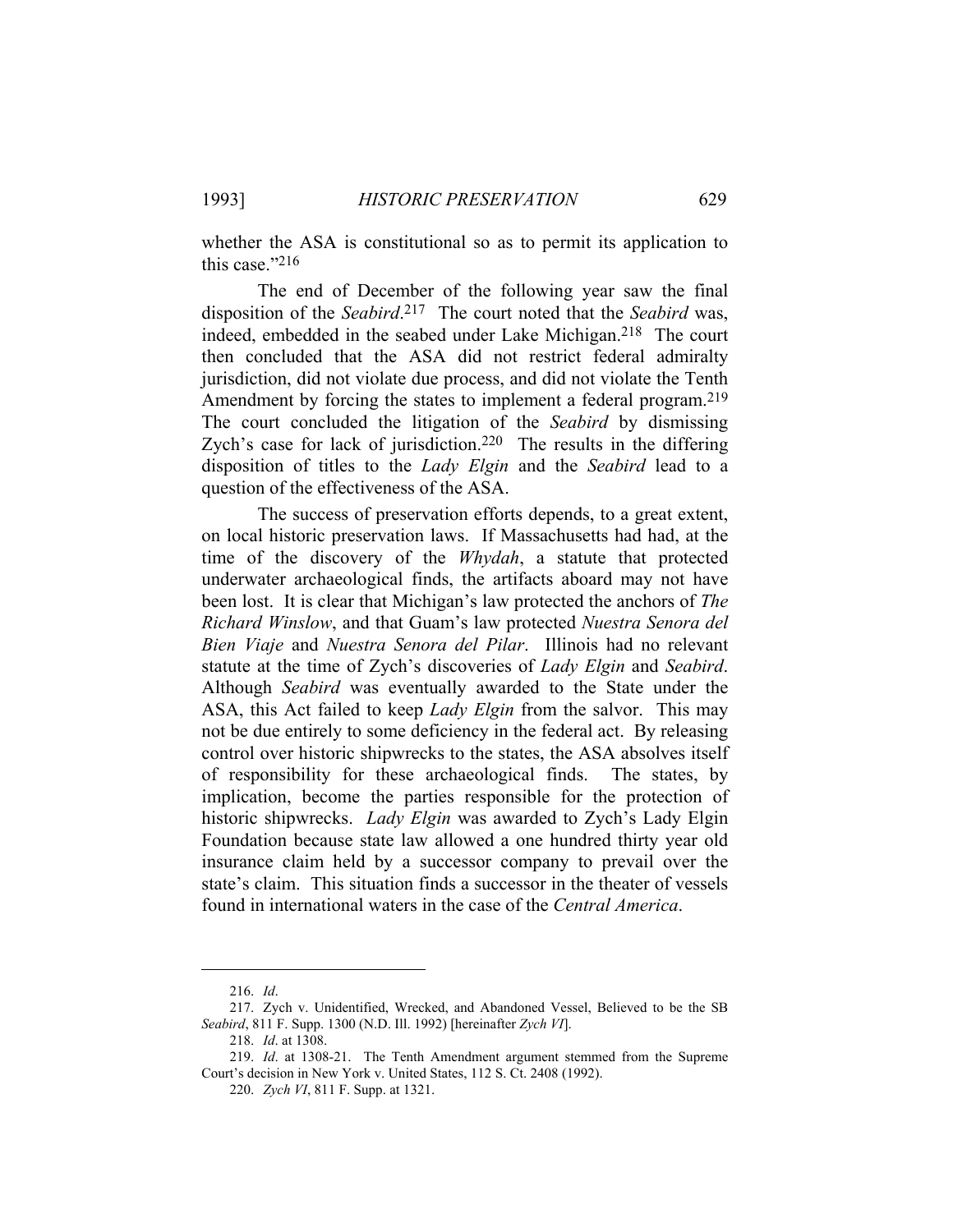## *C. Vessels in International Waters*

 Sunken shipwrecks in international waters generally escape the jurisdiction and legislative control of the United States. International waters are generally very deep. Due to the great depth of the water in which most sunken vessels lie, these wrecks are difficult to find and expensive to salvage. Yet, incentives remain to find these vessels. The richest Spanish galleon ever to have sunk, *Nuestra Senora de Atocha*, was found in international waters off the Florida coast and the finder was granted exclusive title to the vessel and any treasures he could recover.221 The treasure on board *Atocha* was valued at over \$250 million, and it belonged entirely (less taxes) to the finder. The government's interest was not solely for the historical integrity of the vessel. If the federal government owned the vessel, then it could keep or sell the gold, silver, and other valuables on board. It was just as upsetting to historic preservationists to realize that the government could not claim the vessel as it was that there was no way to guarantee that the items rescued from the depths would remain in one collection.

 Another defeat for historic preservationists followed the *Atocha* in the case of the *Central America*. 222 After the decision in the case of the *Lady Elgin*, 223 a number of insurance companies and other interests laid claim to the more than one billion dollars in gold aboard the *Central America*, which salvors found off the coast of South Carolina. The discovery of the *Titanic* in 1987 aroused great public sentiment and spurred the government into action to protect the shipwreck from salvors.224 The federal government, recovering from its defeat in the case of the *Atocha*,225 attempted a new strategy. The Congress passed an act that protected the vessel and obligated the executive branch to enter into treaties with other nations to respect the sanctity of the final resting place of the *Titanic*. The government's efforts with the *Titanic* were so successful that it again attempted this strategy with the *Alabama*, a Civil War Confederate battleship found off the coast of France.<sup>226</sup> It is clear that in the international arena,

 <sup>221.</sup> *See infra* notes 235-246 and accompanying text.

 <sup>222.</sup> *See infra* notes 247-257 and accompanying text.

 <sup>223.</sup> *See supra* notes 187-228 and accompanying text.

 <sup>224.</sup> *See infra* notes 258-270 and accompanying text.

 <sup>225.</sup> *See infra* notes 235-246 and accompanying text.

 <sup>226.</sup> *See infra* notes 271-276 and accompanying text.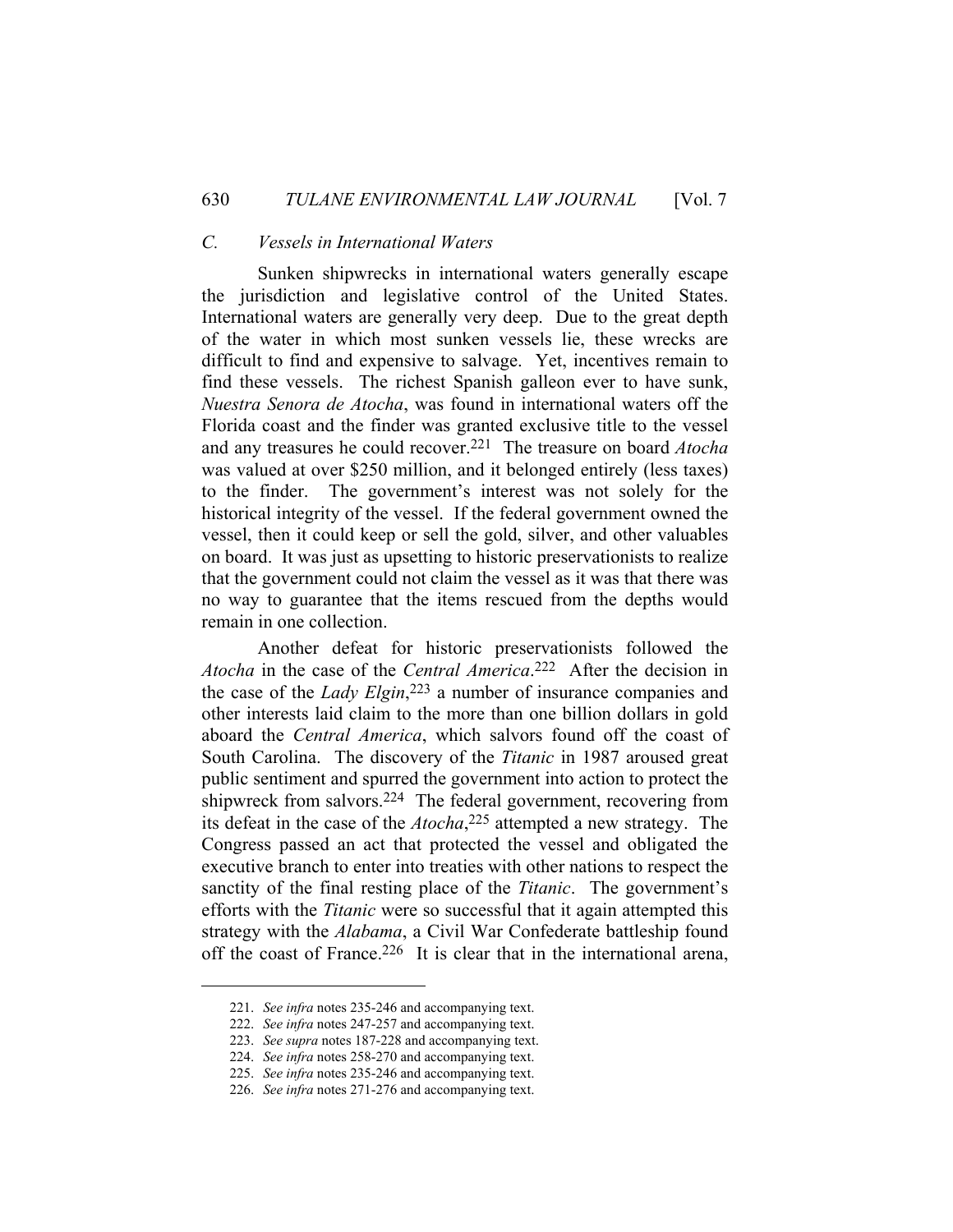the archaeological integrity of vessels will depend upon international treaties.

 One of the most heavily litigated cases involving sunken treasure revolved around the 1971 discovery of the *Nuestra Senora de Atocha* (*Atocha*) off the Marquesas Keys forty nautical miles from Key West, Florida.227 A number of Spanish galleons sank in a hurricane while en route from the Spanish Indies to Spain, including the richest galleon in the fleet, the *Atocha*. "Five hundred fifty persons perished, and cargo with a contemporary value of perhaps \$250 million was lost."<sup>228</sup> Treasure Salvors, Inc. (TSI), a Florida corporation, found the wreck, declared it abandoned, and had the ship arrested by a federal marshal.229 The court granted the State of Florida an injunction against TSI's salvaging operations until such time as TSI entered into a contract with the state that guaranteed the latter twenty-five percent of the value of all salvaged artifacts.<sup>230</sup> TSI entered into such a contract under protest.231 The United States then claimed the wreck under the Antiquities Act and the Abandoned Property Act.<sup>232</sup> The court held, though, that neither act applied to the outer continental shelf, where the *Atocha* was located.233 The

 233. OCSLA, 43 U.S.C. § 1331 (1988), brought the Convention on the Continental Shelf into effect in the United States.

 <sup>227.</sup> *See* Treasure Salvors, Inc. v. Unidentified, Wrecked and Abandoned Sailing Vessel Believed to be the *Nuestra Senora De Atocha*, 408 F. Supp. 907 (S.D. Fla. 1976); Treasure Salvors, Inc. v. Unidentified, Wrecked and Abandoned Sailing Vessel Believed to be the *Nuestra Senora De Atocha*, 569 F.2d 330 (5th Cir. 1978) [hereinafter *TSI I*]; Treasure Salvors, Inc. v. Unidentified, Wrecked and Abandoned Sailing Vessel Believed to be the *Nuestra Senora De Atocha*, 459 F. Supp. 507 (S.D. Fla. 1978) [hereinafter *TSI II*]; Florida v. Treasure Salvors, Inc., 621 F.2d 1340 (5th Cir. 1980) [hereinafter *TSI III*]; Treasure Salvors, Inc. v. Unidentified, Wrecked and Abandoned Sailing Vessel, 640 F.2d 560 (5th Cir. 1981); Treasure Salvors, Inc. v. Unidentified, Wrecked and Abandoned Sailing Vessel, *Nuestra Senora De Atocha*, 546 F. Supp. 919 (S.D. Fla. 1981); Florida v. Treasure Salvors, Inc., 458 U.S. 670 (1982) [hereinafter *TSI IV*]; Florida v. Treasure Salvors, Inc., 689 F. 2d 1254 (5th Cir. 1982).

 <sup>228.</sup> *TSI I*, 569 F.2d at 333. A historical summary of the loss of the *Atocha* and the difficulties encountered in salvaging her can be found in Lyon, *The Trouble with Treasure*, 149 NAT'L GEOGRAPHIC 787 (June 1976).

 <sup>229.</sup> *TSI IV*, 458 U.S. at 675.

 <sup>230.</sup> *TSI II*, 459 F. Supp. 507 (S.D. Fla. 1978).

 <sup>231.</sup> *Id*.

 <sup>232.</sup> *TSI I*, 569 F.2d at 335 (citing Abandoned Property Act, 40 U.S.C. § 310 (1988)).

Interpretations of the Convention and the Act by legal scholars have, with remarkable accord, reached the same conclusion regarding the nature of control of the United States over the continental shelf. The most compelling explication of the Convention regarding national control over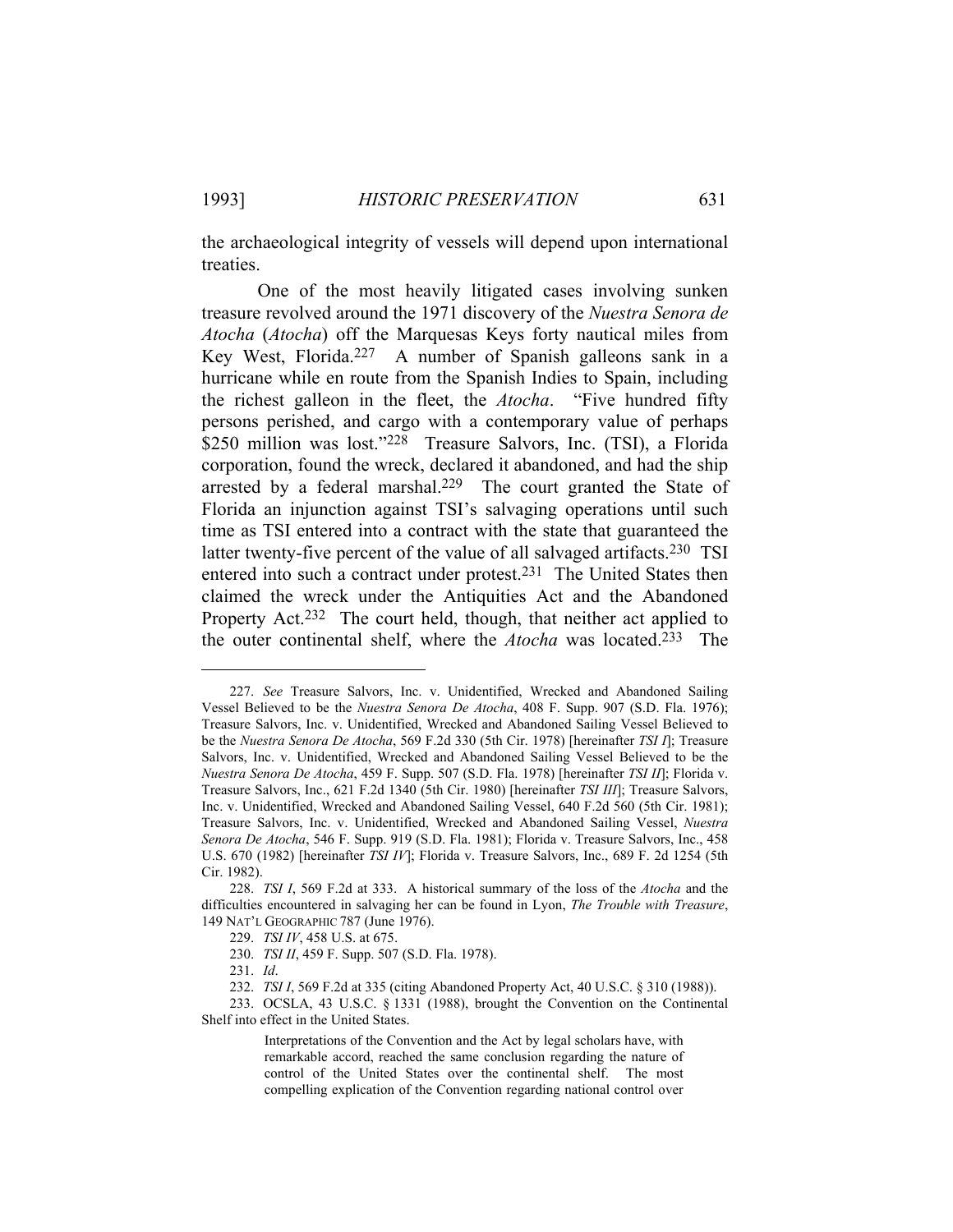United States also failed in its attempt to claim the treasures of the *Atocha* as its sovereign prerogative. The court denied this claim based on an 1872 case that denied the government property other than the abandoned and derelict wrecks left behind by the Civil War.234 The court quickly dismissed the government's argument that the law of salvage did not apply because there was no marine peril.235 In a new action, the State of Florida challenged the court's finding that awarded TSI title to the *Atocha*, and challenged the arrest of property the state had seized from TSI's salvaging efforts according to the terms of their contract.236 The Supreme Court, on certiorari, affirmed that part of the Fifth Circuit's holding that stated that the Eleventh Amendment did not bar the process by which the property was seized.<sup>237</sup> TSI had won a major victory, and needed only to pay taxes on the results of its enormous haul. It is fortunate that TSI was responsible enough to preserve most of the historical artifacts it

non-resource-related material in the shelf area is contained in the comments of the International Law Commission: It is clearly understood that the rights in question do not cover objects such as wrecked ships and their cargoes (including bullion) lying on the seabed or covered by the sand of the subsoil.

*TSI I*, 569 F.2d at 340 (citing 11 U.S. GAOR, Supp. 9 at 42, U.N. Doc. a/3159 (1956)) (citation omitted).

 <sup>234.</sup> The naval and military operations of both the Northern United States and the Confederate States during the late war had strewn the harbors of the entire coast with numerous wrecks, and also many portions of the country with abandoned or derelict property that rightfully "should come to the United States," either from being originally the property of the United States, or the property of the public enemy, or from having been engaged in violating the blockade. The continuation of the resolution points more plainly at the fact that in the mind of the legislator the property, dues, and claims "that ought to come to the United States" through the late war were intended, and no others. Russell v. Proceeds of Forty Bales Cotton, 21 F. Cas. 43 (S.D. Fla. 1872) (No. 12,154).

 <sup>235. &</sup>quot;We believe the government misconstrues both the nature of the law . . . and the law of salvage itself." *TSI I*, 569 F.2d at 336. In a more recent action several months ago, a diver named John Moyer was awarded exclusive salvage rights to the *Andrea Doria*, a Swedish luxury liner that sank in 1956 in international waters 200 miles east of Sandy Hook, New Jersey and 50 miles south of Nantucket, Massachusetts. Moyer v. The Wrecked and Abandoned Vessel, Known as the *Andrea Doria*, No. 93-2377, 1993 U.S. Dist. LEXIS 16447 (D. N.J. Nov. 18, 1993).

 <sup>236.</sup> *TSI IV*, 458 U.S. 670, 678 (1982). The contract between TSI and Florida was held to be invalid in the District Court for the Southern District of Florida and the Fifth Circuit Court of Appeals for lack of consideration. *TSI III*, 621 F.2d at 1350.

 <sup>237.</sup> *TSI IV*, 458 U.S. at 683-99.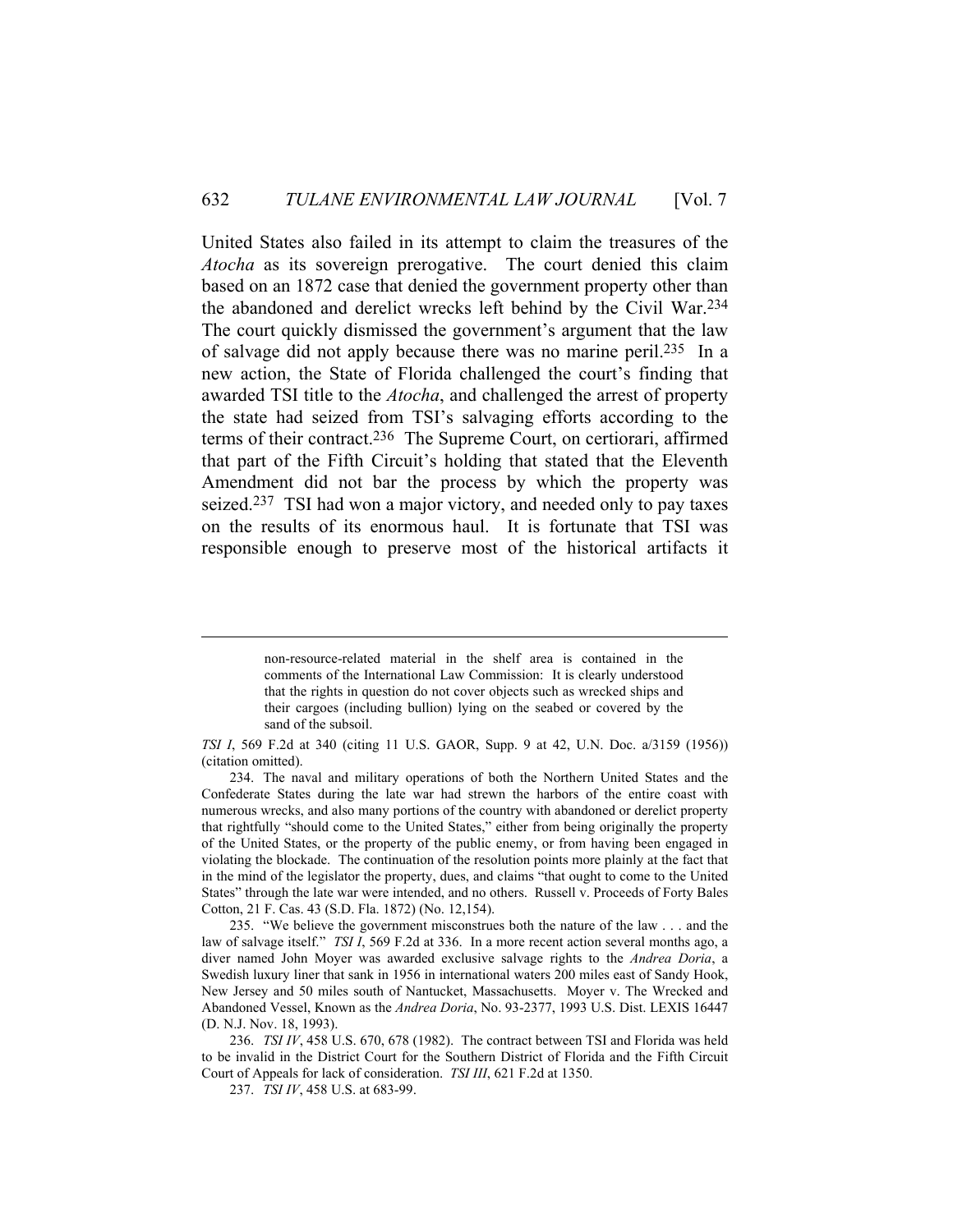recovered.238 TSI was under only a moral obligation to place these artifacts in a museum.

 The Columbus-America Discovery Group (Columbus-America) was not quite as fortunate as TSI. They too found a shipwreck in international waters laden with treasure. However, in a case that followed on the success of Harry Zych in the case of *Lady Elgin*,239 a large number of parties submitted competing claims. Columbus-America found the ruins of the *Central America*, a vessel that sank 160 miles off the coast of Charleston, South Carolina in 1857 carrying 336 lives and over \$200 million (1857 value) worth of newly prospected gold to a watery grave.240 Columbus-America filed an *in rem* action seeking title to the wreck.241 Columbus-America was not the only party interested in the *Central America's* gold, however. All told, there were nearly fifty claimants to the treasures of the *Central America*.240

 In *Central America I*, the District Court for the Eastern District of Virginia held that the law of finds applied to the ship which had laid undisturbed one and a half miles below the ocean for 130 years, and that Columbus-America had earned the title to the vessel and her treasure by being the first finder of an abandoned vessel.242 The Fourth Circuit reversed the lower court, holding that there was insufficient evidence to find that the underwriters had abandoned their interests in the gold.243 The Fourth Circuit concluded, therefore, that the law of salvage, and not the law of finds,

 <sup>238.</sup> Part of the collection may be viewed at the Mariners' Museum in Newport News, Virginia.

 <sup>239.</sup> *See supra* notes 187-228 and accompanying text.

 <sup>240.</sup> Columbus-America Discovery Group, Inc. v. Unidentified, Wrecked and Abandoned Sailing Vessel (Believed to be the S.S. *Central America*), 742 F. Supp. 1327, 1328 (E.D. Va. 1990) [hereinafter *Central America I*]. The *Central America* was one of two luxury passenger ships that plied the route from Aspenwall, Panama to New York. Prior to the construction of both the transcontinental railroad and the Panama Canal, the principal route from San Francisco to New York was by steamer to Panama, by train across Panama to Aspenwall, and then by steamer to New York. Much of the gold mined in California arrived on the East Coast by this route. *Id.*

 <sup>241.</sup> *Id*. at 1331.

 <sup>242.</sup> *Central America I*, 742 F. Supp. at 1348. "Plaintiff is entitled to and is vested with the ownership to all of the gold or other artifacts recovered from the *Central America*." *Id*.

 <sup>243.</sup> *Central America II*, 974 F.2d at 459-69. "No matter what exact award is given, though, we are confident that Columbus-America will be justly rewarded for its extensive efforts in salvaging the *Central America*." *Id*. at 469.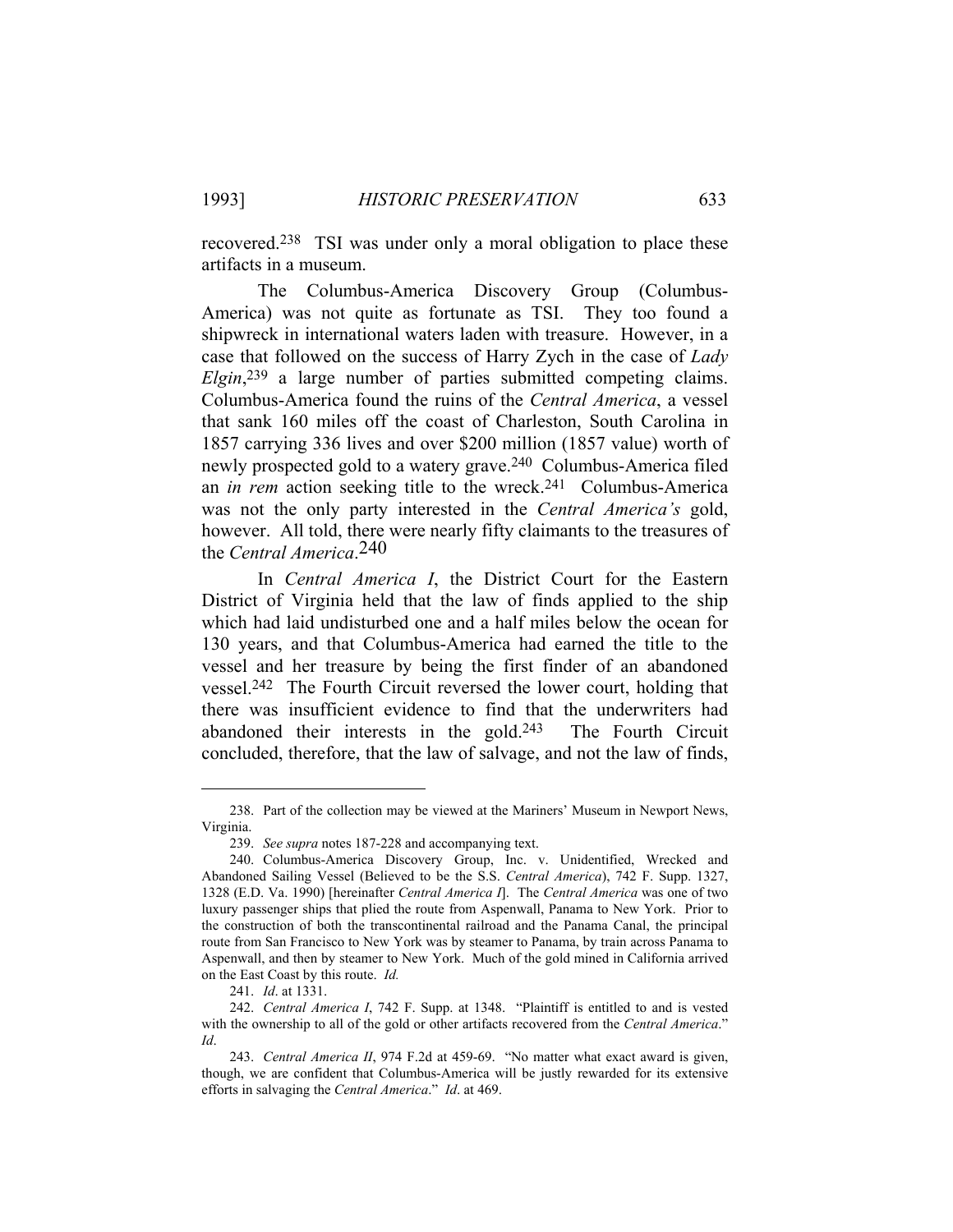was the applicable rule.<sup>244</sup> Judge Widener wrote a very spirited dissent,245 declaring that his colleagues had reversed the trier of fact simply because they would have decided the case differently. Judge Widener thought the court should have given more deference to the finding of abandonment, since the wreck had been left alone for more than a century and the claimants had not taken an active part in the search for the vessel. Indeed, many of the claimants were corporations that had not come into existence until long after the 1857 disaster.246

 On remand, the district court dismissed certain claims for the salvaged gold, and distributed much of the rest of the claims to the gold, by percent, to the remaining parties. Some of the gold, the court deemed, was uninsured, and belonged to the finder, Columbus-America.247 Columbus-America had not learned the lesson that the insurers of the *Central America* had understood from the *Lady Elgin*. 248 An old insurance claim is valid against a shipwreck if the insured had been paid. For the salvor to collect more than a salvage award, that party would need to purchase the rights owned by the companies holding the receipts of old policies.

 Certainly, the most famous shipwreck ever to be discovered is the RMS *Titanic*.249 On April 14, 1912, shortly before midnight, the *Titanic*, dubbed "Unsinkable" collided with an iceberg, sending over 1500 of the wealthiest men and women of Britain and the United States to their deaths. The vessel had been insured for £1,000,000, and nearly all of the property and other valuables aboard went down with the ship. *Titanic* eluded salvors for seventy-five years before a joint team of U.S. and French scientists rediscovered her 560 miles

 <sup>244.</sup> *Id*. at 468.

 <sup>245.</sup> *Id*. at 470-80. "I respectfully dissent. Erasmus is a tough act to follow. But even tougher is the Supreme Court of the United States." *Id*. at 470 (referring to Anderson v. Bessemer City, 470 U.S. 564 (1985) (holding that a reversal is warranted only when the finder of fact is clearly in error)).

 <sup>246.</sup> *Central America II*, 974 F.2d at 471.

 <sup>247.</sup> Columbus-America Discovery Group v. The Unidentified, Wrecked and Abandoned Sailing Vessel (Believed to be the S.S. *Central America*), No. 87-363-N, 1993 U.S. Dist. LEXIS 18482 (E.D. Va. Nov. 18, 1993).

 <sup>248.</sup> *See supra* notes 187-228 and accompanying text.

 <sup>249.</sup> An excellent account of the discovery of the *Titanic* can be found in Dr. Robert D. Ballard's *The Discovery of the* Titanic (1987). For the classic account of the sinking of the *Titanic*, see W. LORD, A NIGHT TO REMEMBER (1955).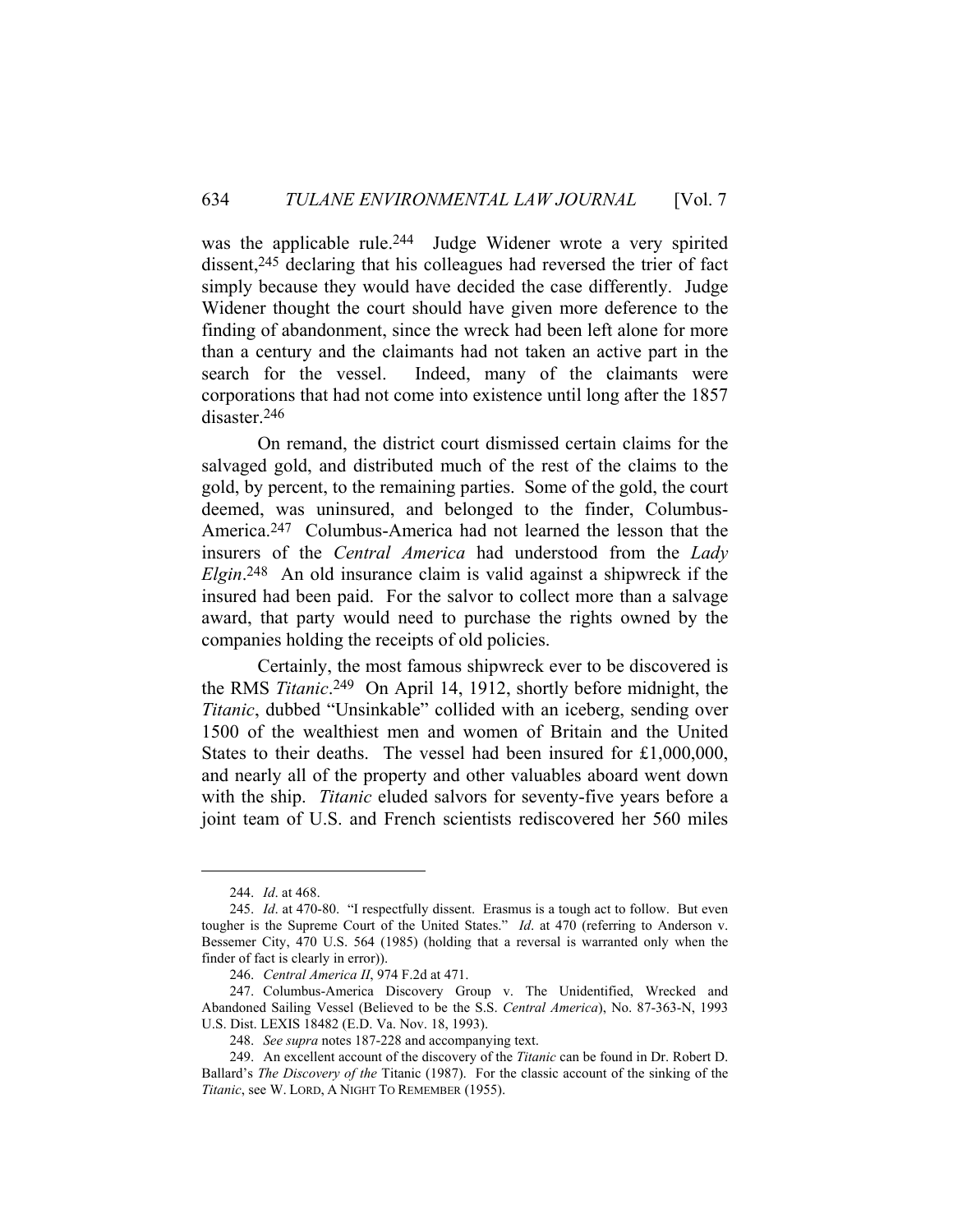off the coast of Newfoundland in over 13,000 feet of water.250 Many groups quickly planned salvaging operations,251 but few of these expeditions have taken place. Most historians "feel that there is not enough 'booty' aboard to justify the expense of a salvage operation.[] The *Titanic's* cargo was insured for only \$420,000 for such items as 500 cases of shelled walnuts, 860 rolls of linoleum, and eight cases of orchids—all of which now would be worthless."252 Dr. Ballard, the discoverer of the *Titanic*, suggested that the wreck and all it contains should be photographed but otherwise left in place in deference to those who lost their lives in the tragedy, and that commercial salvors should be prevented from ravaging the site.253

 It is clear that salvage operations on the *Titanic* would have results that are closer in effect to the *Columbus-America* cases254 than to the *Treasure Salvors* cases,<sup>255</sup> because a number of claimants have already made their claims known.256 Indeed, the last two years have seen a court battle for exclusive salvage rights to the *Titanic*.257 In these cases, two salvaging companies, Marex Titanic and Titanic Ventures, each sought exclusive salvage rights. Titanic Ventures was a member of the French and American team that originally discovered the vessel, and by 1992 had recovered approximately 1800 artifacts. Marex Titanic, on the other hand, had never been to the *Titanic*, but claimed that all competing salvors had abandoned salvaging attempts.

 <sup>250.</sup> Mary S. Timpany, Note, *Ownership Rights in the* Titanic, 37 CASE W. RES. L. REV. 72, 72-73 (1986). Due to the then recent discovery of the *Titanic*, Timpany's note includes much conjecture on ownership rights and potential future dives on the vessel.

 <sup>251. &</sup>quot;'Titanic fever' has would-be salvors planning a myriad of ways to bring the ship, or at least parts of it, to the surface." *Id*. at 78 (citing Davis, Titanic: *Lost and Found*, POPULAR MECHANICS, Jan. 1986, at 75; Marbach, Katz and Pedersen, *The Sea Gives Up a Secret*, NEWSWEEK, Sept. 16, 1985, at 46; Angier, *After 73 Years, a* Titanic *Find*, TIME, Sept. 16, 1985, at 70).

 <sup>252.</sup> Timpany, *supra* note 250, at 78 (citing H.R. REP. NO. 393, 99th Cong., 1st Sess. 6 (1985) (statement of Jon Hollis, Spokesperson, Titanic Historical Society)).

 <sup>253.</sup> *The R.M.S.* Titanic *Maritime Memorial Act of 1985: Hearings on H.R. 3272 Before the Comm. on Merchant Marine and Fisheries*, 99th Cong., 1st Sess. 14 (1985).

 <sup>254.</sup> *See supra* notes 245-252 and accompanying text.

 <sup>255.</sup> *See supra* notes 235-246 and accompanying text.

 <sup>256.</sup> Likely claimants include The Cunard Shipping Line, survivors, heirs, and the survivors' and heirs' insurance companies, as well as marine underwriters, such as Lloyds of London, which insured the hull, machinery, and appointments of the *Titanic*. Timpany, *supra* note 250, at 81-85.

 <sup>257.</sup> Marex Titanic v. The Wrecked and Abandoned Vessel, RMS *Titanic*, 805 F. Supp. 375 (E.D. Va. 1992) [hereinafter *Marex I*]; Marex Titanic v. The Wrecked and Abandoned Vessel, RMS *Titanic*, 2 F.3d 544 (4th Cir. 1993) [hereinafter *Marex II*].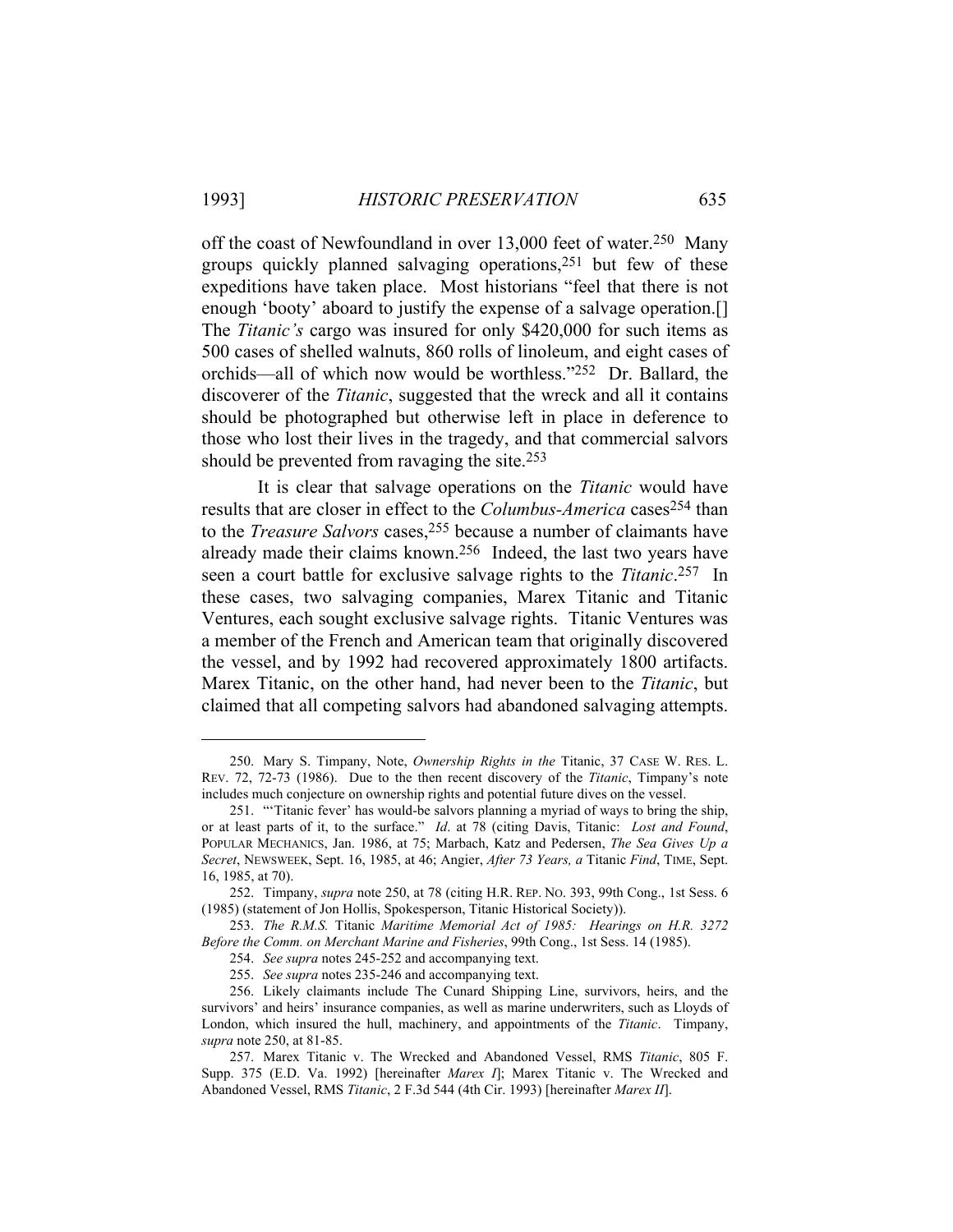Marex introduced two artifacts, the authenticity of which are in doubt. Due to factual misrepresentations on both parts, the district court denied Marex's claim and ruled in favor of Titanic Ventures.258 The Fourth Circuit, however, found that the district court had violated the Federal Rules of Civil Procedure and reversed the lower court's ruling.259

 These rulings became moot, however, when later that year Congress passed into law *The R.M.S.* Titanic *Maritime Memorial Act of 1985*. 260 This Act supported Dr. Ballard's wish by preventing alteration, disturbance, and salvage of the *Titanic* and requiring the United States to enter into international agreements to establish guidelines for the research, exploration and, if appropriate, salvage of the vessel.261 The federal government had learned the importance of the archaeological value of vessels in international waters, and *The R.M.S.* Titanic *Maritime Memorial Act* is a clear victory for both the government and for historic preservationists.

 An extremely unusual case surfaced in 1992 when the United States claimed that a ship's bell offered for auction in New York was federal property.262 In 1864, the U.S.S. *Kearsarge*, a Union man-ofwar secretly outfitted with iron chain mail covering its hull concealed by planking, fired upon and sunk the C.S.S. *Alabama*, a Confederate commerce raider off the coast of Cherbourg, France.<sup>263</sup> An English

BALLARD, *supra* note 249, at 156-57.

 <sup>258.</sup> *Marex I*, 805 F. Supp. at 376-79.

 <sup>259.</sup> *Marex II*, 2 F.3d at 545-46. The court held that Marex had violated Fed. R. Civ. P.  $41(a)(1)(i)$  by not having filed an action for dismissal prior to the service by their opponents of an answer.

 <sup>260.</sup> *The R.M.S.* Titanic *Maritime Memorial Act of 1985*, 16 U.S.C. § 450rr (1988). 261. *Id*.

I wanted to place a memorial plaque on the stern in memory of my friend Bill Tantum and to all those lost on the *Titanic*. More than anybody else, Bill had kept my *Titanic* dream afloat. And a memorial to him would also be a tribute to the members of the *Titanic* Historical Society, who have done so much to keep the memory of the ship alive. . . . I had originally thought of putting the plaque on the more nobly preserved bow. But those who died on the *Titanic* had gathered on the stern as the ship tilted bow first. The stern had been their final haven.

 <sup>262.</sup> United States v. Steinmetz, 973 F.2d 212 (3d Cir. 1992).

 <sup>263.</sup> *Id*. at 214. The international dispute between the United States and England which arose from the latter's having built warships for the Confederacy became known as the "Alabama Claims." *Id*. at 215. "The battle has also been celebrated in the fine arts. Edouard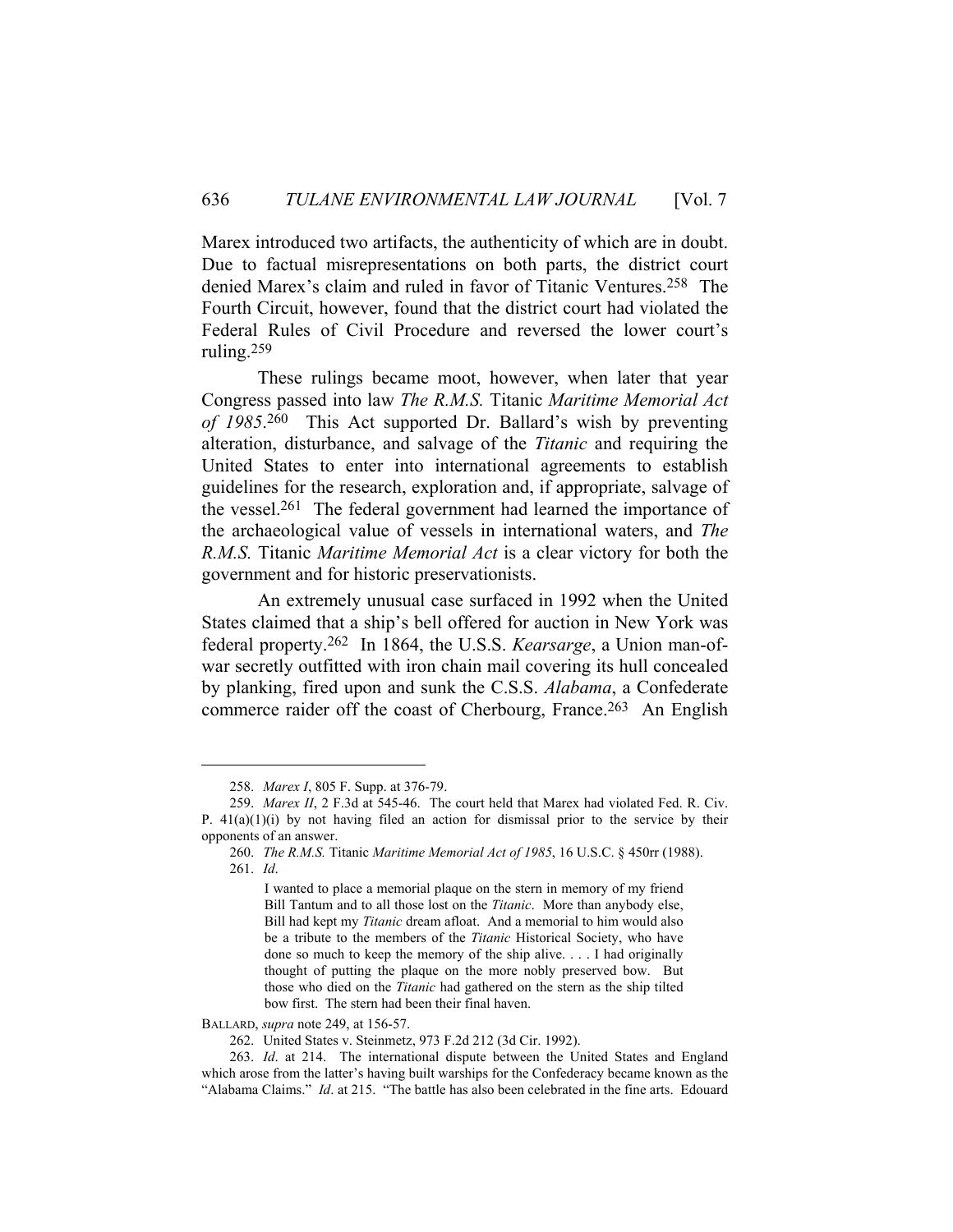diver recovered the ship's bell and sold it to a local bar on the Isle of Guernsey. During World War II, Guernsey fell to the Germans and Allied bombing destroyed the bar. The bell was later recovered and passed through a number of hands before Steinmetz bought it in London. Upon Steinmetz's attempt to sell it, this action arose. Steinmetz's claims were all in vain, including his argument that the bell had been a find from an abandoned vessel that he had legally purchased.264 The government contended that the *Alabama* was federal property by right of capture, and that since federal property is held in the public trust, it can never be abandoned, nor can its property be adversely possessed.265 The court, finding for the government, was duly sympathetic to Steinmetz, who had to surrender the bell, but concluded, "our function is to decide the law, and thus decide for whom the *Alabama's* bell tolls after 128 years: it tolls for the United States."266 The United States did not rest merely with the recovery of the *Alabama's* bell, however. The United States acted to preserve and study the vessel by entering into a treaty with the French government.267

 It is clear that the best protection the government can offer a sunken vessel in international waters is a statute that protects the shipwreck from American salvors and obligates the government to enter into treaties with foreign nations to respect the archaeological value of the wreck. Such federal statutes best serve historic preservation interests. Only the moral responsibility of its finder averted disaster in the case of the *Atocha*. 268 Lack of government action resulted in the division of the *Central America's* wealth.269 It is fortunate that the government acted to save the *Titanic* and the *Alabama*. Preservationists need to encourage the government to give similar protection to other finds in international waters. Such protection, it should be noted, does not discourage the finding of these

Manet's famous painting of the battle is in the permanent collection of the Philadelphia Museum of Art." *Id*. at 215 n.4.

 <sup>264.</sup> *Id.* at 215.

 <sup>265.</sup> *Id*. at 215-16, 222-23.

 <sup>266.</sup> *Id*. at 223.

 <sup>267.</sup> Agreement Between the Government of the United States of America and the Government of the French Republic Concerning the Wreck of the CSS *Alabama*, Oct. 3, 1989, U.S.-Fr., art. 1-9, T.I.A.S. No. 11,687.

 <sup>268.</sup> *See supra* note 247 and accompanying text.

 <sup>269.</sup> *See supra* notes 248-257 and accompanying text.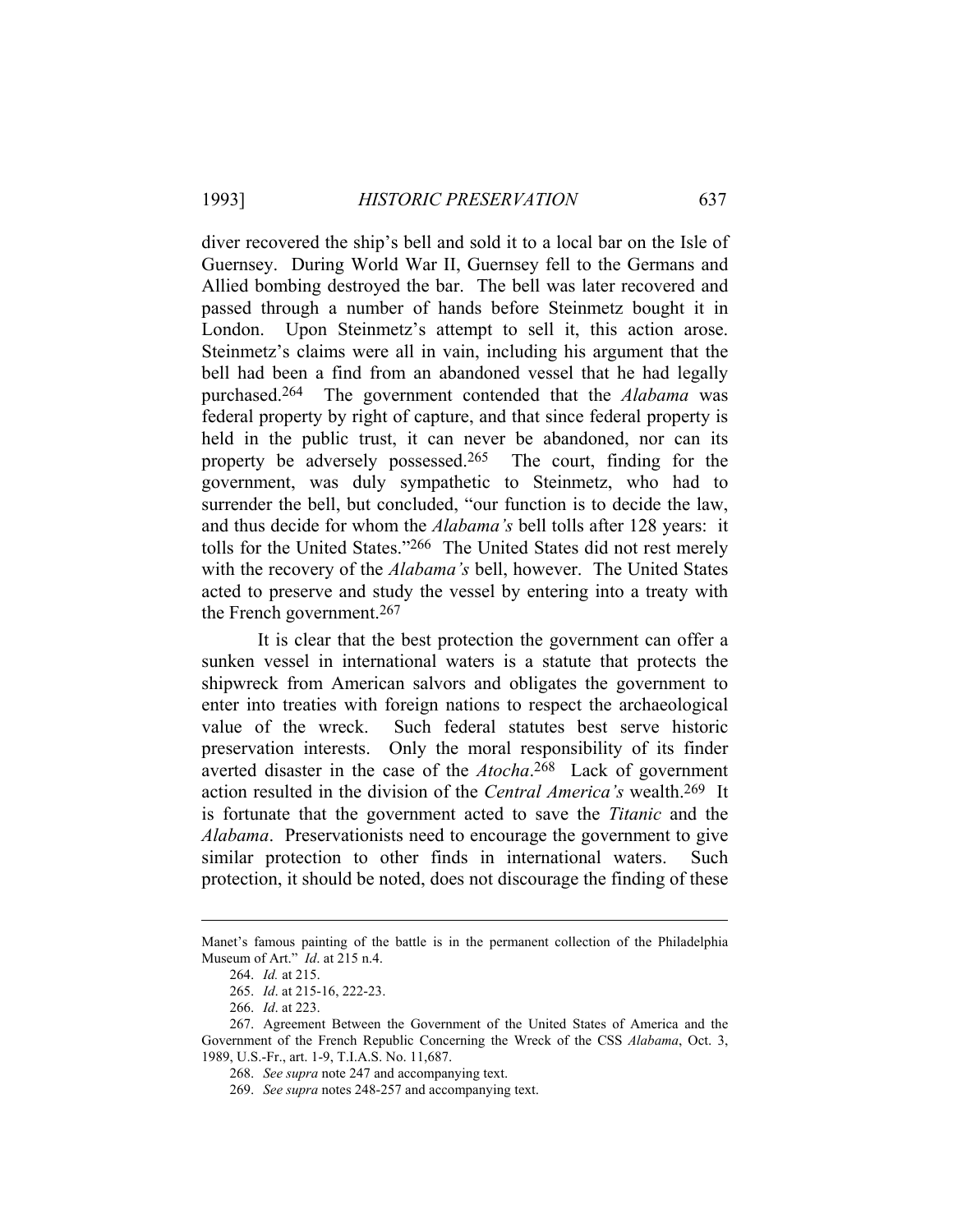vessels, but is actually requested by the most famous of the discoverers of deep-sea shipwrecks, Dr. Robert Ballard.270

### VI. SUMMARY, RECENT CONFLICT, AND PROPOSAL

 The preceding analysis demonstrates that there are diverse interests that are often at odds with each other regarding the proper use of sunken vessels. Vessels embedded in land are the owner of the land's possession.271 Vessels embedded in the submerged lands of the federal government are the property of the government.272 Before the ASA's enactment, vessels embedded in the submerged lands of a state often belonged to the finder.<sup>273</sup> Pursuant to the Act, however, these vessels now belong to the states.274 Abandoned vessels in international waters belong to the finder, unless a treaty or statute protects the vessel as a memorial.275 There is a serious question as to what constitutes "abandonment," however, which determines whether the law of finds or salvage<sup>276</sup> applies. Often, the finder of a sunken vessel has been a salvor intending to locate and plunder a particular wreck, such as in the *DeBraak* situation, but occasionally, the finder is a scientist interested in the preservation of the vessel, such as the *Titanic*.

 The interests of the state, the salvor, and the preservationist are divided. The competing interests include those interested in collecting valuable treasure and reducing it to possession, even at the expense of less marketable, but more historically important, artifacts and those interested in preserving all of the artifacts.277 While salvors are generally on the treasure-collecting side and underwater archaeologists are generally on the other, various interests have aligned themselves in somewhat surprising ways. Although the media is generally more interested in stories of millions of dollars of

 <sup>270.</sup> Scott LaFee, *Unlocking History, Mystery of Ocean Depths Underwater Exploration Endless, Fascinating Task*, SAN DIEGO UNION-TRIBUNE, Oct. 27, 1993, at E1.

 <sup>271.</sup> *See supra* notes 95-148 and accompanying text.

 <sup>272.</sup> *See, e.g., supra* notes 115-116 and accompanying text.

 <sup>273.</sup> *See supra* notes 146-160 and accompanying text.

 <sup>274.</sup> *See supra* notes 161-228 and accompanying text.

 <sup>275.</sup> *See supra* notes 235-273 and accompanying text.

 <sup>276.</sup> For a discussion of the law of salvage and the law of finds, see *supra* notes 75-82 and accompanying text.

 <sup>277.</sup> There are two methods by which these artifacts can be preserved. They can be raised and put in a museum, or they can be left in place and intact in an underwater park.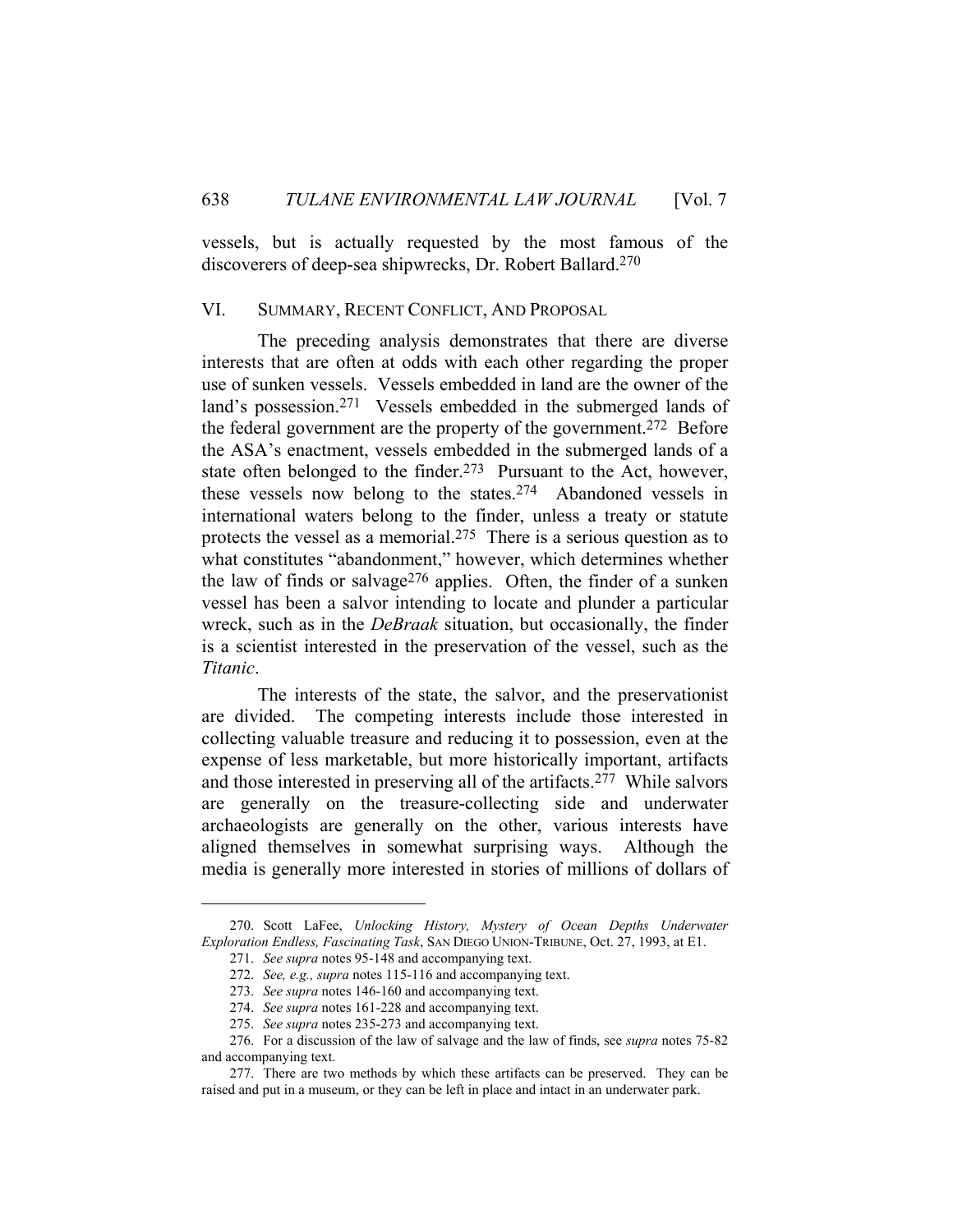gold bullion, sport divers, anglers, and tourist-attracting property owners tend to side with the preservationists. The difficulty is in understanding the state's interest. The ASA gives the state title to the vessels embedded on its submerged lands. The state has a real interest in collecting taxes and generating publicity from valuable underwater finds. The recreational and educational opportunities such shipwrecks offer, however, should outweigh the interest in collecting additional tax dollars. Creating museums or underwater parks attracts visitors and scientists to the state. Therefore, museums and parks will generate income over a sustained period of time. Shipwrecks can offer something that most land-based preserved items cannot—the opportunity to view a unique period of time through the examination of the time capsule that is a sunken ship. Preservation of shipwrecks also fosters education, interest, and pride in the history of the state.

 The ASA does not specifically address an issue that has recently become much more important to the international community. Early in September, a professional diver found a German World War II U-boat, the U-1226, in 12 meters of water off Cape Cod, Massachusetts.278 It was not the first such wreck of the German Admiralty found in state waters. The U-853 was found off the coast of Rhode Island, the U-352 was found off Cape Lookout in North Carolina, and the U-858 was found off the coast of Delaware.279 Dieter Graf von der Schulenburg, the German Consul in New York, has expressed concern over the sanctity of the vessels<sup>280</sup> which,

 <sup>278.</sup> Von Horst Rademacher, *Vermißt im Atlantik*, FRANKFURTER ALLGEMEINE ZEITUNG, July 1, 1993, at 9 (J. Pohlenz, trans. 1994).

The German government said it objected to plans by a marine salvage and film crew to videotape the exploration of a World War II U-boat sunk in shallow waters off Cape Cod, an embassy spokesman said Wednesday. "We have been in touch with the State Department," embassy spokesman Ekkehard Brose said. "They share our view that the peace of those buried down there should not be disturbed" . . . . Ekkehard said he understood the U.S. Coast Guard will be charged with enforcing the German government's wish that no one dive on the U-1226, which the State Department said remains German property even though it sank 49 years ago.

*Germany Rejects Plan to Explore U-Boat Off Cape Cod*, REUTERS, June 16, 1993. 279. *Vermißt im Atlantik*, *supra* note 278, at 10.

 <sup>280.</sup> Letter from Dieter Graf von der Schulenberg, Consul, Federal Republic of Germany, to the author (Dec. 3, 1993) (on file with the *Tulane Environmental Law Journal*). Germany's concern has increased since the bones of some German crewmembers found on a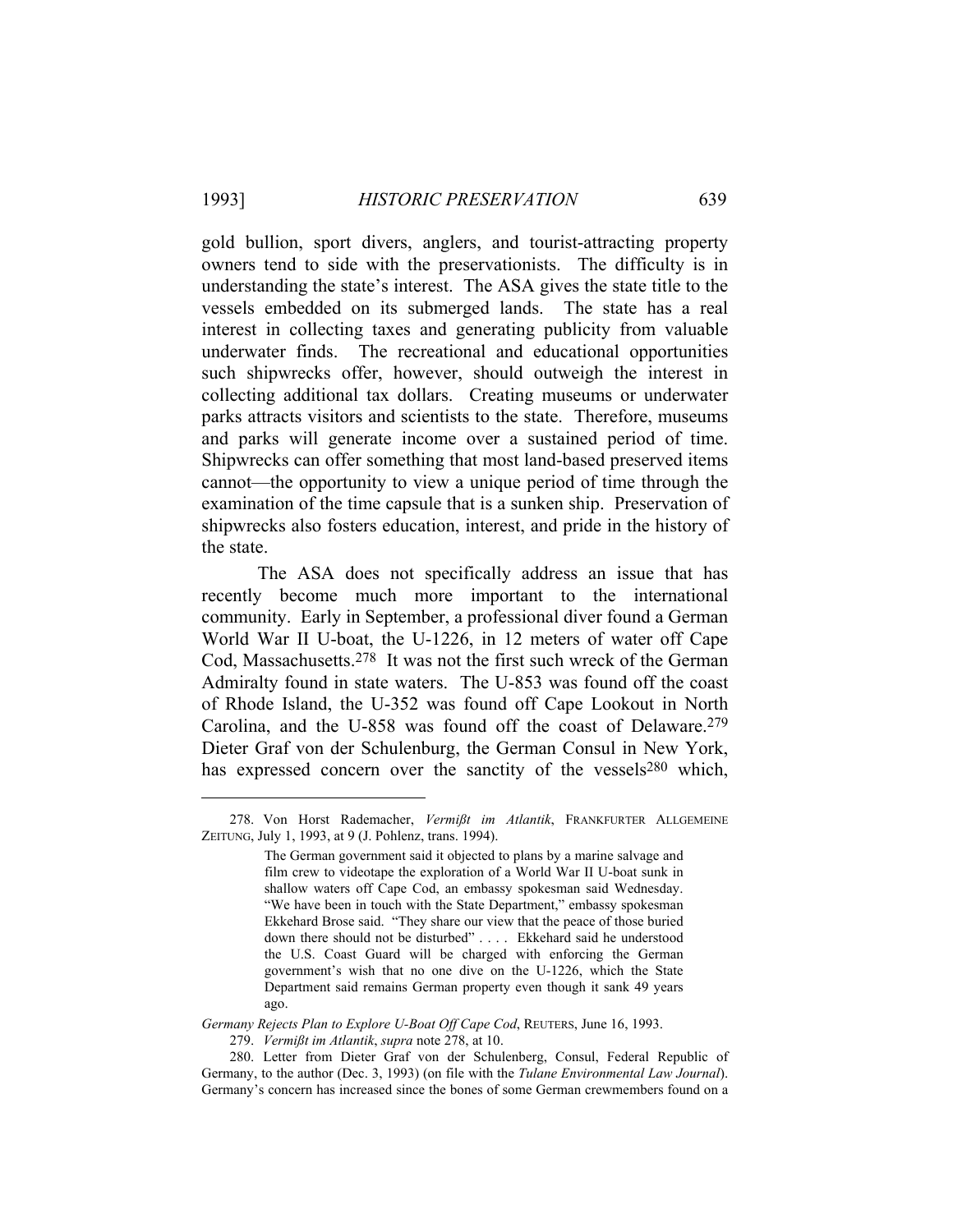according to international law281 are still German property. Mr. Schulenburg writes that the "German Federal Government and the U.S. State Department, in line with the Geneva Convention [regard the U-boats] as  $\dots$  war cemetar[ies]."282

 Does the ASA give states ownership over newly-discovered U-boats like the U-1226? If so, the ASA may be in conflict with the United Nations Convention on the Law of the Sea ("UNCLOS").283 Article 149 of UNCLOS obligates the United States to preserve objects of archaeological or historical value "for the benefit of mankind as a whole, particular regard being paid to the preferential rights of the State or country of origin, . . . or the State of historical and archaeological origin."284 UNCLOS and the Geneva Convention may exempt these U-boats from the application of the ASA. Yet, the *Black Panther* (U-1105), one of ten German U-boats coated with rubber to avoid sonar detection, may become an underwater park. U-1105 lies at the bottom of the Potomac River, near Piney Point, Maryland, a mere forty miles from Washington, D.C.285

 Does the ASA, which purports to help the preservation effort, succeed in its objective? By reducing all shipwrecks within state territorial waters to state-owned property, incentives to invest time or money have foundered. States have enacted legislation that severely limits the recovery of sunken treasure. Salvors will only look for vessels they can hope to claim—those in international waters. Salvage techniques for deep-sea shipwrecks are generally more destructive, and with a financially-driven focus on vessels in the outer continental shelf, we may be dooming those valuable archaeological finds that are beyond the reach of state law.

wrecked U-boat off the coast of Rhode Island were sold as souvenirs. *See Vermißt im Atlantik*, *supra* note 278, at 10.

 <sup>281.</sup> Geneva Convention, Oct. 18, 1907, arts. 3, 4, 36 Stat. 2415, 2417, 205 CTS 395, 397. *See also* Letter from Schulenberg, *supra* note 280.

 <sup>282.</sup> *Id*.

 <sup>283.</sup> UNITED NATIONS CONVENTION ON THE LAW OF THE SEA, U.N. Doc. A/CONF 62/122; 21 I.L.M. 1261 (1982).

 <sup>284.</sup> *Id*. at 21 I.L.M. 1295.

 <sup>285.</sup> Eugene L. Meyer, *A Real Water Park; Md. Preservationists, U.S. Navy Agree to Let Divers Visit U-Boat*, WASH. POST, Jan. 18, 1994, at D1. *See also* Ray Delgado, *American Album: Dive! Dive! Idea Hatched for Sunken U-Boat Park; The Rubber-Coated German Sub Lies in the Potomac. History Buffs Could Come Calling in Scuba Gear*, L.A. TIMES, Feb. 28, 1994, at A5, col. 1.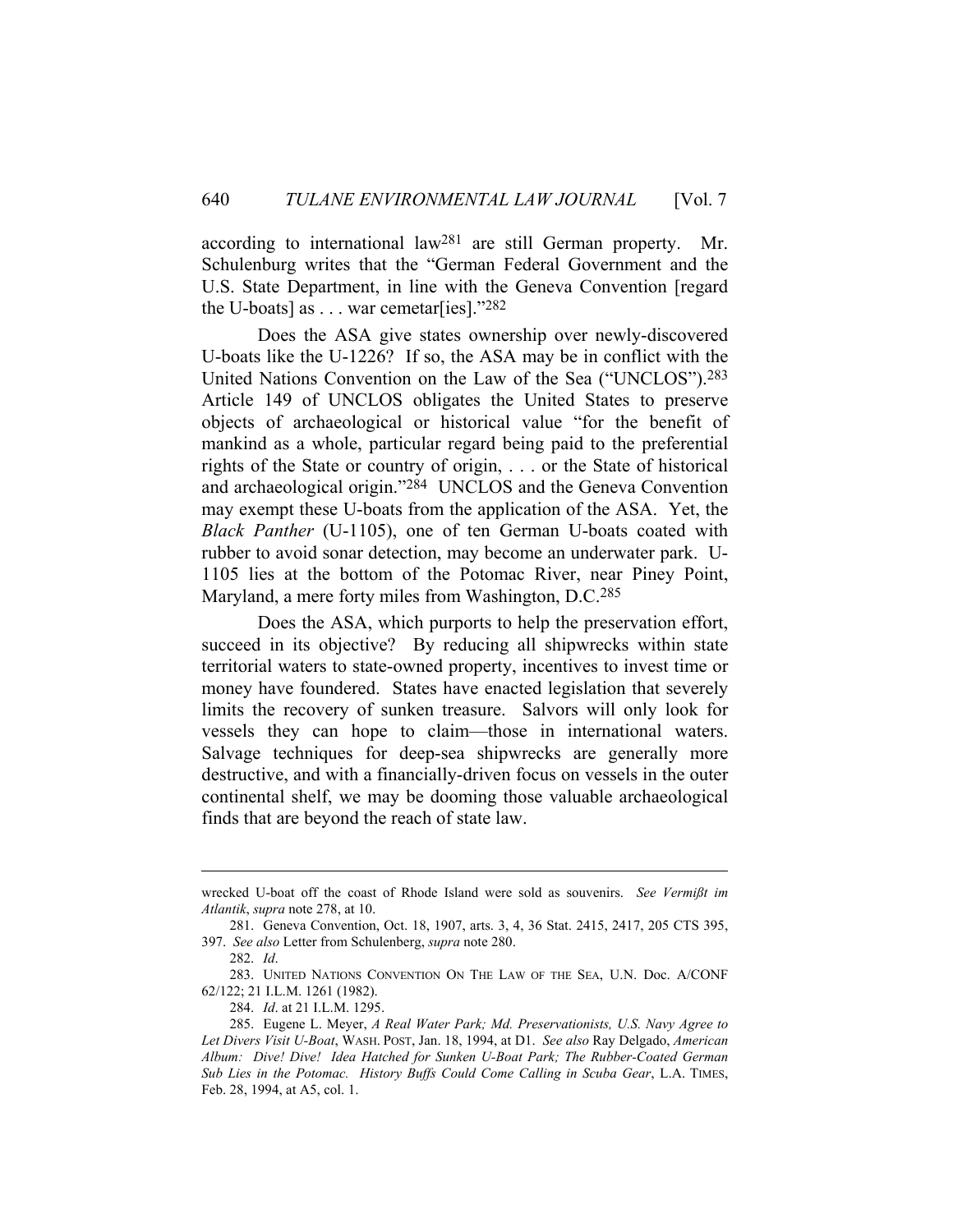On what basis *should* title be awarded to sunken shipwrecks? Clearly, salvors and treasure hunters need to be encouraged to find abandoned wrecks. They cannot be allowed, however, to plunder these wrecks to the point where they are destroying valuable historical records. The preservation of these vessels is of the utmost importance, particularly when the ownership of the vessels is not necessarily established.

 The purpose for preserving these sunken treasures is clear. The field of underwater archaeology has expanded in recent years,  $286$ and the information yielded to us by sunken vessels is invaluable in helping us to understand our history. The State of Florida, among others, reserves for itself twenty-five percent of all archaeological finds from sunken vessels in its waters.287 The remaining seventyfive percent of the artifacts are left to the salvor. This may not be the best way to preserve artifacts from sunken vessels for study.

 Many states have enacted laws that determine the ownership of vessels by declaring unclaimed vessels abandoned after a certain time period. North Carolina's law grants the state title to shipwrecks that remain unclaimed for more than ten years,<sup>288</sup> and Massachusetts' law grants the state title to shipwrecks that have been unclaimed for at least a hundred years.289 To complete the ability of states to protect these archaeological resources, however, every state needs to adopt a new definition of "abandonment" that limits the time that a sunken vessel can remain "lost." This will prevent future occurrences of results like those in the case of the *Lady Elgin*. If courts consistently allow ancient insurance claims to be successful, then no vessel will

 <sup>286.</sup> For a study of Spanish shipwrecks off the coast of Historic Padre Island, Texas, see J. Barto Arnold III & Robert Weddle, *The Nautical Archeology of Padre Island* (1978). For a study of wrecks from postmedieval times, see Carl Olof Cederlund, *Postmedieval Boat and Ship Archaeology* (1985). For a study of wrecks from the ancient Mediterranean world, see A.J. Parker, *Ancient Shipwrecks of the Mediterranean and the Roman Provinces* (1992). For a study of wrecks from the Baltic, see Carl Olof Cederlund, *The Old Wrecks of the Baltic Sea* (1993). For information on underwater exploration, see Mendel Peterson, *History under the Sea* (1965); Sydney Wignall, *In Search of Spanish Treasure* (1982); Robert F. Marx, *Shipwrecks in the Americas* (1987).

 <sup>287.</sup> FLA. STAT. ANN. § 267.061 and n.2 (West, 1991). *See* Florida v. Treasure Salvors Inc., 458 U.S. 670, 673-74 (1982). *See also* FLA. STAT. ANN. § 267.12 and n.1 (West, 1991).

 <sup>288.</sup> Salvage of Abandoned Shipwrecks and Other Underwater Archaeological Sites, N.C. GEN. STAT. § 121-22 (1993).

 <sup>289.</sup> MASS. GEN. L. ch. 6, § 180 (1990).